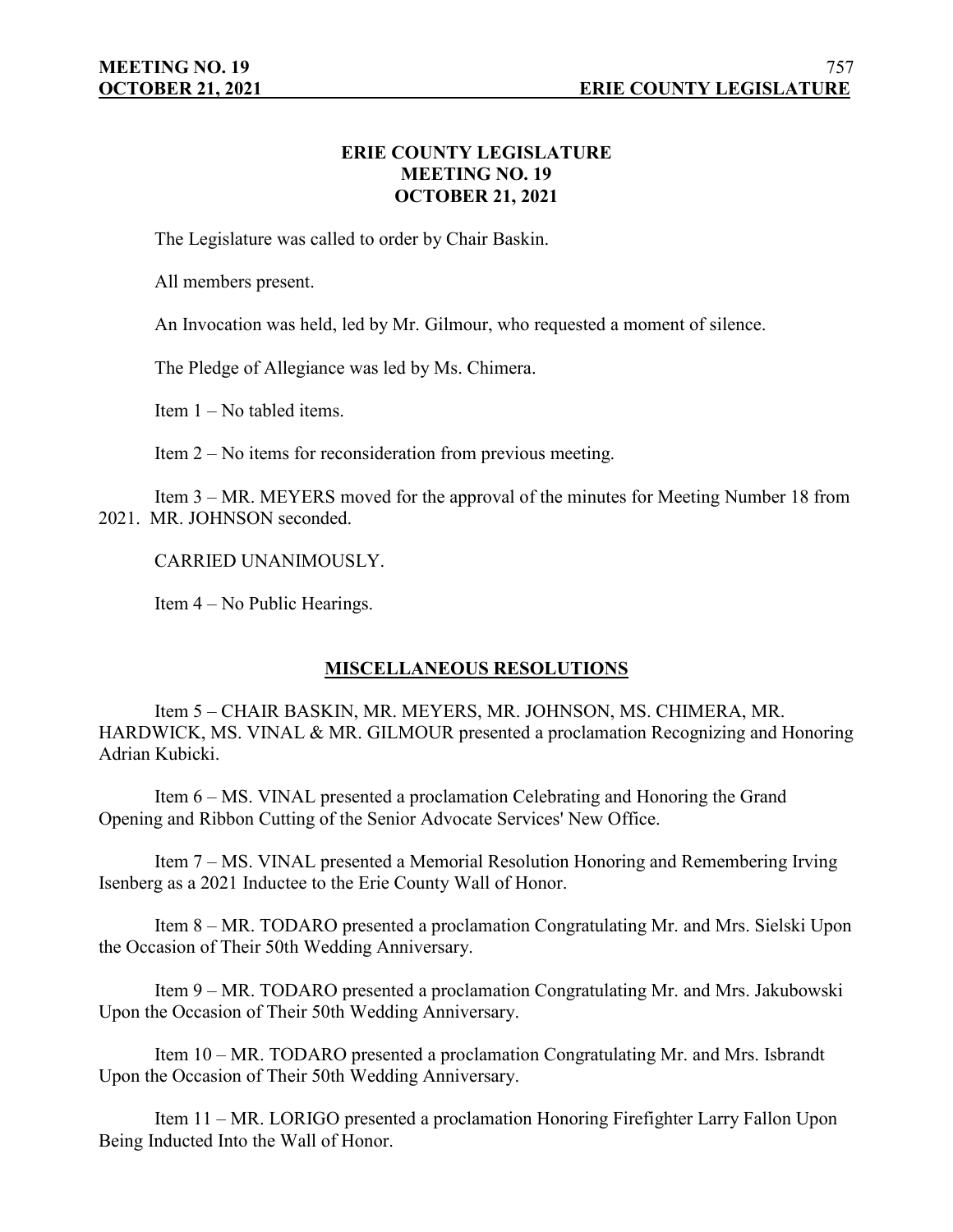Item 12 – MR. LORIGO presented a proclamation Honoring Firefighter William Falkner Upon Being Inducted Into the Wall of Honor.

Item 13 – MR. LORIGO presented a proclamation Honoring Firefighter James L. Brady Upon Being Inducted Into the Wall of Honor.

Item 14 – MR. LORIGO presented a proclamation Honoring Firefighter Glen G. Emmerson Upon Being Inducted Into the Wall of Honor.

Item 15 – MR. LORIGO presented a proclamation Honoring Firefighter James Kavanaugh Upon Being Inducted Into the Wall of Honor.

Item 16 – MR. LORIGO presented a proclamation Honoring Firefighter Donald Kraft Upon Being Inducted Into the Wall of Honor.

Item 17 – MR. LORIGO presented a proclamation Honoring Firefighter James McCullough Upon Being Inducted Into the Wall of Honor.

Item 18 – MR. LORIGO, MR. GREENE, MR. TODARO & MR. MILLS presented a proclamation Proclaiming October 2021 as Polish American Heritage Month in Erie County.

Item 19 – MR. JOHNSON presented a proclamation Recognizing Pastor Tim Newkirk and Remembering the Life and Legacy of Clifford "Cliff" Robinson.

Item 20 – MR. TODARO presented a proclamation Honoring Firefighter James Nusall for 50 Years of Service at Depew Hook & Ladder Company #1.

Item 21 – MR. TODARO presented a proclamation Honoring Firefighter John Garbacz for 50 Years of Service at Aetna Hose Company.

Item 22 – MR. TODARO presented a proclamation Honoring Depew Hook & Ladder Company #1 Upon the Occasion of Its 125th Anniversary.

Item 23 – MR. TODARO presented a proclamation Honoring Aetna Hose Company Upon the Occasion of Its 125th Anniversary.

Item 24 – MR. TODARO presented a proclamation Recognizing The Whistle Stop Inn Upon the Occasion of Its Last Friday Night Dinner.

Item 25 – MR. LORIGO presented a proclamation Welcoming Chris's Barber Shop to Colden.

Item 26 – MR. LORIGO presented a proclamation Honoring the Boys & Girls Club of Holland for Serving the Youth in Our Community for 50 Years.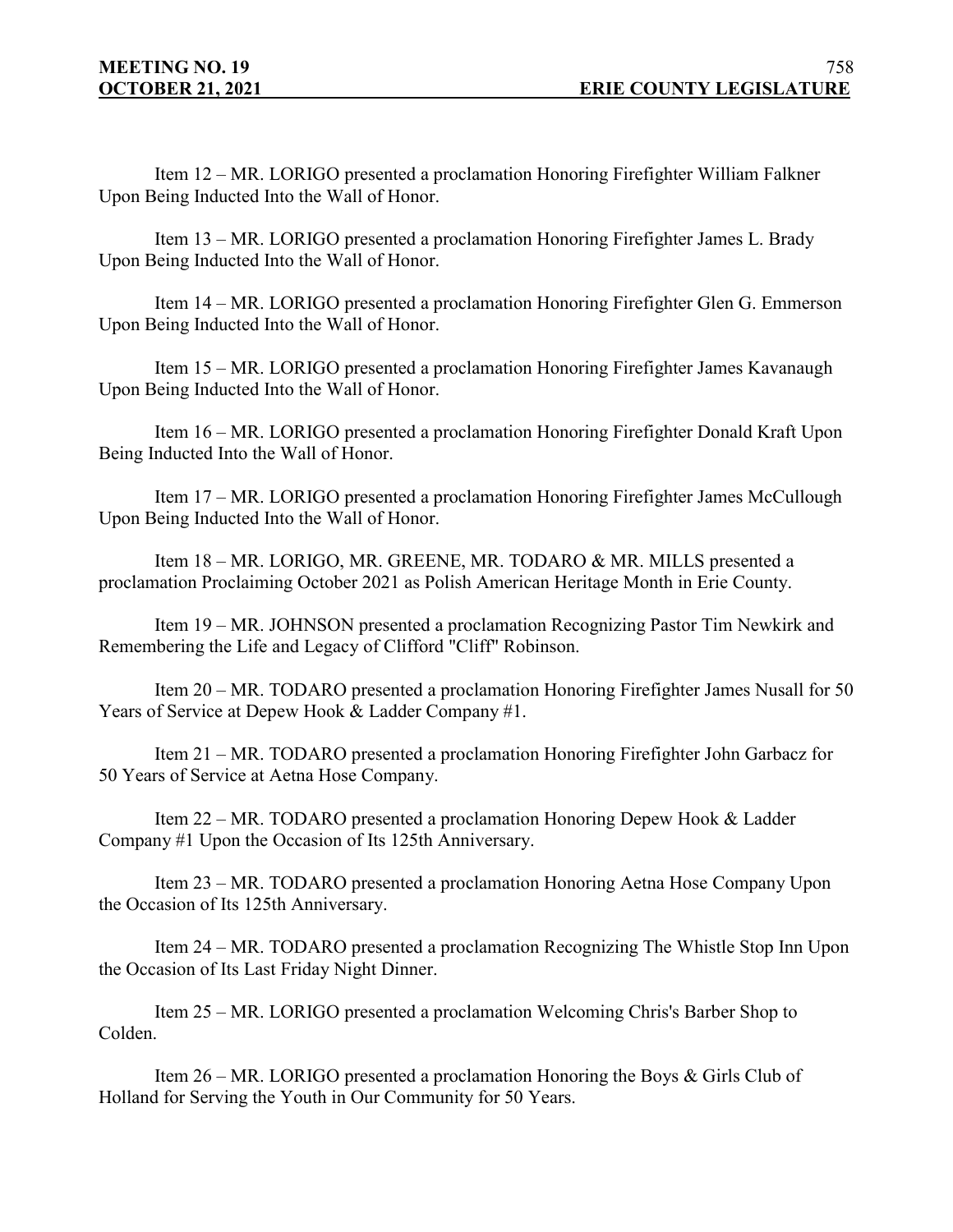Item 27 – MR. GREENE presented a proclamation Honoring the Dedication and Hard Work of the Sweet Home Central School District School Board.

Item 28 – MR. GREENE presented a proclamation Honoring the Dedication and Hard Work of the Williamsville Central School District School Board.

Item 29 – MR. GREENE presented a proclamation Honoring the Dedication and Hard Work of the Clarence Central School District School Board.

Item 30 – MR. GREENE presented a proclamation Honoring the Dedication and Hard Work of the Akron Central School District School Board.

Item 31 – MR. MILLS presented a proclamation Honoring The Tabernacle Upon the Occasion of Its 85th Anniversary.

Item 32 – MR. MILLS presented a proclamation Honoring Bishop Tommy Reid Upon the Occasion of His 89th Birthday.

Item 33 – MR. MILLS presented a proclamation Honoring Bishop Robert Stearns Upon the Occasion of His 8th Anniversary of Ministry at The Tabernacle.

Item 34 – MR. MILLS presented a proclamation Honoring Fattey Beer and the Grand Opening of Flaco Taco.

Item 35 – MR. LORIGO presented a proclamation Honoring Dave and Pam Hubert for Their Tribute to Roswell Park.

Item 36 – MR. LORIGO presented a proclamation Welcoming PC Plug to West Seneca.

Item 37 – MR. GILMOUR presented a Memorial Resolution Remembering Juan "Pacho" Acosta.

MR. MEYERS moved for consideration of the above thirty-three items. MR. JOHNSON seconded.

CARRIED UNANIMOUSLY.

MR. MEYERS moved to amend the above thirty-three items by including Et Al Sponsorship. MR. JOHNSON seconded.

CARRIED UNANIMOUSLY.

MR. MEYERS moved for approval of the above thirty-three items as amended. MR. JOHNSON seconded.

CARRIED UNANIMOUSLY.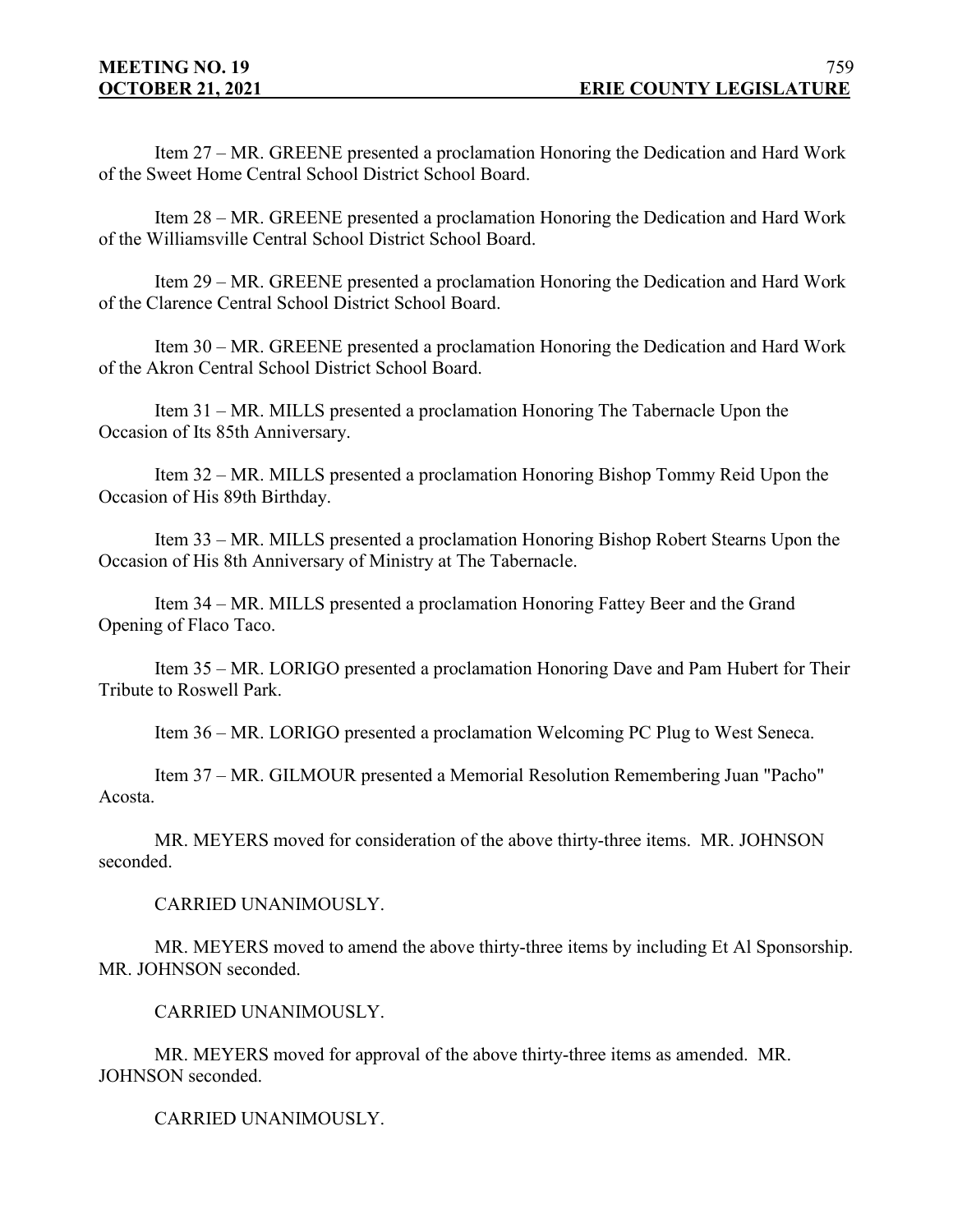# **LOCAL LAWS**

Item 38 – CHAIR BASKIN directed that Local Law No. 1 (Print #1) 2020 remain on the table and in the PUBLIC SAFETY COMMITTEE.

### GRANTED.

Item 39 – CHAIR BASKIN directed that Local Law No. 3 (Print #1) 2020 remain on the table and in the SMALL BUSINESS COMMITTEE.

#### GRANTED.

Item 40 – CHAIR BASKIN directed that Local Law No. 5 (Print #1) 2020 remain on the table and in the GOVERNMENT AFFAIRS COMMITTEE.

#### GRANTED.

Item 41 – CHAIR BASKIN directed that Local Law No. 8 (Print #1) 2020 remain on the table and in the GOVERNMENT AFFAIRS COMMITTEE.

#### GRANTED.

Item 42 – CHAIR BASKIN directed that Local Law No. 2 (Print #1) 2021 remain on the table and in the ECONOMIC & DEVELOPMENT and MINORITY & WOMEN OWNED BUSINESS COMMITTEES.

#### GRANTED.

Item 43 – CHAIR BASKIN directed that Local Law No. 3 (Print #1) 2021 remain on the table and in the HEALTH & HUMAN SERVICES COMMITTEE.

GRANTED.

#### **COMMITTEE REPORTS**

Item 44 – MR. MEYERS presented the following report, moved to separate item Number 4, and approve the balance of the report. MR. JOHNSON seconded.

CARRIED UNANIMOUSLY.

RESOLUTION NO. 178

| October 14, 2021 | <b>FINANCE &amp; MANAGEMENT</b> |
|------------------|---------------------------------|
|                  | <b>COMMITTEE</b>                |
|                  | REPORT NO. 12                   |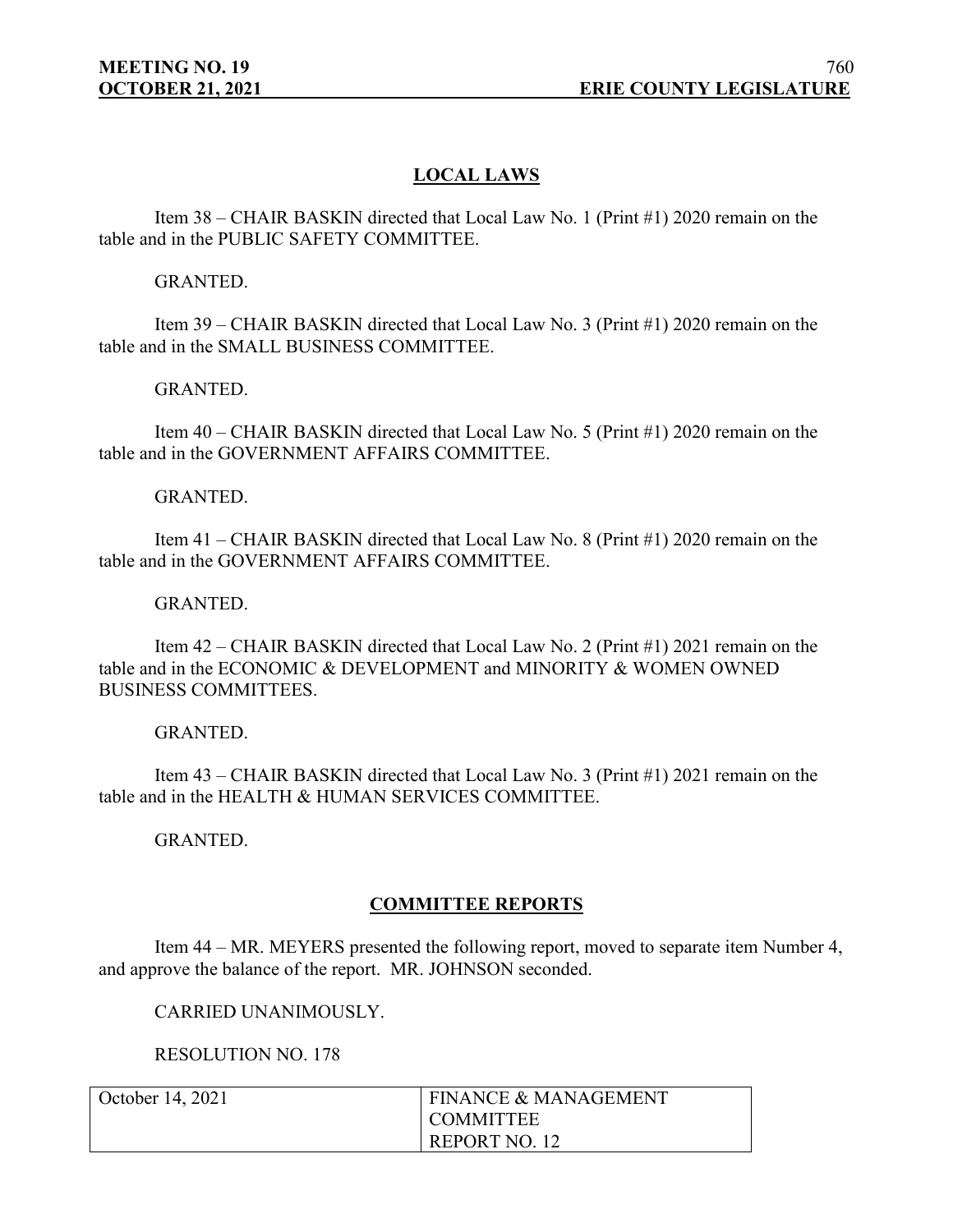# ALL MEMBERS PRESENT. CHAIR BASKIN PRESENT AS EX-OFFICIO MEMBER.

- 1. RESOLVED, the following items are hereby received and filed:
- a. COMM. 18E-2 (2021) COMPTROLLER: "Sales Tax Receipt for 06/2021 - 08/2021" (Chair's Ruling)
- b. COMM. 18D-1 (2021) DEPUTY COMPTROLLER: "Law Department Spending - 08/2021" (Chair's Ruling)
- 2. COMM. 18E-13 (2021) COUNTY EXECUTIVE

WHEREAS, On March 11<sup>th</sup>, 2021 President Biden signed into law the American Rescue Plan (ARP), which provides federal stimulus funding for Older Americans Act Title III grant programs which are funds passed down to the States, and in NY State subsequently passed to the Counties, to operate various programs for senior citizens; and

WHEREAS, the New York State Office for the Aging (NYSOFA) has awarded the Department of Senior Services a total of \$3,758,467 in ARP federal funding through five new Title III ARP grants, for the period April 1, 2021 through September 30, 2024; and

WHEREAS, as is the case with the annual Title III grants the Department of Senior Services normally receives, these new ARP Title III grants require local shares of 10% in the III-B, III-C1 and III-C2 grants and a 25% local share in the III-E grant; and

WHEREAS, the individual ARP grants, amounts, and allowable services are as follows:

| <b>ARP</b> Grant | Federal \$s | <b>County Share</b> | <b>Total Grant</b> | Allowable services          |
|------------------|-------------|---------------------|--------------------|-----------------------------|
|                  |             | $\mathbb{S}_S$      | $\mathbb{S}_S$     |                             |
| $III-B$          | \$1,223,443 | \$137,050           | \$1,370,493        | Area Agency on Aging all    |
|                  |             |                     |                    | services for seniors except |
|                  |             |                     |                    | for food programs           |
| $III-C1$         | \$794,169   | \$88,241            | \$882,410          | Congregate meal programs    |
| $III-C2$         | \$1,188,670 | \$132,075           | \$1,320,745        | Home delivered meal         |
|                  |             |                     |                    | programs                    |
| $III-D$          | \$122,193   | $-0-$               | \$122,193          | Health & wellness           |
|                  |             |                     |                    | evidence-based programs     |
| $III-E$          | \$419,992   | \$139,998           | \$559,990          | Caregiver services          |
| Totals           | \$3,758,467 | \$497,364           | \$4,255,741        |                             |

and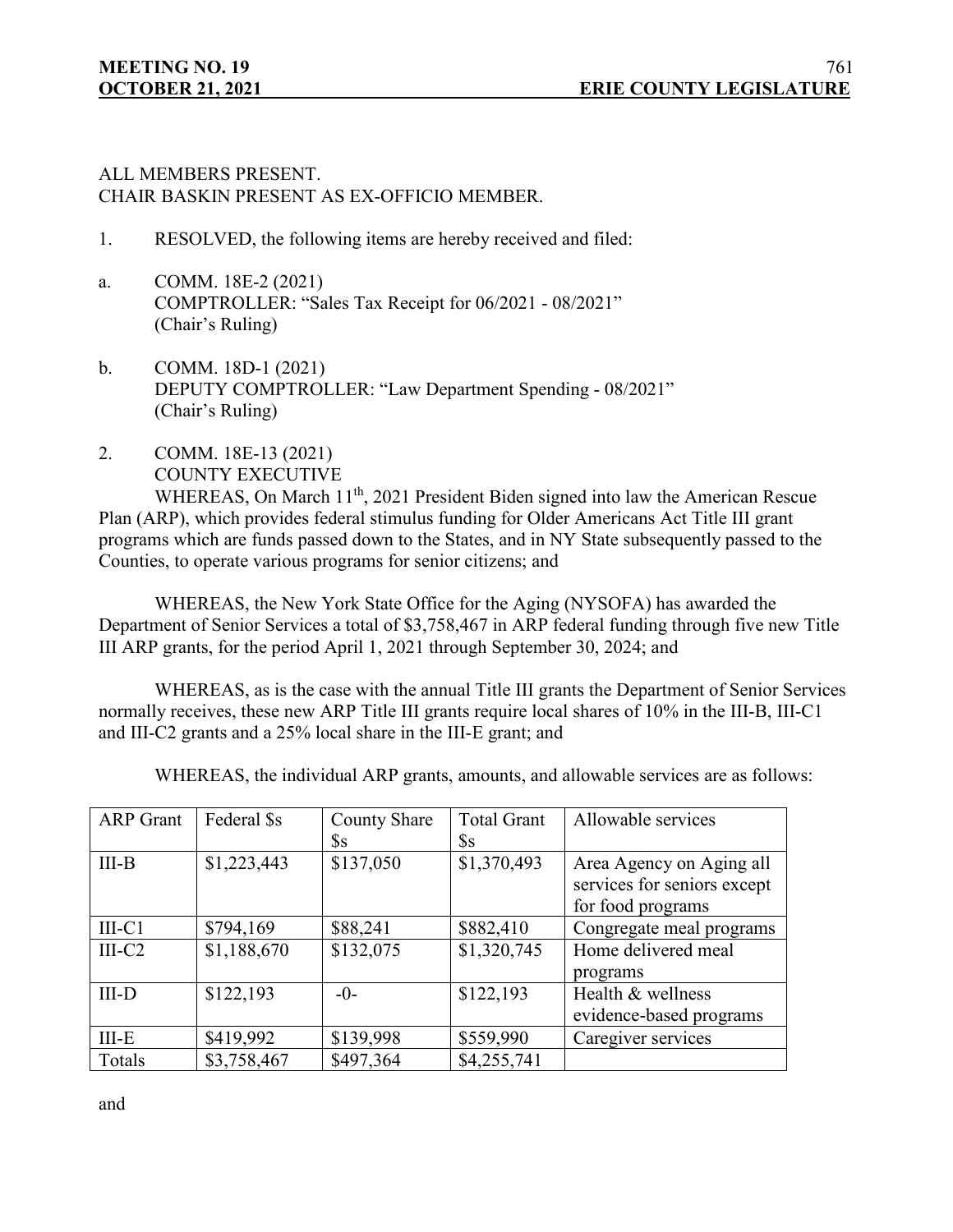WHEREAS, the Department has funds available in its 2021 budget to cover the County share of expected 2021 expenditures in the grants, while County share needed for subsequent years will be included as part of the Department's annual County budget for those years; and

WHEREAS, as long as the current Federal COVID-19 major disaster declaration exists, these new grant monies can be used for any eligible Title III service. However, once the disaster declaration is lifted, allowable services under each ARP grant revert back to only those specifically allowed under the corresponding part of the Title III funding; and

WHEREAS, in compliance with individual ARP grant requirements for allowable services these funds will be used to purchase equipment and furniture for senior centers, adult day care agencies, congregate and home delivered meal providers; congregate and home delivered meals; senior transportation services; caregiver services, evidenced based health & wellness programs; and

WHEREAS, the Department has also identified the need for four new civil service positions, Community Recreation Coordinator for the Aging, Assistant Community Recreation Coordinator for the Aging, Chief Dietitian and Supervising Chief Account Clerk, to implement the increased programing and oversight needed for the new grant programs.

## NOW, THEREFORE, BE IT

RESOLVED, that the County Executive be and is hereby authorized to contract with NYSOFA to accept the five Title III American Rescue Plan grants for the period April 1, 2021 to September 30, 2024; and be it further

RESOLVED, that the Erie County Legislature does hereby authorize the creation of four new civil service positions as of November 1, 2021:

| Grant            | Title                         | Job   | November-   | <b>B100</b> |
|------------------|-------------------------------|-------|-------------|-------------|
|                  |                               | group | December    | number      |
|                  |                               |       | 2021 Salary |             |
| 163III-BARP2124  | <b>Community Recreation</b>   | 10    | \$8,359     | 12544       |
|                  | Coordinator for the Aging     |       |             |             |
| 163III-BARP2124  | <b>Assistant Community</b>    | 8     | \$7,136     | 12545       |
|                  | <b>Recreation Coordinator</b> |       |             |             |
|                  | for the Aging                 |       |             |             |
| 163IIIC-1ARP2124 | <b>Chief Dietitian</b>        | 12    | \$13,647    | 12542       |
| 163III-BARP2124  | Supervising Chief             | 9     | \$10,541    | 12543       |
|                  | <b>Account Clerk</b>          |       |             |             |

#### and be it further

RESOLVED, that the Community Recreation Coordinator for the Aging and Assistant Community Recreation Coordinator for the Aging titles listed above, supersede and replace the Senior Recreation Supervisor and Recreation Supervisor titles in the Department of Senior Services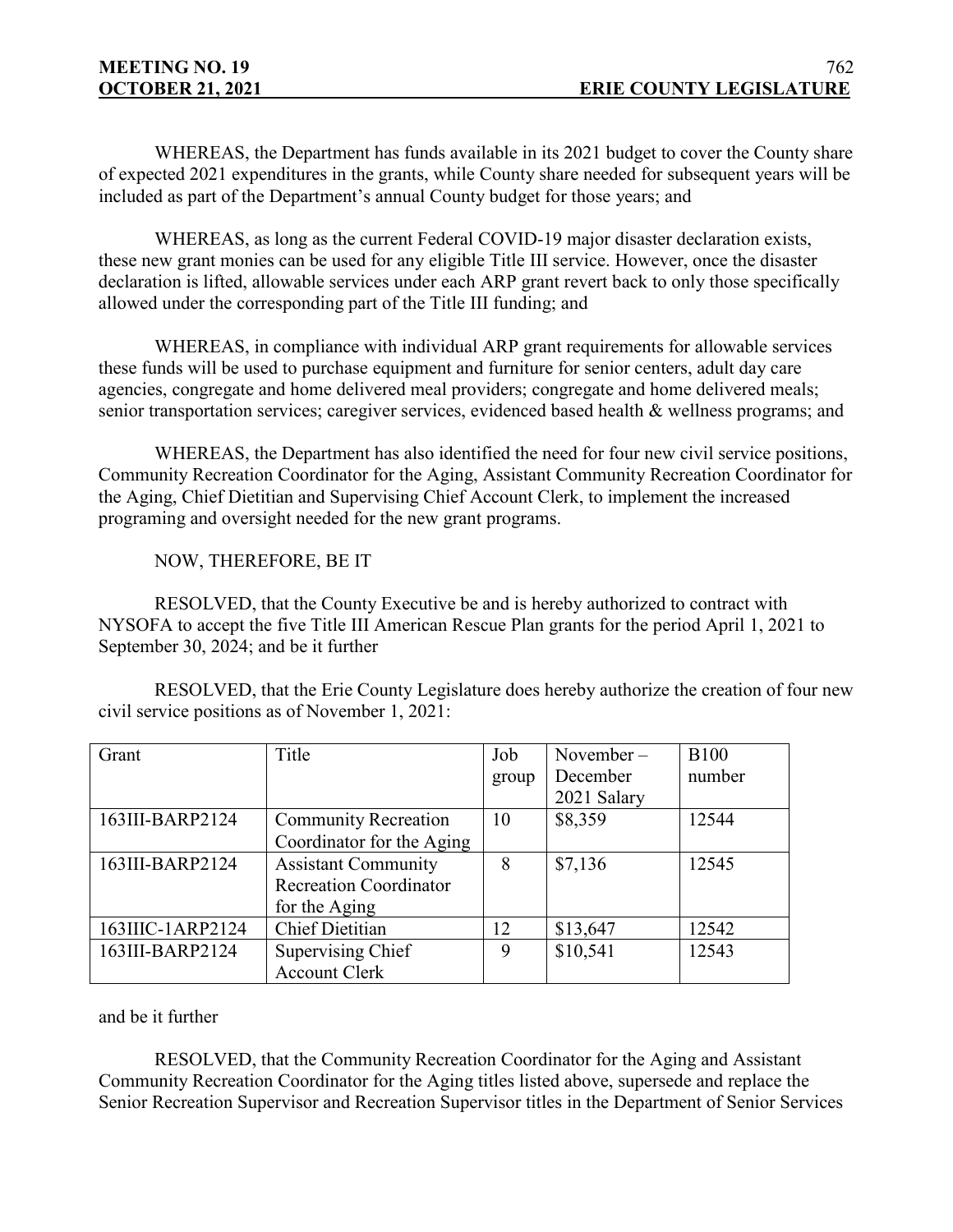proposed 2022 County Title III-B grant budget, as they better fit the qualifications and duties needed in the positions to meet the needs of older adults in the County; and be it further

RESOLVED, that the budget for the III-BARP Grant for the period April 1, 2021 to September 30, 2024 (163III-BARP2124) be established as follows:

| <b>REVENUES</b>       |                              | <b>INITIAL</b> |
|-----------------------|------------------------------|----------------|
|                       |                              | <b>BUDGET</b>  |
| Account               | Description                  |                |
| 414000                | Federal Aid                  | \$1,233,443    |
| 479000                | County Share Contribution    | 137,050<br>\$  |
|                       | <b>TOTAL REVENUE</b>         | \$1,370,493    |
| <b>APPROPRIATIONS</b> |                              | <b>INITIAL</b> |
|                       |                              | <b>BUDGET</b>  |
| Account               | Description                  |                |
| 510000                | <b>Full Time Salaries</b>    | \$<br>26,036   |
| 502000                | Fringes                      | \$<br>14,321   |
| 505000                | Office Supplies              | \$<br>24,358   |
| 516020                | Professional Services & Fees | \$<br>511,000  |
| 561410                | Lab & Tech Equipment         | \$<br>494,778  |
| 561420                | Furniture & Fixtures         | 300,000<br>\$  |
|                       | <b>TOTAL APPROPRIATIONS</b>  | \$1,370,493    |

and be it further

RESOLVED, that the budget for the Title III-C1 ARP congregate dinning grant for the period April 1, 2021 to September 30, 2024 (163III-C1ARP2124) be established as follows:

| <b>REVENUES</b>       |                             | <b>INITIAL</b>    |
|-----------------------|-----------------------------|-------------------|
|                       |                             | <b>BUDGET</b>     |
| Account               | Description                 |                   |
| 414000                | Federal Aid                 | \$794,169         |
| 479000                | County Share Contribution   | \$88,241          |
|                       | <b>TOTAL REVENUE</b>        | \$882,410         |
| <b>APPROPRIATIONS</b> |                             | <b>INITIAL</b>    |
|                       |                             | <b>BUDGET</b>     |
| Account               | Description                 |                   |
| 510000                | <b>Full Time Salaries</b>   | \$13,647          |
| 502000                | <b>Fringe Benefits</b>      | \$<br>7,506       |
| 516027                | Meal Preparation            | \$561,257         |
| 561410                | Lab & Tech Equipment        | \$300,000         |
|                       | <b>TOTAL APPROPRIATIONS</b> | \$8 <u>82,410</u> |
|                       |                             |                   |

and be it further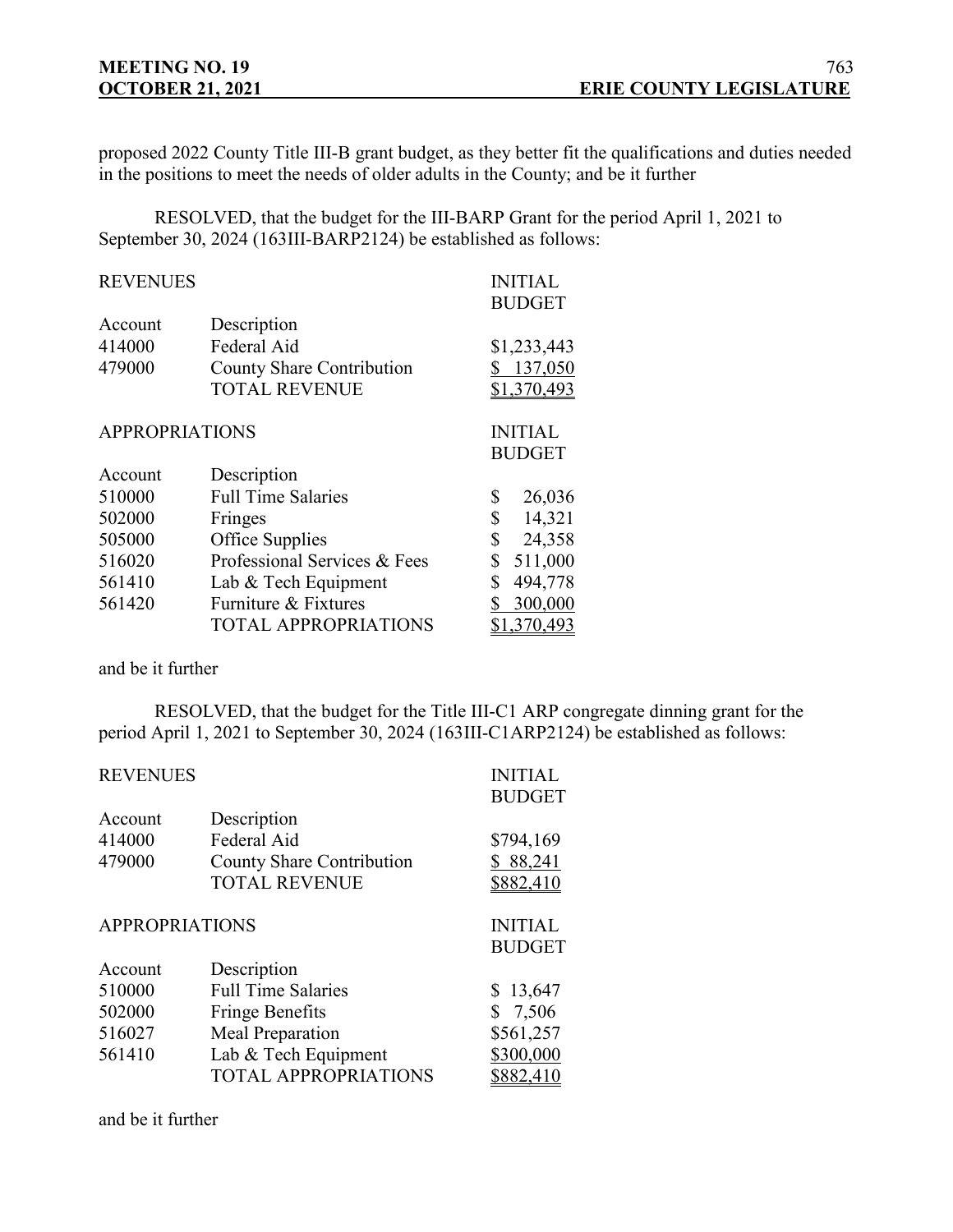RESOLVED, that the budget for the Title III-C2 ARP home delivered meal grant for the period April 1, 2021 to September 30, 2024 (163III-C2ARP2124) be established as follows:

| <b>REVENUES</b>       |                           | <b>INITIAL</b> |
|-----------------------|---------------------------|----------------|
|                       |                           | <b>BUDGET</b>  |
| Account               | Description               |                |
| 414000                | Federal Aid               | \$1,188,670    |
| 479000                | County Share Contribution | 132,075        |
|                       | <b>TOTAL REVENUE</b>      | \$1,320,745    |
| <b>APPROPRIATIONS</b> |                           | <b>INITIAL</b> |
|                       |                           | <b>BUDGET</b>  |
| Account               | Description               |                |
| 516027                | Meal Preparation          | \$1,180,745    |
| 561410                | Lab & Tech Equipment      | 140,000        |
|                       | TOTAL APPROPRIATIONS      | \$1,320,745    |

#### and be it further

RESOLVED, that the budget for the Title III-D ARP evidenced based health & wellness grant for the period April 1, 2021 to September 30, 2024 (163III-DARP2124) be established as follows:

| <b>REVENUES</b>       |                                    | <b>INITIAL</b>   |
|-----------------------|------------------------------------|------------------|
|                       |                                    | <b>BUDGET</b>    |
| Account               | Description                        |                  |
| 414000                | Federal Aid                        | \$122,193        |
|                       | <b>TOTAL REVENUE</b>               | \$122,193        |
| <b>APPROPRIATIONS</b> |                                    | <b>INITIAL</b>   |
|                       |                                    | <b>BUDGET</b>    |
| Account               | Description                        |                  |
| 505000                | Office Supplies                    | \$<br>2,000      |
| 505400                | Food & Kitchen Supplies            | \$<br>2,000      |
| 510000                | Local Mileage Reimbursement        | \$<br>1,500      |
| 510100                | Out of Area Travel                 | \$<br>3,000      |
| 510200                | Training & Education               | \$<br>2,500      |
| 516020                | Professional Srvs Contracts & fees | \$<br>15,000     |
| 561410                | Lab & Tech Equipment               | \$<br>3,500      |
| 530000                | Other Expenses                     | \$<br>3,500      |
| 916390                | <b>ID Senior Services Grants</b>   | \$87,193         |
| 980000                | <b>ID DISS Services</b>            | 2,000<br>\$      |
|                       | <b>TOTAL APPROPRIATIONS</b>        | <u>\$122,193</u> |

and be it further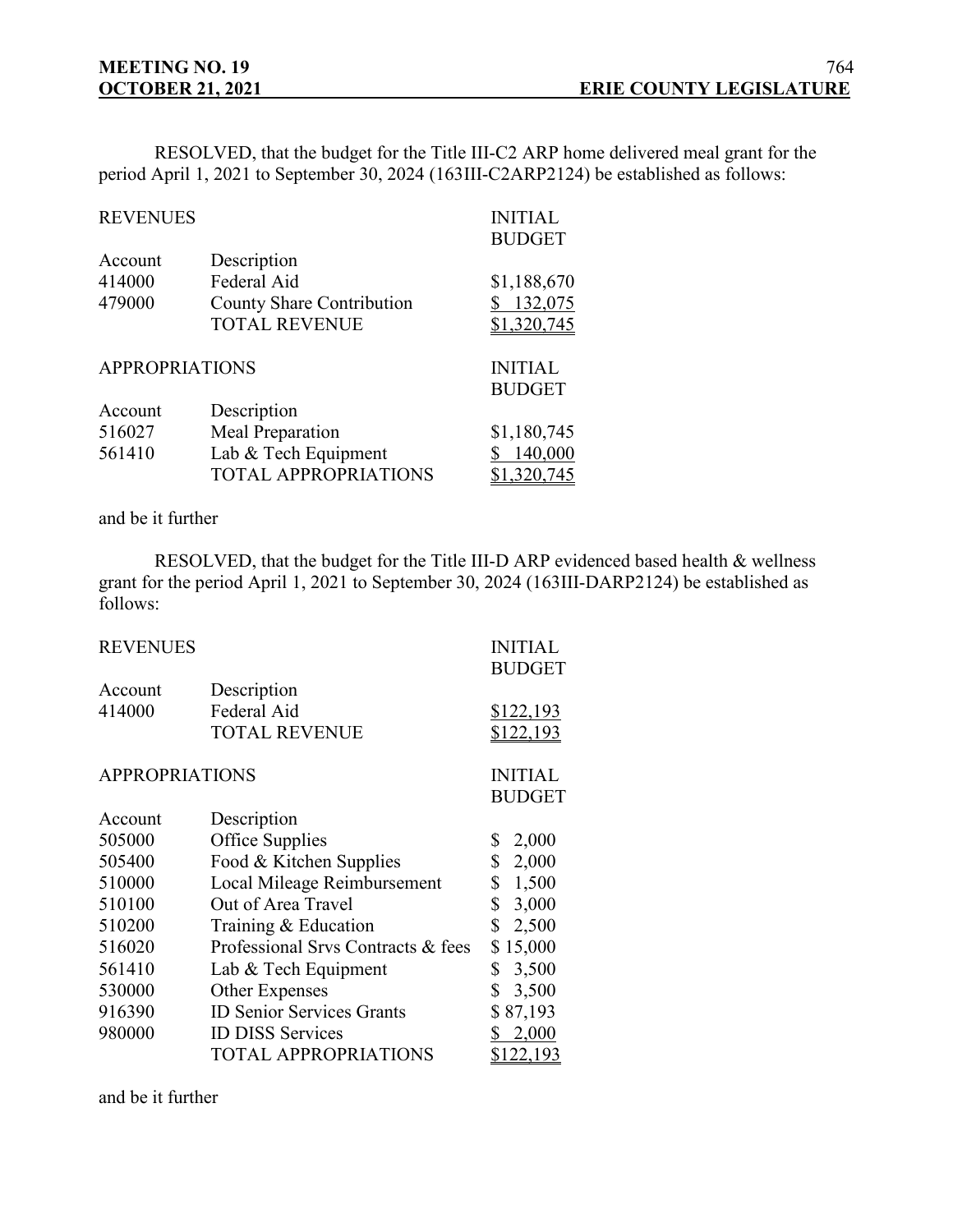RESOLVED, that the budget for the Title III-E ARP caregiver services grant for the period April 1, 2021 to September 30, 2024 (163III-EARP2124) be established as follows:

#### REVENUES INITIAL

|                       |                             | <b>BUDGET</b>  |
|-----------------------|-----------------------------|----------------|
| Account               | Description                 |                |
| 414000                | Federal Aid                 | \$419,992      |
| 479000                | County Share Contribution   | \$139,998      |
|                       | <b>TOTAL REVENUE</b>        | \$559,990      |
| <b>APPROPRIATIONS</b> |                             | <b>INITIAL</b> |
|                       |                             | <b>BUDGET</b>  |
| Account               | Description                 |                |
| 516020                | Professional Services       | \$299,990      |
| 516023                | <b>Adult Daycare</b>        | \$200,000      |
| 561410                | Lab & Tech Equipment        | 10,000         |
| 561420                | Furniture & Fixtures        | \$50,000       |
|                       | <b>TOTAL APPROPRIATIONS</b> | \$559,990      |

#### and be it further

RESOLVED, that, the Director of Budget and Management is hereby authorized to adjust items of appropriations and revenues which may be impacted by changes to grantor awards; and be it further

RESOLVED, that certified copies of this resolution be forwarded to the: County Executive's Office, Division of Budget and Management, Comptroller's Office, and the Department Senior Services.

# $(6-0)$

## 3. COMM. 18E-17 (2021)

#### COUNTY CLERK

WHEREAS, the Erie County Clerk is an independently elected official responsible for recording, filing and maintaining a central repository of legal documents and records; and

WHEREAS, pursuant to New York State Vehicle and Traffic Law §205, the County Clerk shall act as an agent of the Commissioner of the Department of Motor Vehicles and in such capacity the Erie County Clerk operates the Erie County Auto Bureau; and

WHEREAS, pursuant to New York State Vehicle and Traffic Law §205, the County of Erie retains approximately 12.7% of all fees generated at Erie County Auto Bureau locations; and

WHEREAS, the Erie County Clerk's Office has been using marketing materials to promote its many ongoing initiatives and recent operational changes due to COVID-19, including but not limited to: the Renew Local Campaign which encourages local auto bureau transactions to preserve revenues in Erie County; County Clerk's award winning United States Passport Acceptance Agent Program and Outreach Services; Thank-a-Vet discount program for military veterans; and the Erie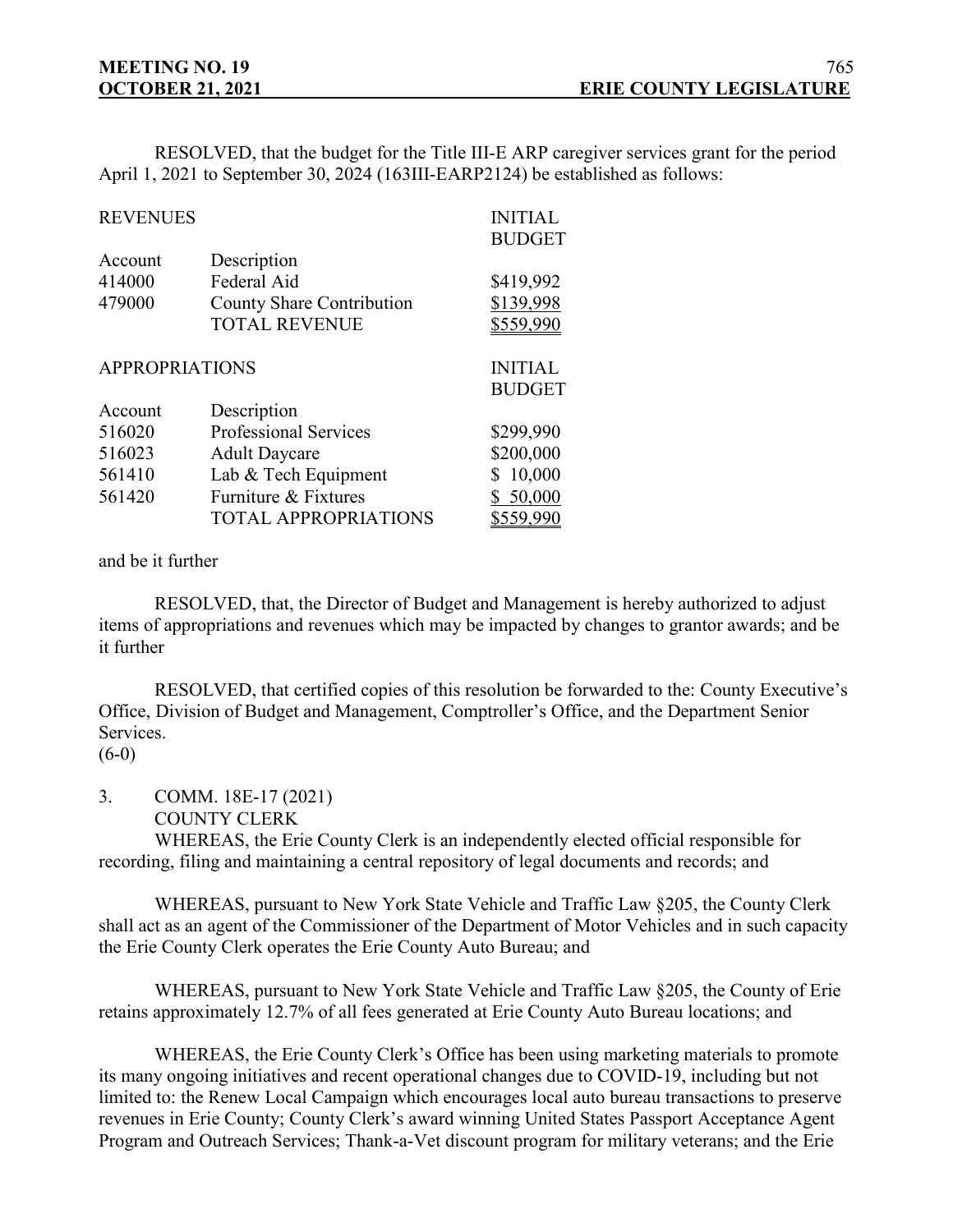County Auto Bureau online reservation system which reduces customer volume in facilities to fight the spread of COVID-19; and

WHEREAS, vendor Ad Specialty Solutions, LLC has demonstrated their reliability by providing marketing materials to many County Offices, including but not limited to the: Erie County Clerk's Office; the Erie County Executive's Office; the Buffalo and Erie County Public Library; the Erie County Department of Health; the Erie County Department of Social Services; and the Erie County Department of Senior Services; and

WHEREAS, vendor Ad Specialty Solutions, LLC directly provided the Erie County Clerk's Office with \$19,743.50 in marketing materials; however, such procurement should have been performed by a buyer with the Erie County Department of Purchasing pursuant to the procurement procedure adopted by the Erie County Legislature; and

WHEREAS, the three (3) invoices which are the subject of this resolution will be paid from the Erie County Clerk's available budgeted funds: payment for Invoice No. 10012, in the amount of \$4,986.50, will be funded by Budget Line 530000 in Fund Center 11310 and payments for Invoice Nos. 10010 and 10013, in the amount of the amount of \$14,757, will be funded by Budget Line 530000 in Fund Center 11320.

NOW, THEREFORE, BE IT

RESOLVED, that the Erie County Department of Purchasing is hereby authorized to process and approve Requisition Numbers 10128973, 10128974 &10128975, entered into the County's accounting system to correspond with Ad Specialty Solutions, LLC invoice numbers 10012, 10010 & 10013; and be it further

RESOLVED, that the Erie County Comptroller is hereby authorized to issue payment for Requisition Numbers 10128973, 10128974 &10128975, entered into the County's accounting system to correspond with Ad Specialty Solutions, LLC invoice numbers 10012, 10010 & 10013; and be it further

RESOLVED, that the Clerk of the Legislature shall forward certified copies of this Resolution to the County Department of Purchasing; the County Comptroller and the Erie County Clerk.

 $(6-0)$ 

4. COMM. 18E-18 (2021) COUNTY EXECUTIVE WHEREAS, the American Rescue Plan was signed into law on March 11<sup>th</sup> 2021; and

WHEREAS, the American Rescue plan included State and Local Relief funding to be used to offset lost revenue, provide premium pay to essential workers, respond to COVID-19 and its economic effects, and invest in sewer, water and broadband infrastructure; and

WHEREAS, Erie County has received \$89,213,547 in State and Local Relief funding and will receive a second tranche of State and Local Relief Funding in May of 2022; and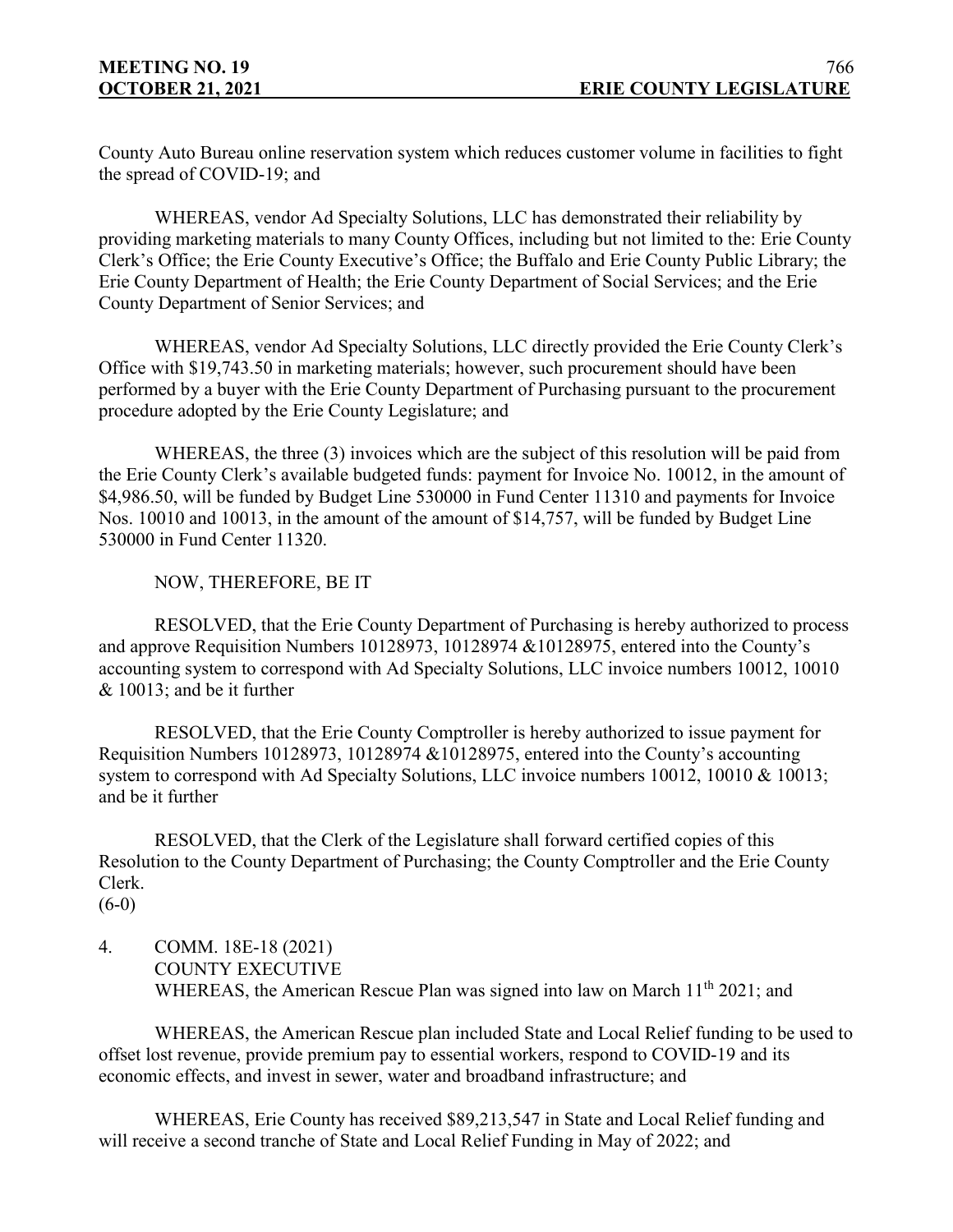WHEREAS, by receiving State and Local Relief Funding the State of New York has eliminated local aid withholding, benefiting Erie County and creating a significant positive budget variance; and

WHEREAS, facing a major possible deficit in 2020, Erie County took significant action through a deficit remediation plan which eliminated positions, cut other costs, and appropriated fund balance and Fiscal Year 2019 surplus funding; and

WHEREAS, Erie County made additional budget cuts in the Adopted 2021 Budget in face of uncertainty regarding Federal assistance and the future of the coronavirus pandemic and its associated economic impacts; and

WHEREAS, American Rescue Plan Funding is eligible to be encumbered through December  $31<sup>st</sup>$  2024 and spent through December  $31<sup>st</sup>$  2026 allowing for long-term infrastructure projects to be designed and built; and

WHEREAS, Erie County has also prepared numerous "shovel-ready" projects to begin stimulating the economy quickly; and

WHEREAS, funding for this resolution is available through the first tranche of the American Rescue Plan and the elimination of state-aid cuts related to the passage of the American Rescue Plan; and

WHEREAS funding for the projects in this resolution was allocated via Comm. 13E-15 on July 8th 2021; and

WHEREAS, authorization to contract is needed to implement the projects funded via Comm. 13E-15.

## NOW, THEREFORE, BE IT

RESOLVED, that Capital Project B.21166, formerly "Town of Hamburg McKinley Parkway Roundabout" be modified to "Town of Hamburg McKinley Parkway Clark Street Intersection and Other Improvements"; and be it further

RESOLVED, that Capital Project A. 21168, "Health Mall Improvements" be closed, with funding transfer to the Erie County Department of Health Fund Center 12700, Account 516020 totaling \$400,000; and be it further

RESOLVED, that the Erie County Executive is hereby authorized to enter into contract with the Community Health Center of Buffalo, a Federally Qualified Health Center and GBUAHN, a registered 501c (3) Health Home, for an amount not to exceed \$200,000 each for the purposes of providing mobile vaccination

RESOLVED, that the County Executive / Deputy County Executive be authorized to execute contracts with the following entities in the amounts indicated, from the capital accounts noted: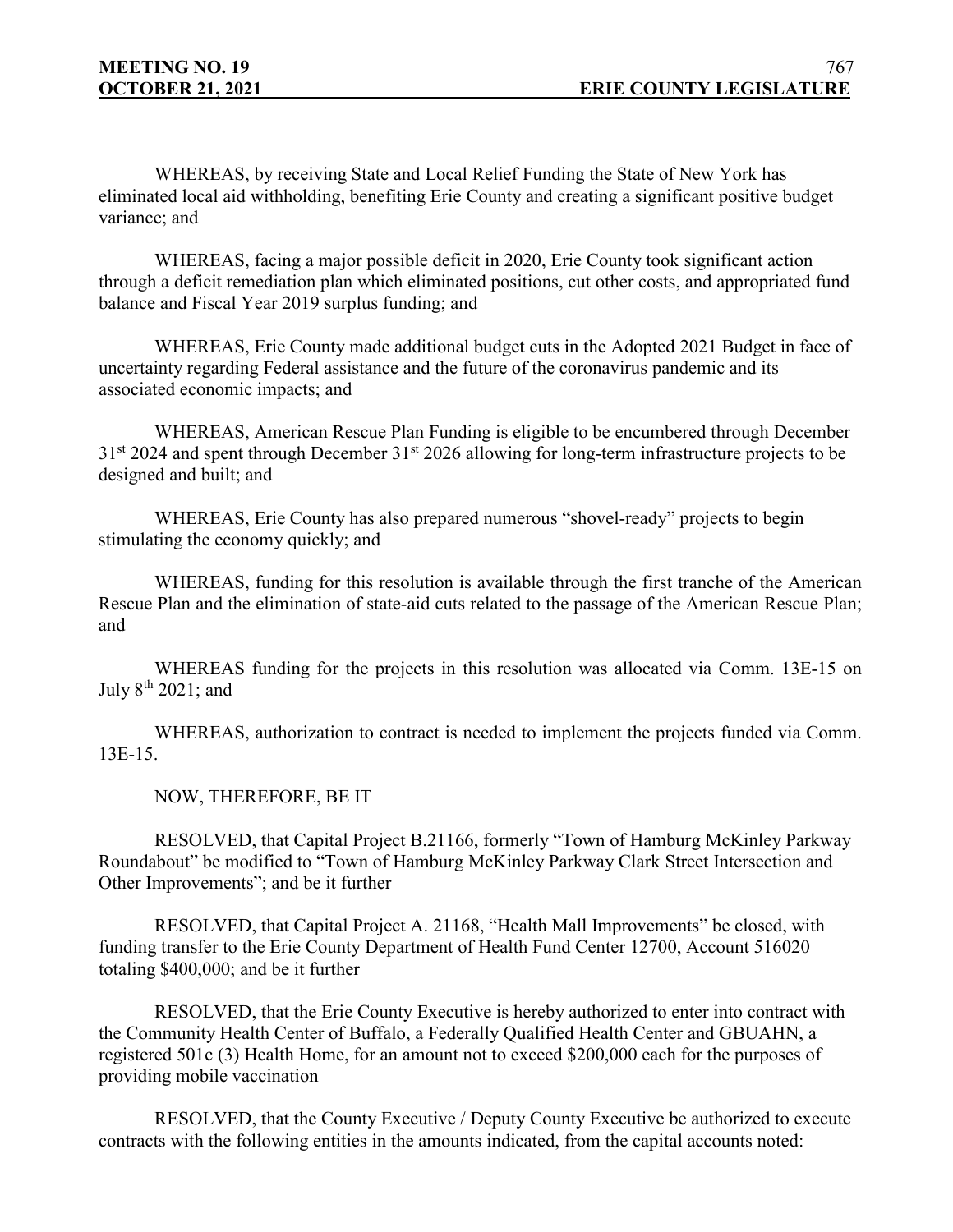# **MEETING NO. 19<br>
<u>OCTOBER 21, 2021</u>**

|                                |                             | Contract    | From the  |
|--------------------------------|-----------------------------|-------------|-----------|
| Project                        | Contract Authorized with:   | amount not  | following |
|                                |                             | to exceed:  | capital   |
|                                |                             |             | account:  |
| Colored Musician's Club        | Colored Musician's Club of  | \$600,000   | A.21197   |
| Capital Improvement Program    | Buffalo NY, Inc.            |             |           |
| George Arthur Community        | City of Buffalo             | \$300,000   | A.21175   |
| <b>Center Capital Upgrades</b> |                             |             |           |
| Matt Urban Center Hope         | Polish Community Center of  | \$150,000   | A.21176   |
| <b>Center Upgrades</b>         | <b>Buffalo</b>              |             |           |
| City of Buffalo Fillmore       | City of Buffalo             | \$1,000,000 | A.21177   |
| Avenue Streetscape             |                             |             |           |
| Improvements                   |                             |             |           |
| City of Buffalo Bailey         | City of Buffalo             | \$500,000   | A.21178   |
| Avenue Streetscape             |                             |             |           |
| Improvements                   |                             |             |           |
| Village of Kenmore -           | Village of Kenmore          | \$150,000   | A.21180   |
| Kenmore Fire Hall Repairs      |                             |             |           |
| Town of Tonawanda Kenney       | Town of Tonawanda           | \$200,000   | A.21181   |
| Field Inclusive Playground     |                             |             |           |
| Village of Kenmore Mang        | Town of Tonawanda           | \$150,000   | A.21182   |
| Field Inclusive Playground     |                             |             |           |
| Town of Tonawanda              | Town of Tonawanda           | \$100,000   | A.21186   |
| Paramedic Truck                |                             |             |           |
| Boys & Girls Club of the       | Boys & Girls Clubs of the   | \$446,775   | A.21198   |
| Northtowns Building            | Northtowns, Inc.            |             |           |
| Upgrades & New Sport Court     |                             |             |           |
| Tonawanda American Little      | Tonawanda American Little   | \$132,374   | A.21199   |
| League Field Upgrades and      | League or City of Tonawanda |             |           |
| New Equipment                  |                             |             |           |
| Tonawanda Football Clinic      | City of Tonawanda or        | \$15,000    | A.21130   |
| <b>Concession Stand</b>        | Tonawanda Football Club     |             |           |
| Improvements                   |                             |             |           |
| Miracle League (Grand          | Miracle League of Western   | \$1,105,000 | A.21187   |
| Island) Facility Improvements  | New York (Grand Island)     |             |           |
| and new Splash Pad             |                             |             |           |
| American Post 264 Kitchen      | American Legion Post 264    | \$11,000    | A.21132   |
| Improvements                   |                             |             |           |
| Grand Island VFW -             | Charles N. DeGlopper        | \$25,000    | A.21133   |
| DeGlopper Post Memorial        | Memorial VFW Post #9249     |             |           |
| Construction                   |                             |             |           |
| VFW Post 7545 Bathroom         | Frontiersmen VFW Post 7545  | \$25,000    | A.21134   |
| Updates                        | Tonawanda NY                |             |           |
| Town of Cheektowaga - Town     | Town of Cheektowaga         | \$2,368,000 | A.21188   |
| of Cheektowaga Museum          |                             |             |           |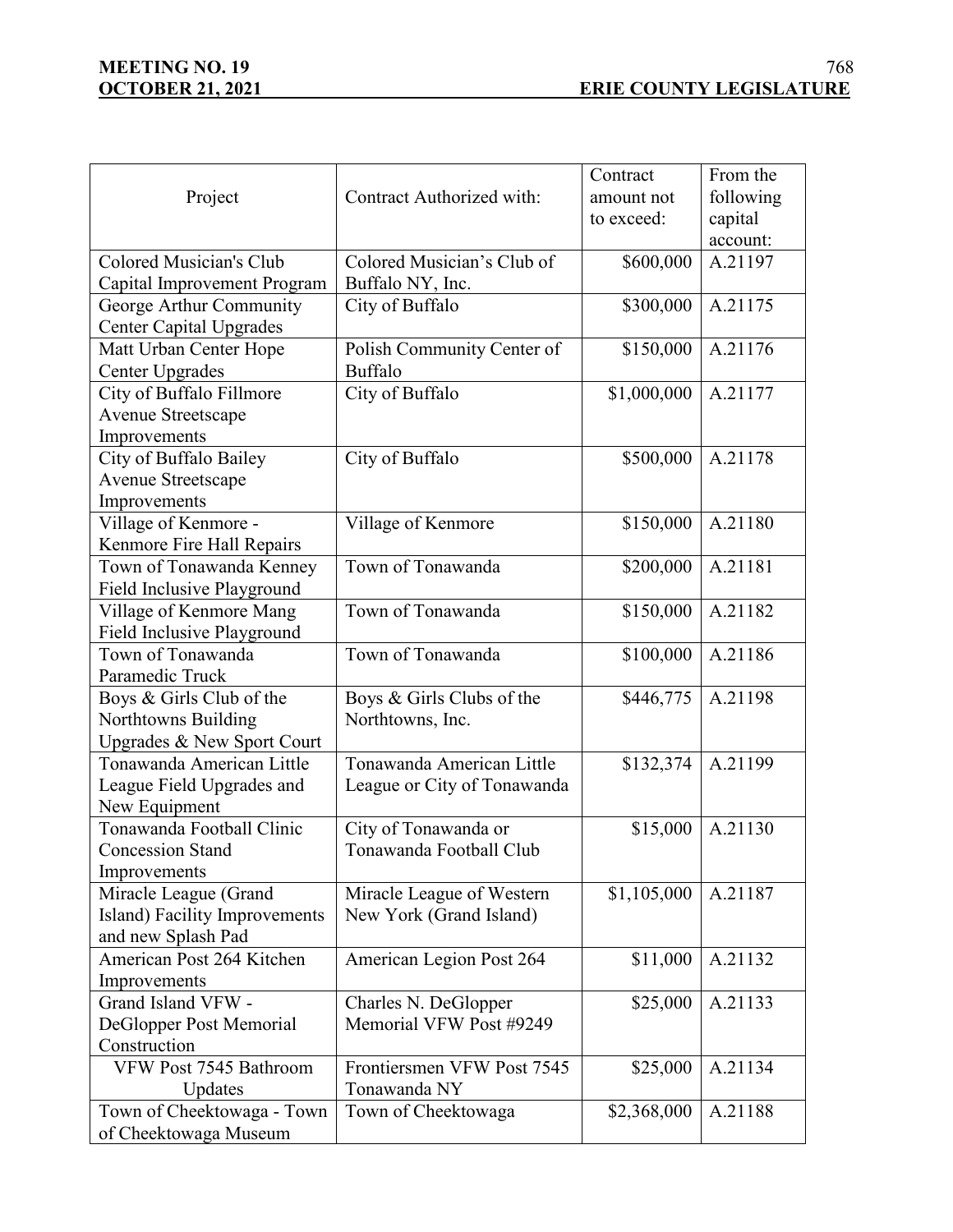| Village of Hamburg Legion<br>Field Baseball Field       | Village of Hamburg                 | \$550,000   | A.21189 |
|---------------------------------------------------------|------------------------------------|-------------|---------|
| <b>Revitalization Project</b>                           |                                    |             |         |
| City of Buffalo Cazenovia                               | <b>Buffalo Olmsted</b>             | \$450,000   | A.21190 |
| Park Playground                                         | Conservancy, Inc.                  |             |         |
| Village of Blasdell Pickleball                          | Village of Blasdell                | \$80,000    | A.21191 |
| Courts                                                  |                                    |             |         |
| City of Lackawanna - Ridge                              | City of Lackawanna                 | \$120,000   | A.21192 |
| Road Improvements                                       |                                    |             |         |
| <b>Rural Outreach Center</b>                            | <b>Rural Outreach Center</b>       | \$400,000   | A.21193 |
| <b>Facility Improvements</b>                            |                                    |             |         |
| Roycroft Campus Corporation                             | <b>Roycroft Campus Corporation</b> | \$240,000   | A.21194 |
| <b>Facility Improvements</b>                            |                                    |             |         |
| Naval and Servicemen's Park                             | Buffalo & Erie County Naval        | \$300,000   | A.21195 |
|                                                         | & Military Park                    |             |         |
| Olmsted Aid for South Park                              | <b>Buffalo Olmsted</b>             | \$400,000   | A.21196 |
| and MLK                                                 | Conservancy, Inc.                  |             |         |
| Agribusiness Park -                                     | <b>Buffalo and Erie County</b>     | \$1,200,000 | A.21169 |
| Expansion of Water Tank for                             | <b>Industrial Land Development</b> |             |         |
| Water Tower that will Serve                             | Corporation or Town of             |             |         |
| Park                                                    | Evans                              |             |         |
| Agribusiness Park - Water                               | Town of Evans                      | \$500,000   | A.21170 |
| Lines to Service Water Tower                            |                                    |             |         |
| Village of Springville - N.                             | Village of Springville             | \$485,275   | A.21171 |
| Central Ave. Water Main                                 |                                    |             |         |
| Replacement                                             |                                    |             |         |
| Village of Lancaster - Harold                           | Village of Lancaster               | \$212,157   | A.21172 |
| Place Sanitary Sewer                                    |                                    |             |         |
| Replacement                                             |                                    |             |         |
| Village of Akron - Skyline                              | Village of Akron                   | \$214,628   | A.21173 |
| Drive Waterline Installation                            |                                    |             |         |
| (loop existing system)                                  |                                    |             |         |
| City of Tonawanda                                       | City of Tonawanda                  | \$201,860   | A.21174 |
| Water/Sewer Replacement                                 |                                    |             |         |
| Town of Hamburg McKinley                                | Town of Hamburg                    | \$1,200,000 | A.21131 |
| Parkway Roundabout to be                                |                                    |             |         |
|                                                         |                                    |             |         |
|                                                         |                                    |             |         |
| revised to: Town of Hamburg                             |                                    |             |         |
| McKinley Parkway Clark<br>Street Intersection and Other |                                    |             |         |

and be it further

RESOLVED, that the Erie County Legislature authorizes the Director of Budget and Management to make any necessary budgetary adjustments as needed to administer these projects; and be it further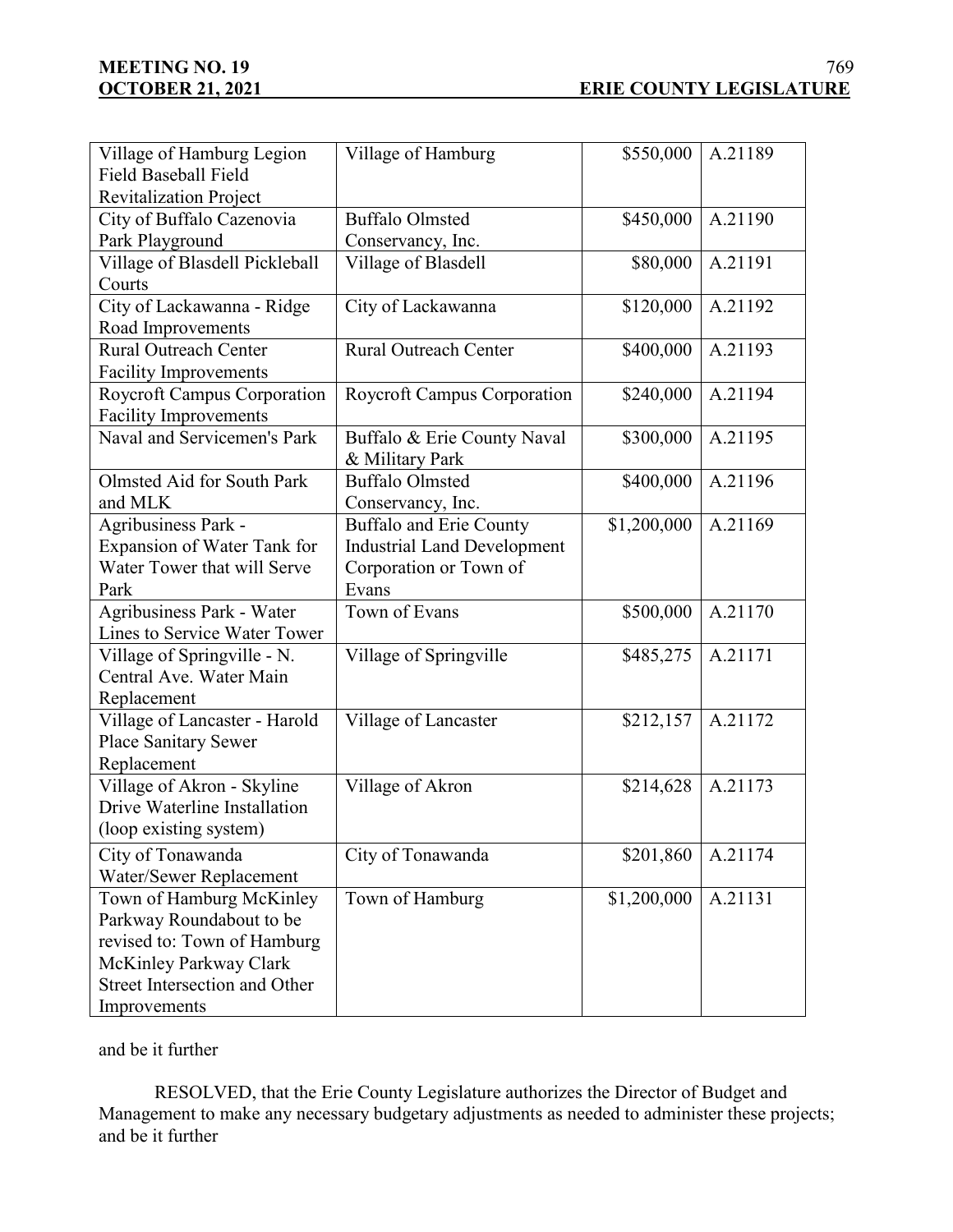RESOLVED, that the Clerk of the Legislature shall forward certified copies of this Resolution to the County Executive; the Erie County Comptroller; the Director of Budget and Management; and Department of Environment and Planning. (5-1) Legislator Lorigo voted in the negative.

#### **TIMOTHY J. MEYERS CHAIR**

CHAIR BASKIN directed that item Number 4 be referred to the FINANCE & MANAGEMENT COMMITTEE for further consideration.

#### GRANTED.

Item 45 – MR. MEYERS presented the following report and moved for immediate consideration and approval. MR. JOHNSON seconded.

#### CARRIED UNANIMOUSLY.

RESOLUTION NO. 179

|                  | <b>ENERGY &amp; ENVIRONMENT</b> |
|------------------|---------------------------------|
| October 14, 2021 |                                 |
|                  | <b>COMMITTEE</b>                |
|                  | <b>REPORT NO. 15</b>            |

# ALL MEMBERS PRESENT. CHAIR BASKIN PRESENT AS EX-OFFICIO MEMBER.

- 1. RESOLVED, the following item is hereby received and filed:
- a. COMM. 18M-2 (2021) NYS AGRICULTURE & MARKETS: "Letter Regarding Districting Eligibility for Agricultural District No. 5" (Chair's Ruling)
- 2. COMM. 15E-8 (2021) COUNTY EXECUTIVE AS AMENDED

WHEREAS, the County of Erie advertised for and received responses to a Request for Proposals to perform engineering services associated with the Southtowns Advanced Wastewater Treatment Facility – Phase 1 and Phase 2 Expansion Project in Erie County Sewer District (ECSD) No. 3; and

WHEREAS, this project is necessary to satisfy regulatory requirements, replace aging infrastructure, and expand the Southtowns Facility to service ECSD No. 3 for future decades; and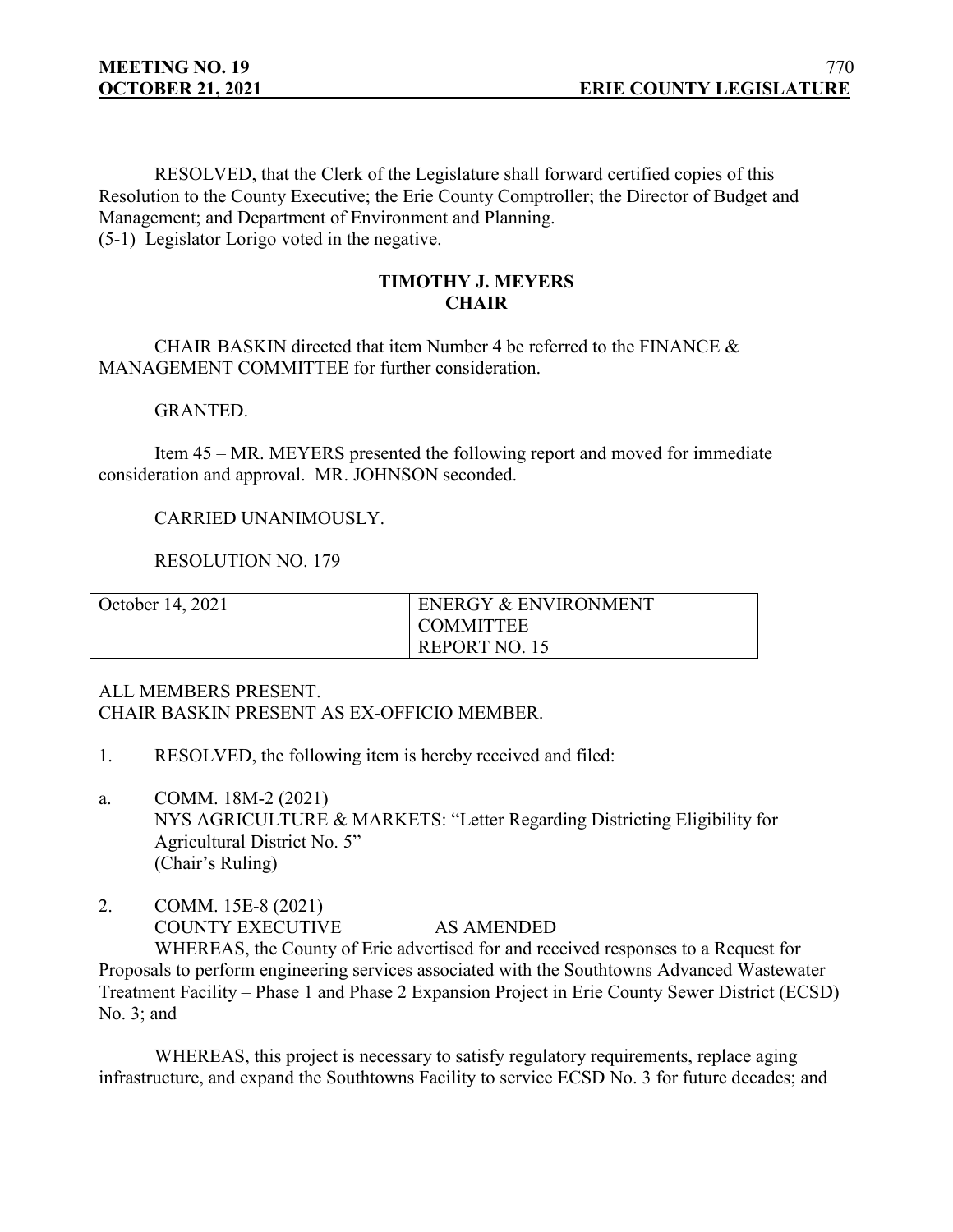WHEREAS, a review committee was established by the Erie County Division of Sewerage Management to evaluate all responses to the County's Request for Proposals for this project, using a consistent scoring matrix; and

WHEREAS, after conducting interviews and ranking proposals the review committee recommends Arcadis of New York, Inc. be retained to complete the requested engineering services.

NOW, THEREFORE, BE IT

RESOLVED, that the County Executive be, and hereby is, authorized to execute an Agreement with Arcadis of New York, Inc. (50 Fountain Plaza – Suite 600, Buffalo, New York, 14202) for professional services associated with this project in an amount not to exceed \$8,400,000.00, subject to approval as to content by the Commissioner of the Department of Environment and Planning, and approval as to form by the County Attorney's Office; and be it further

RESOLVED, that authorization is hereby provided for the partial closing of up to \$4,200,000.00 in ECSD No. 3 Capital Reserve Account C.00007 to pay for a portion of these services; and be it further

RESOLVED, that authorization is hereby provided for the Division of Budget and Management to process a residual equity transfer of up to \$4,200,000.00 from ECSD No. 3 Capital Reserve Account C.00007 to ECSD No. 3 Bond Account C.17301; and be it further

RESOLVED, that \$8,400,000.00 be allocated in Bond Account C.17301 for these engineering services; and be it further

RESOLVED, that the Director of the Division of Budget and Management is hereby authorized to implement any budget adjustments necessary to facilitate this action; and be it further

RESOLVED, that any unused funds be returned to the ECSD No. 3 Capital Reserve Accounts and the budget be adjusted accordingly; and be it further

RESOLVED, that the Clerk of the Legislature shall send one (1) certified copy each to the County Executive, the County Comptroller, the Director of Budget and Management, Kristen Walder, Second Assistant County Attorney, and Joseph Fiegl, P.E., Division of Sewerage Management.

 $(6-0)$ 

3. COMM. 18E-7 (2021) COUNTY EXECUTIVE

WHEREAS, pursuant to Legislative Comm. 6E-34 (2020), Contract No. 43 was awarded to Skanex Pipe Services, Inc. to construct the Indian Church Road Cured In Place Pipe Lining Project, in Erie County Sewer District No. 1; and

WHEREAS, the Erie County Division of Sewerage Management has advised that all scheduled improvements are now completed; and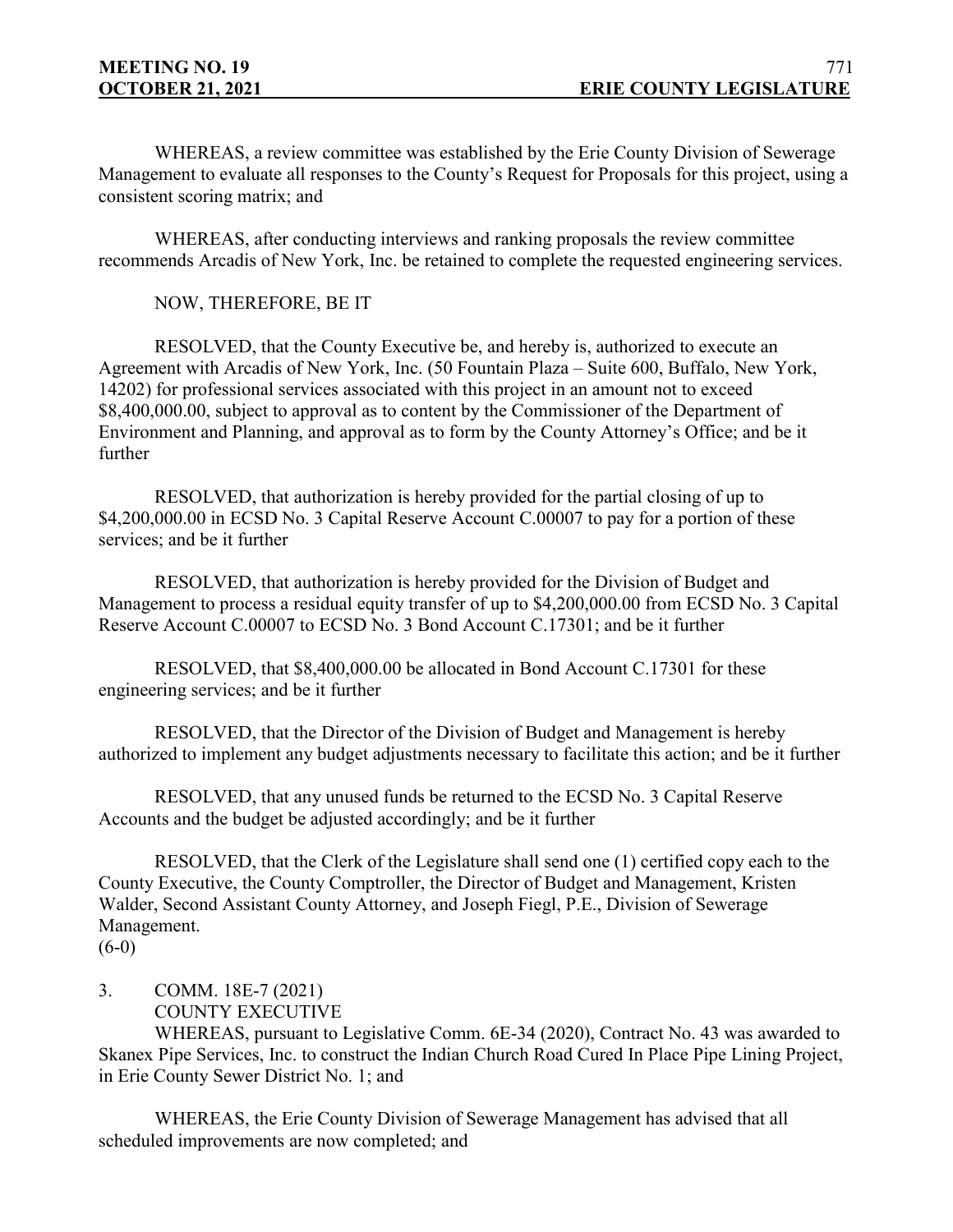WHEREAS, the Erie County Department of Environment and Planning has recommended the acceptance of Contract No.43, in the final contract amount of \$726,492.70 which includes Change Order No. 2 (final), a decrease of (\$51,066.30) and recommends approval for final payment.

NOW, THEREFORE, BE IT

RESOLVED, that Contract No. 43 between the County of Erie and Skanex Pipe Services, Inc. (753 Rowley Road, Victor, NY 14564) is accepted in the final contract amount of \$726,492.70 which includes Change Order No. 2 (final), a decrease of (\$51,066.30) and is allocated in Erie County Sewer District No. 1 Capital Account C.00057; and be it further

RESOLVED, that the Erie County Comptroller be directed to make final payment for Contract No. 43, to Skanex Pipe Services, Inc. for a total contract amount of \$726,492.70; and be it further

RESOLVED, that the Clerk of the Legislature be directed to send one (1) certified copy of this resolution to the County Executive, the Erie County Comptroller, the Director of Budget and Management, Kristen Walder, Assistant County Attorney, and Joseph Fiegl, P.E., Deputy Commissioner, Department of Environment and Planning.  $(6-0)$ 

4. COMM. 18E-8 (2021) COUNTY EXECUTIVE

WHEREAS, pursuant to Legislative Comm. 3E-6 (2021), Contract 97 (General) was awarded to North Spur Construction LLC to construct the Big Sister Creek Water Resource Recovery Facility (WRRF) Concrete Repairs Project, in Erie County Sewer District No. 2; and

WHEREAS, the Erie County Division of Sewerage Management has advised that all scheduled improvements are now completed; and

WHEREAS, the Erie County Department of Environment and Planning recommends closeout of Contract No. 97 (General) and requests approval to issue final payment.

NOW, THEREFORE, BE IT

RESOLVED, that Contract No. 97 (General) between the County of Erie and North Spur Construction LLC (156 Garrison Road, Buffalo, New York 14221) is accepted in the final contract amount of \$89,064.52 which includes Change Order No. 1 (final), an increase of \$3,064.52 and is allocated in Erie County Sewer District No. 2 Capital Account C.17201; and be it further

RESOLVED, that the Erie County Comptroller be directed to make final payment for Contract 97 (General), to North Spur Construction LLC for a total contract amount of \$89,064.52; and be it further

RESOLVED, that the Clerk of the Legislature be directed to send one (1) certified copy of this resolution to the County Executive, the Erie County Comptroller, the Director of Budget and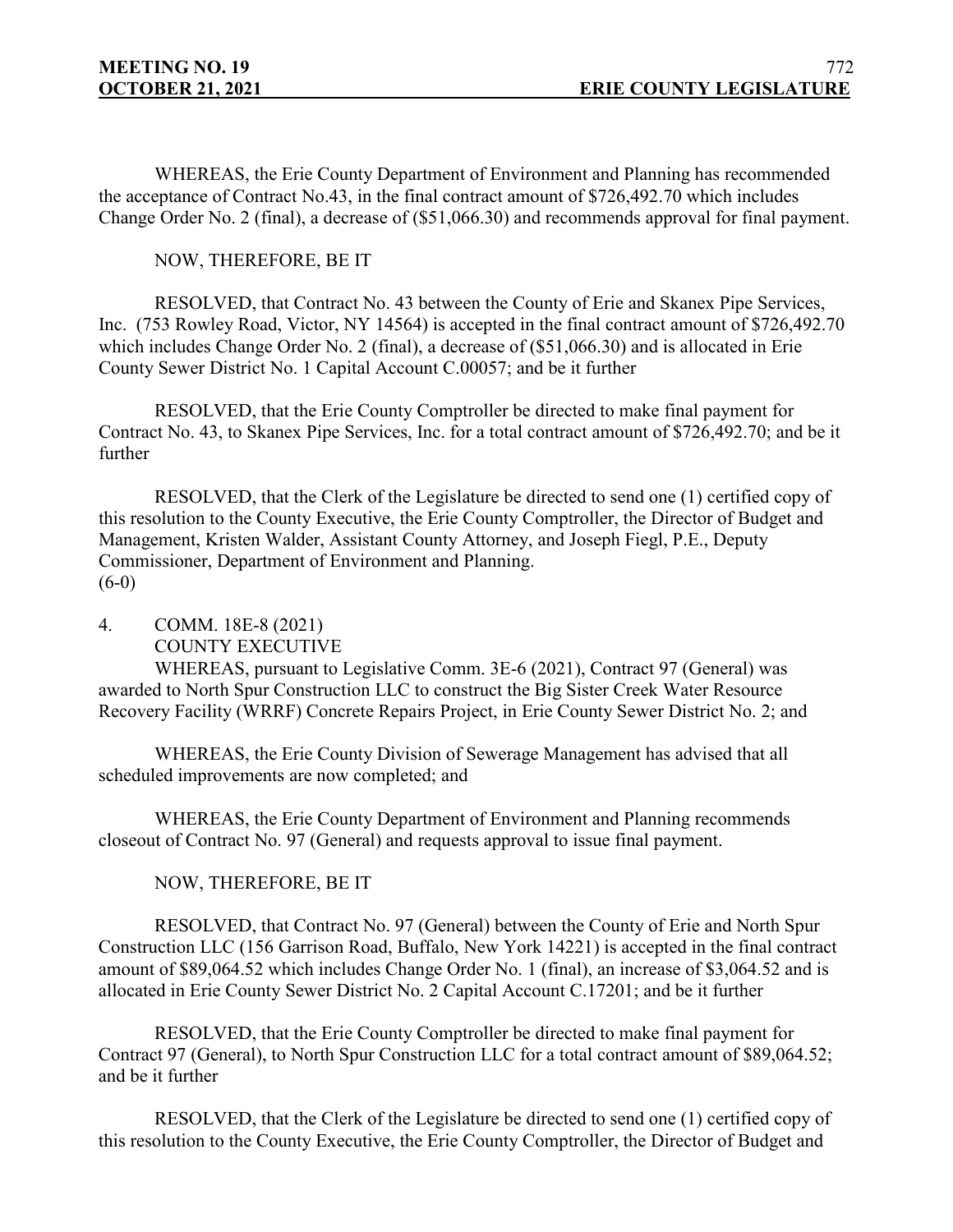Management, Kristen Walder, Assistant County Attorney, and Joseph Fiegl, P.E., Deputy Commissioner, Department of Environment and Planning.  $(6-0)$ 

5. COMM. 18E-9 (2021) COUNTY EXECUTIVE

WHEREAS, pursuant to Legislative Comm. 13E-6 (2020), Contract No. 82 was awarded to Kandey Company, Inc. to construct the Sanitary Sewer Replacement Project, in Erie County Sewer District Nos. 3, 6, and 8; and

WHEREAS, the Erie County Division of Sewerage Management has advised that all scheduled improvements are now completed; and

WHEREAS, the Erie County Department of Environment and Planning has recommended the acceptance of Contract No. 82, in the final contract amount of \$798,134.97 which includes Change Order No. 3 (final), a decrease of (\$31,864.03) and recommends approval for final payment.

NOW, THEREFORE, BE IT

RESOLVED, that Contract No. 82 between the County of Erie and Kandey Company, Inc. (19 Ransier Drive, West Seneca, NY 14224) is accepted in the final contract amount of \$798,134.97 which includes Change Order No. 3 (final), a decrease of (\$31,864.03) and is allocated in Sewer Management Capital Project C.20001; and be it further

RESOLVED, that the Erie County Comptroller be directed to make final payment for Contract No. 82, to Kandey Company, Inc. for a total contract amount of \$798,134.97; and be it further

RESOLVED, that the Clerk of the Legislature be directed to send one (1) certified copy of this resolution to the County Executive, the Erie County Comptroller, the Director of Budget and Management, Kristen Walder, Assistant County Attorney, and Joseph Fiegl, P.E., Deputy Commissioner, Department of Environment and Planning.  $(6-0)$ 

## **TIMOTHY J. MEYERS CHAIR**

Item 46 – MR. JOHNSON presented the following report and moved for immediate consideration and approval. MR. MILLS seconded.

CARRIED UNANIMOUSLY.

RESOLUTION NO. 180

| October 14, 2021 | <b>ECONOMIC DEVELOPMENT</b> |
|------------------|-----------------------------|
|                  | <b>COMMITTEE</b>            |
|                  | <b>REPORT NO. 16</b>        |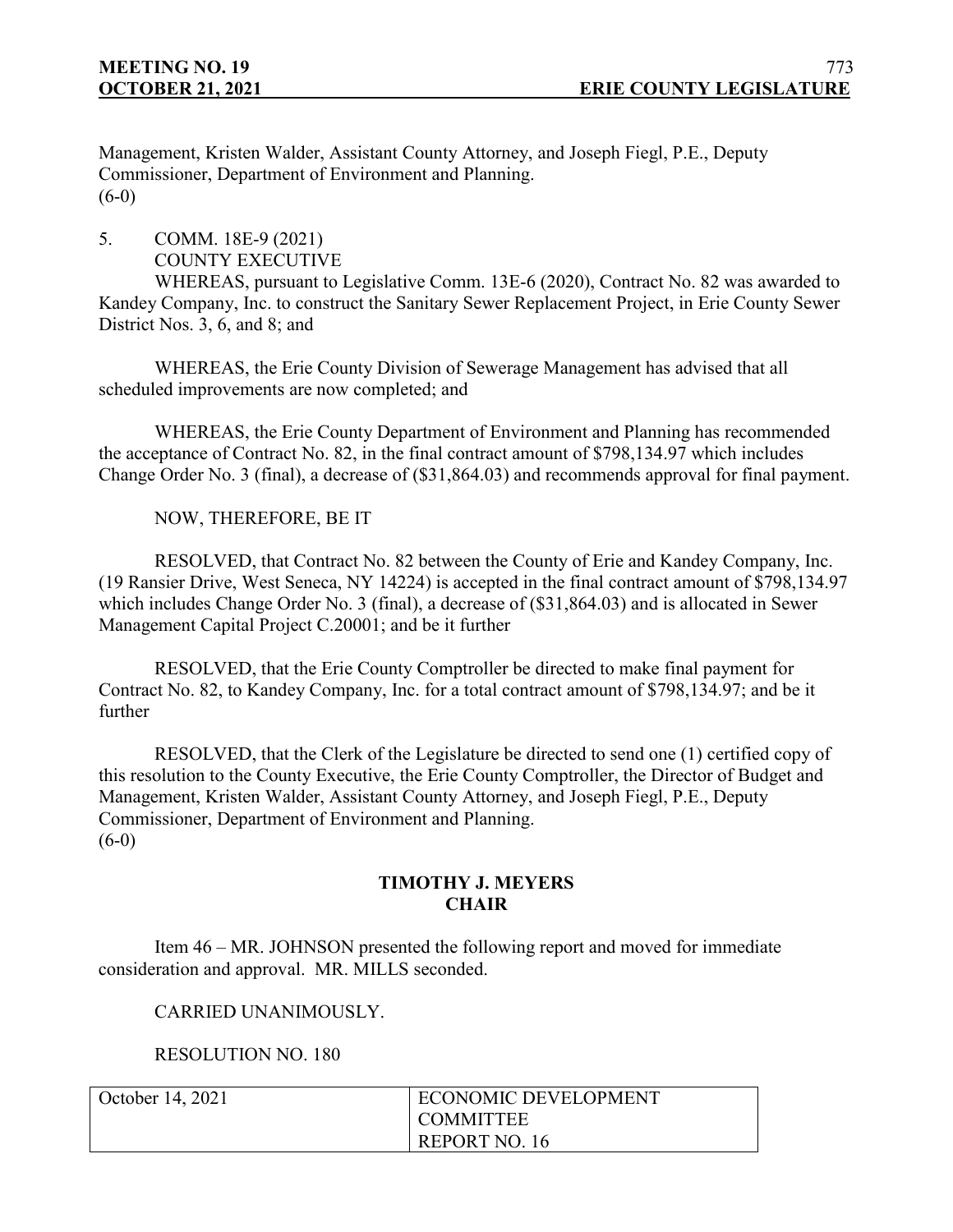## ALL MEMBERS PRESENT. CHAIR BASKIN PRESENT AS EX-OFFICIO MEMBER.

1. COMM. 18E-5 (2021) COUNTY EXECUTIVE

WHEREAS, the bridge carrying Ward Drive over Big Gulf Creek (BIN 3362260/PK-12) in Chestnut Ridge Park in the Town of Orchard Park, Erie County (the "Project") has been flagged by the New York State Department of Transportation due to deterioration, is posted for 12 Tons, and is in need of rehabilitation; and

WHEREAS, the design of the rehabilitation for the bridge has been completed by CHA Consultants; and

WHEREAS, pubic bids will be taken for the Project in October 2021; and

WHEREAS, the Department of Public Works would like to successfully implement the Project in a timely manner, it will be necessary to execute the construction contract with the lowest responsible bidder, to enter an agreement with CHA Consultants for construction inspection and construction administration, and establish a construction contingency, for a total project construction phase allowance of \$450,000.

NOW, THEREFORE, BE IT

RESOLVED, that the Erie County Legislature hereby authorizes the above subject Project; and be it further

RESOLVED, that the County Executive is hereby authorized to execute a contract for ECDPW Project CAP-PK-12-22 with the lowest responsible bidder, enter into a construction phase engineering services agreement with CHA Consultants, and establish a construction contingency for a total project cost not to exceed \$450,000; and be it further

RESOLVED, that the estimated total sum of \$450,000 for the construction, and construction inspection phase for the Project is available in Fund 420, Funds Center 123, as follows:

| B.17017 – 2017 Rehabilitation of Flagged Bridges | \$50,000  |
|--------------------------------------------------|-----------|
| B. $21107 - 2021$ Culverts & Bridges             | \$400,000 |
| <b>TOTAL Project Cost</b>                        | \$450,000 |

#### and be it further

RESOLVED, that three (3) certified copies of this resolution be forwarded to the Department of Public Works, Office of the Commissioner, and one copy each to the Office of the County Executive, the Division of Budget and Management, the Office of the County Attorney, and the Office of the Comptroller.  $(6-0)$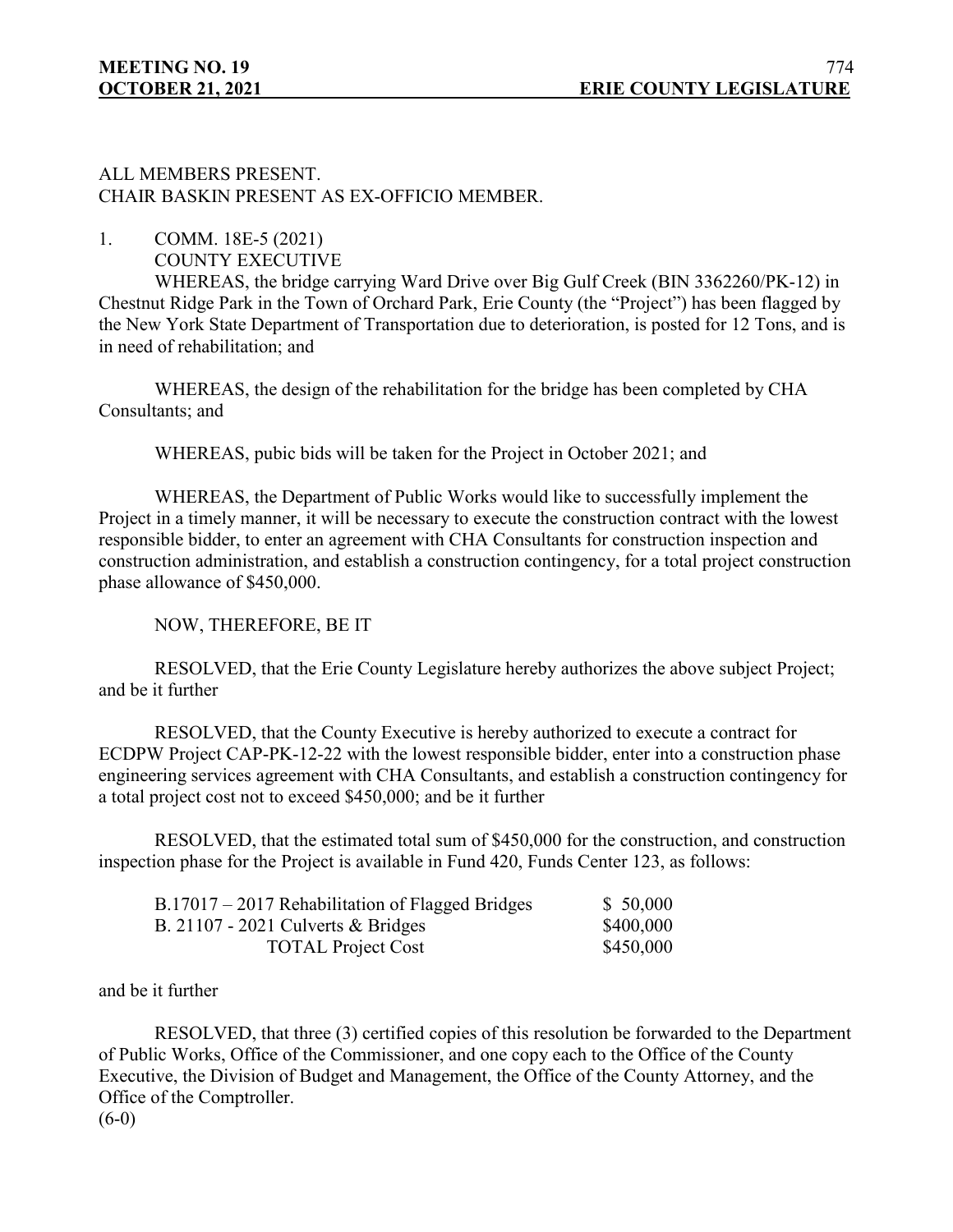2. COMM. 18E-6 (2021)

COUNTY EXECUTIVE

WHEREAS, authorization is necessary to acquire the Right-of-Way (ROW), for the rehabilitation of the North Ellicott Creek Road over North Diversion Channel Bridge (BIN 1072800/BR 232-01), the "Project"; and

WHEREAS, the County of Erie previously advanced the design of the Project via Legislative Communication 13E-13 dated July 9, 2020 and construction of the Project via Legislative Communication 13E-12 dated June 18, 2020; and

WHEREAS, to facilitate the construction of the Project it will be necessary for the County to acquire such parcels, herein referred to as the "Subject Properties" as may become necessary for construction, including parcels that are portions of real property in the vicinity of the project as follows:

| PORTIONS OF TAX MAP SBL NUMBER | <b>TOWNSHIP</b> |
|--------------------------------|-----------------|
| SBL 40.10-1-12                 | Amherst         |
| SBL 40.10-1-13.1               | Amherst         |

and

WHEREAS, the acquisition of the portions of the Subject Properties is to be de minimis in nature so the public interest will not be prejudiced by the construction of the Project; and

WHEREAS, the County owns the following parcel of land, which is irregularly shaped, vacant, and landlocked by other owners:

| PORTIONS OF TAX MAP SBL NUMBER | <b>TOWNSHIP</b> |
|--------------------------------|-----------------|
| SBL 40.10-1-15                 | Amherst         |

and

WHEREAS, the County Land Advisory Review Committee ("ARC") has agreed that retaining this County owned parcel is of no benefit to the County; and

WHEREAS, the County contemplates an offer of an exchange of the County owned parcel, in lieu of payment, to the owner(s) of the Subject Properties; and

WHEREAS, should one or more owners of the Subject Properties refuse to convey such portion of their real property to the County for an amount not exceeding fair market value, it will be necessary for the County to acquire the Subject Property by commencing eminent domain proceedings.

NOW, THEREFORE, BE IT

RESOLVED, that the Erie County Legislature hereby approves the acquisition of the ROW required to construct the Project; and be it further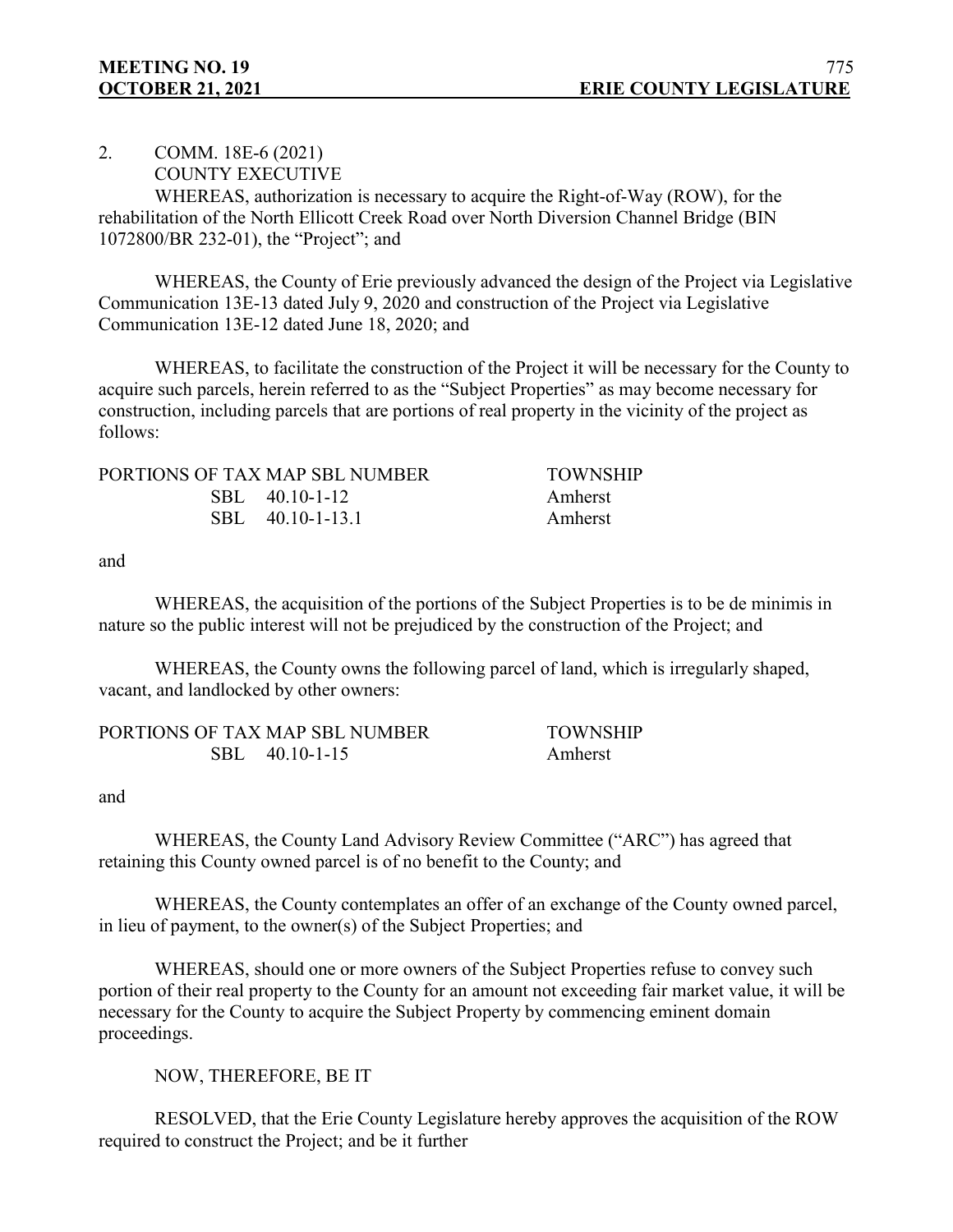RESOLVED, that the County of Erie is authorized to acquire the necessary real property interests from the aforementioned Subject Properties for the purpose of constructing the Project; and be it further

RESOLVED, that the Erie County Executive is authorized and directed to exchange, in lieu of payment, the above referenced County owned parcel in the Town of Amherst to the adjacent property owner for the Subject Properties; and be it further

RESOLVED, that the Commissioner of Public Works, or his authorized representatives, including Mott MacDonald NY, Inc., are authorized to act on behalf of the County of Erie in connection with the acquisition of the required ROW from the owners of the Subject Properties; and be it further

RESOLVED, that the County of Erie is authorized to enter into all necessary contracts and agreements for the acquisition of the required ROW to construct the Project; and be it further

RESOLVED, that the County Attorney shall prepare and the County Executive shall execute all appropriate documents relating to acquiring easement and/or fee interests in the necessary ROW; and be it further

RESOLVED, should one or more owners of the Subject Properties refuse to convey such portions of their real property to the County for an amount not to exceed the just compensation determined by the Commissioner of Public Works, or his authorized representatives, including Mott MacDonald NY, Inc., the County is authorized to commence eminent domain procedures; and be it further

RESOLVED, that the Clerk of the Legislature forward three (3) certified copies of this resolution to the Department of Public Works, Office of the Commissioner, and also one copy each to the Office of the County Executive, the Division of Budget and Management, and the Office of the Comptroller.

 $(6-0)$ 

# 3. COMM. 18E-14 (2021) COUNTY EXECUTIVE

WHEREAS, the Erie County Departments of Public (DPW) has been working closely with the Buffalo Niagara Convention Center Management Corporation (BNCCMC), as well as Visit Buffalo Niagara (VBN), in an effort to perform exterior façade improvements as well as a new door entry layout to the Buffalo Niagara Convention Center (BNCC); and

WHEREAS, it is important to make improvements to the existing building in order to continue to help attract business as the facility looks to hold events again as they did prior to the onset of the COVID-19 pandemic; and

WHEREAS, the BNCC was constructed in the mid-1970s and the original exterior of the building is worn and outdated; and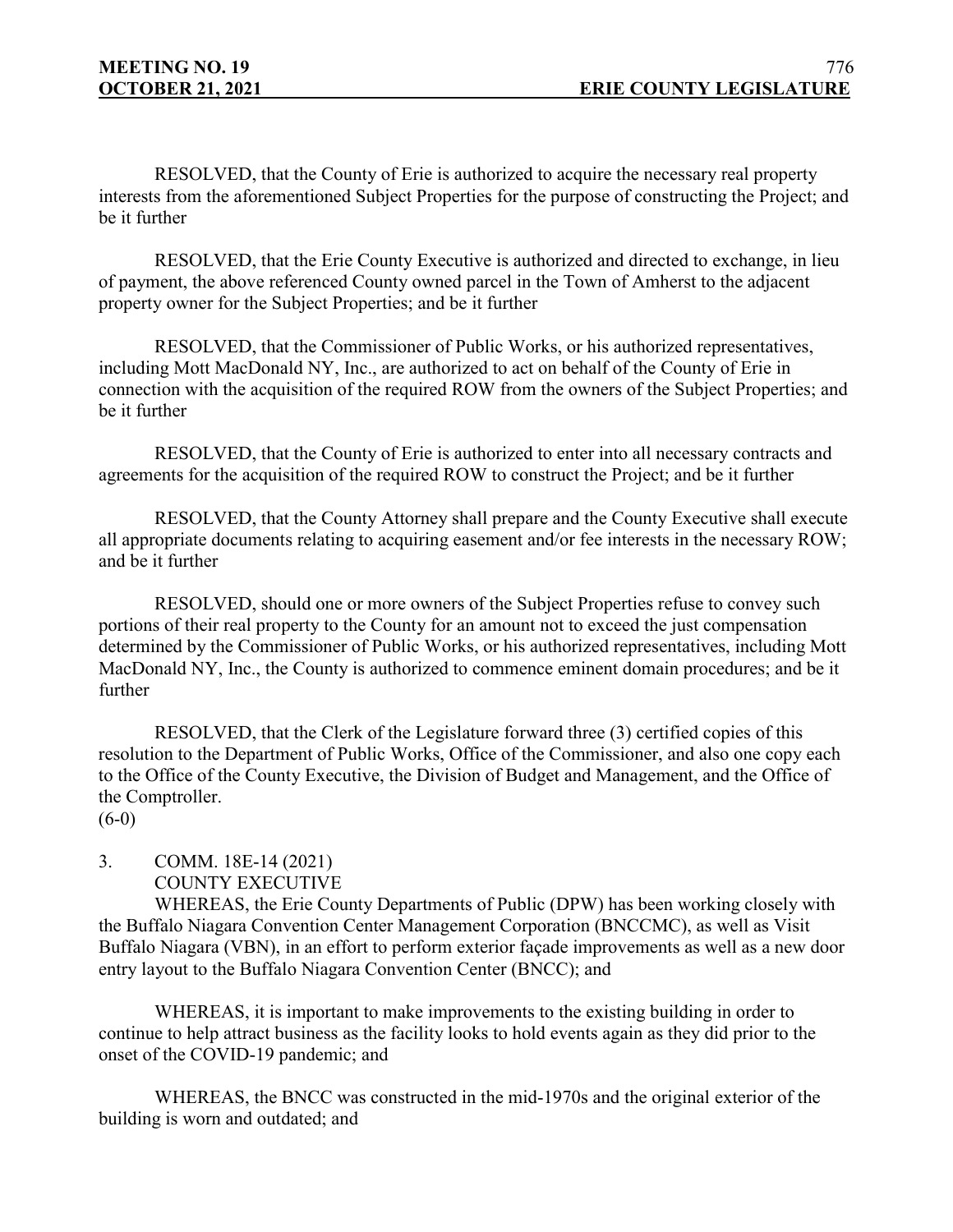WHEREAS, in conjunction with the City of Buffalo's efforts on the Franklin Street Betterment Project, the County wishes to improve upon the Franklin Street exterior façade and revised door layout of the BNCC to help attract new business and bring-in revenue; and

WHEREAS, the County previously entered into an agreement with Trautman Associates Architects/Engineers (Trautman Associates) to provide architectural and engineering services for the BNCC per COMM. 6E-24 (2021); and

WHEREAS, at the time of the above-referenced agreement, the conceptual design of the façade was yet to be determined, therefore the County is seeking to amend its agreement with Trautman Associates to allow for the design of the Franklin Street exterior façade per a conceptual design agreed upon by the County, VBN, and BNCCMC; and

WHEREAS, Trautman Associates has the design and engineering expertise to perform the underlying project; and

WHEREAS, once the design is complete, DPW will advertise and award construction contracts to the lowest responsible bidder(s) in accordance with General Municipal Law section 103, as well as all Erie County Local Laws.

NOW, THEREFORE, BE IT

RESOLVED, that the County Executive is hereby authorized to execute a third Agreement Amendment (second amendment specific to this project) with Trautman Associates Architects/Engineers under EC DPW Contract No. 18-459-PW to increase their A/E design fee by a cost no greater than \$380,000 for a total contract value of \$480,000 specific to the Buffalo Convention Center Façade and Door Entry Improvements Project; and be it further

RESOLVED, that the base design fee will be increased by \$337,500 from \$67,500 to \$405,000 and the design contingency will be increased by \$42,500 from \$32,500 to \$75,000; and be it further

RESOLVED, that the Comptroller's Office be authorized to make payments for the above from the previously approved, via COMM. 13E-15 (2021), Capital Project A.21163– 2021 Convention Center Façade in Fund 410, Funds Center 122; and be it further

RESOLVED, that once the design and engineering is completed by Trautman Associates, DPW will advertise and award the corresponding construction contract(s) to the lowest responsible bidder(s) pursuant to General Municipal Law section 103, and Erie County local laws; and be it further

RESOLVED, that the County Executive and/or Deputy County Executive shall have the authority to execute the aforementioned construction contract(s) with the lowest responsible bidder(s); and be it further

RESOLVED, that two certified copies of this resolution be sent to the Department of Public Works, Office of the Commissioner, and one copy each to the Office of the County Executive, the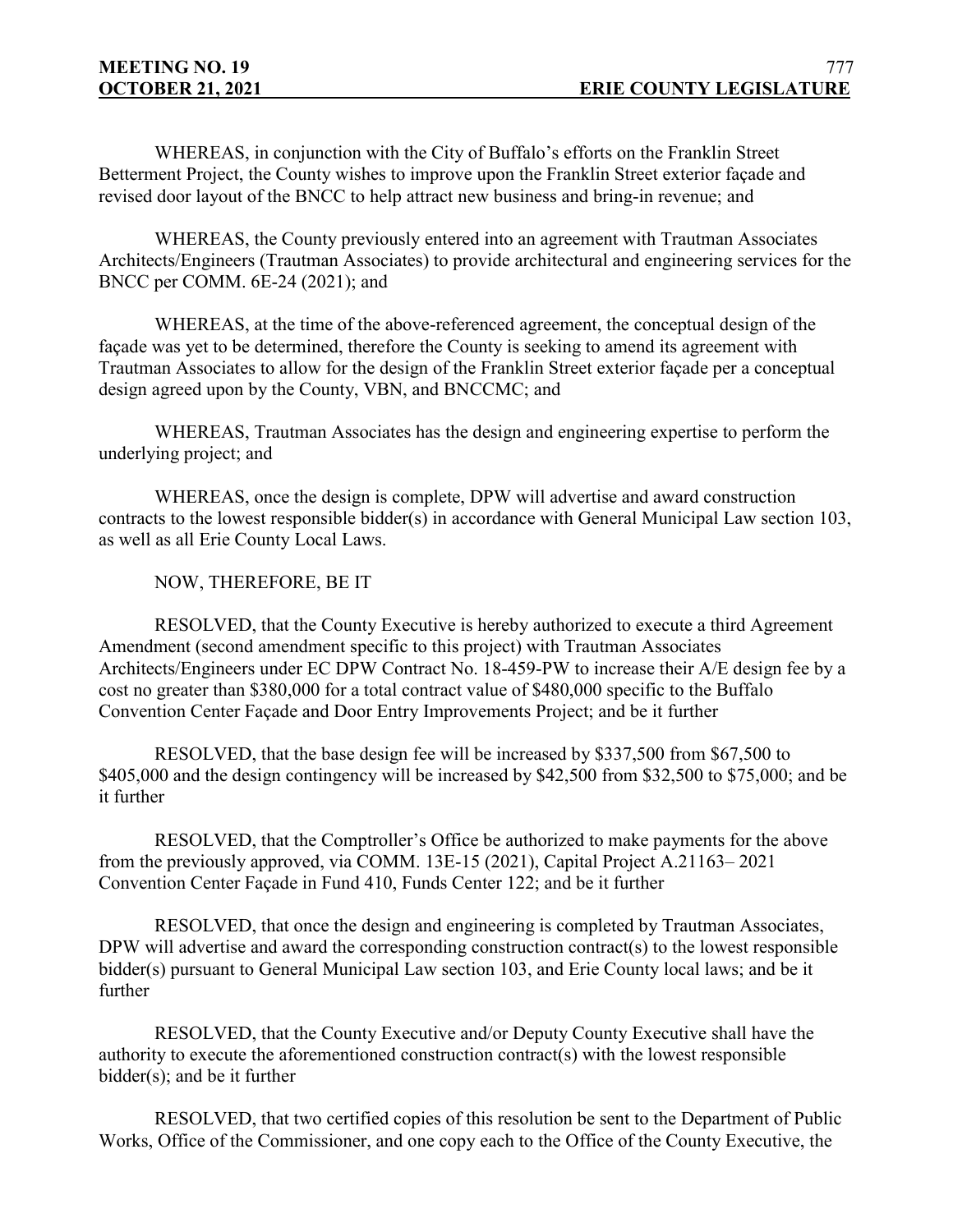Office of the Erie County Attorney, the Division of Budget and Management, and the Office of the Comptroller.

(5-1) Legislator Lorigo voted in the negative.

# **HOWARD J. JOHNSON, JR. CHAIR**

Item 47 – MR. JOHNSON presented the following report and moved for immediate consideration and approval. MR. TODARO seconded.

CARRIED UNANIMOUSLY.

RESOLUTION NO. 181

| October 14, 2021 | PUBLIC SAFETY COMMITTEE |
|------------------|-------------------------|
|                  | REPORT NO. 11           |

ALL MEMBERS PRESENT. CHAIR BASKIN PRESENT AS EX-OFFICIO MEMBER.

1. RESOLVED, all items are hereby tabled.

# **HOWARD J. JOHNSON, JR. CHAIR**

Item 48 – MS. VINAL presented the following report and moved for immediate consideration and approval. MR. JOHNSON seconded.

CARRIED UNANIMOUSLY.

RESOLUTION NO. 182

| October 14, 2021 | <b>SMALL BUSINESS COMMITTEE</b> |
|------------------|---------------------------------|
|                  | REPORT NO.                      |

# ALL MEMBERS PRESENT. CHAIR BASKIN PRESENT AS EX-OFFICIO MEMBER.

- 1. RESOLVED, the following items are hereby received and filed:
- a. LL INTRO. 3-1 (2020) VINAL: "A LL titled, "The Business Procurement Enhancement and Promotion Act of 2020"" (Chair's Ruling)
- b. COMM. 16E-38 (2020)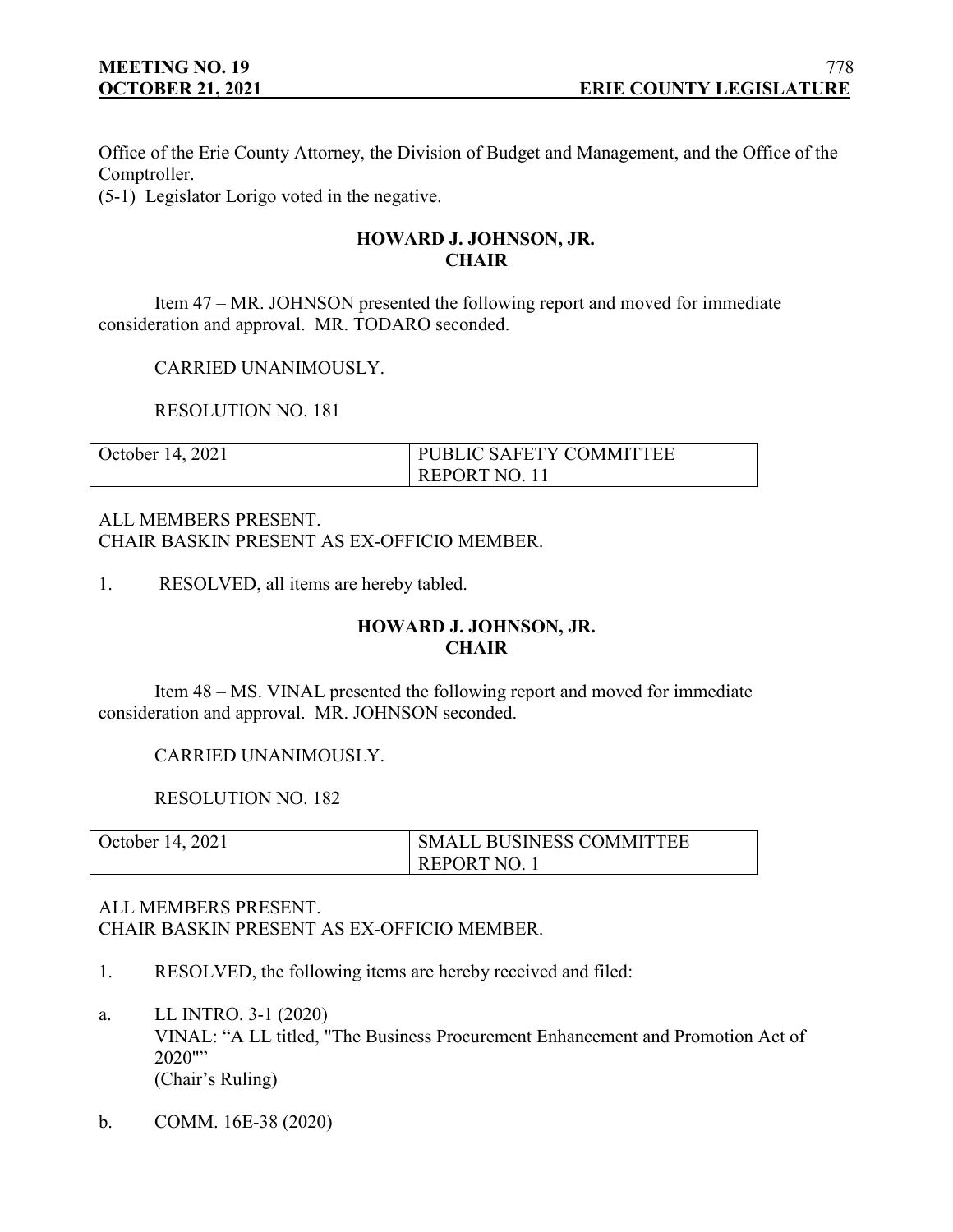LORIGO, RATH, TODARO & MILLS: "Small Business Assistance Grant Program" (Chair's Ruling)

- c. INTRO. 17-4 (2020) LORIGO, RATH, TODARO & MILLS: "Creation of a Grant Program to Fund Supplies to Prepare for Colder Weather Outdoor Dining" (Chair's Ruling)
- d. COMM. 17E-6 (2020) COUNTY EXECUTIVE: "Letter to Minority Caucus Concerning Small Business Assistance Grant Program" (Chair's Ruling)
- e. INTRO. 19-1 (2020) VINAL: "Expressing Opposition to National Grid-Proposed Rate Increase"" (Chair's Ruling)
- f. INTRO. 1-1 (2021) LORIGO: "Calling on State Liquor Authority to Waive Liquor License Renewal Fees" (Chair's Ruling)
- 2. COMM. 18E-4 (2021) COUNTY EXECUTIVE

WHEREAS, General Municipal Law Section 104-b, subdivision 4 requires the governing board of the County to annually review County policies and procedures with respect to procurement of goods and services where such goods and services are not required by law to be procured pursuant to competitive bidding; and

WHEREAS, it has been determined that the implementation of these procedures are within the scope of and furtherance of specific purchase and procurement laws and rules set forth by New York State statue, the Erie County Charter, and the Erie County Administrative Code; and

WHEREAS, the Erie County procurement policies have been previously reviewed and found to be in compliance with the requirements of General Municipal Law Section 104-b.

NOW, THEREFORE, BE IT

RESOLVED, that the Erie County Legislature does hereby adopt the attached Erie County Purchase Policies and Procedures as required pursuant to General Municipal Law Section 104-b, and be it further; and be it further

RESOLVED, that certified copies of this resolution shall be forwarded to the Director of Budget, Director of Purchase, Director of Equal Employment Opportunity, Chief Information Officer, County Attorney and County Comptroller.  $(6-0)$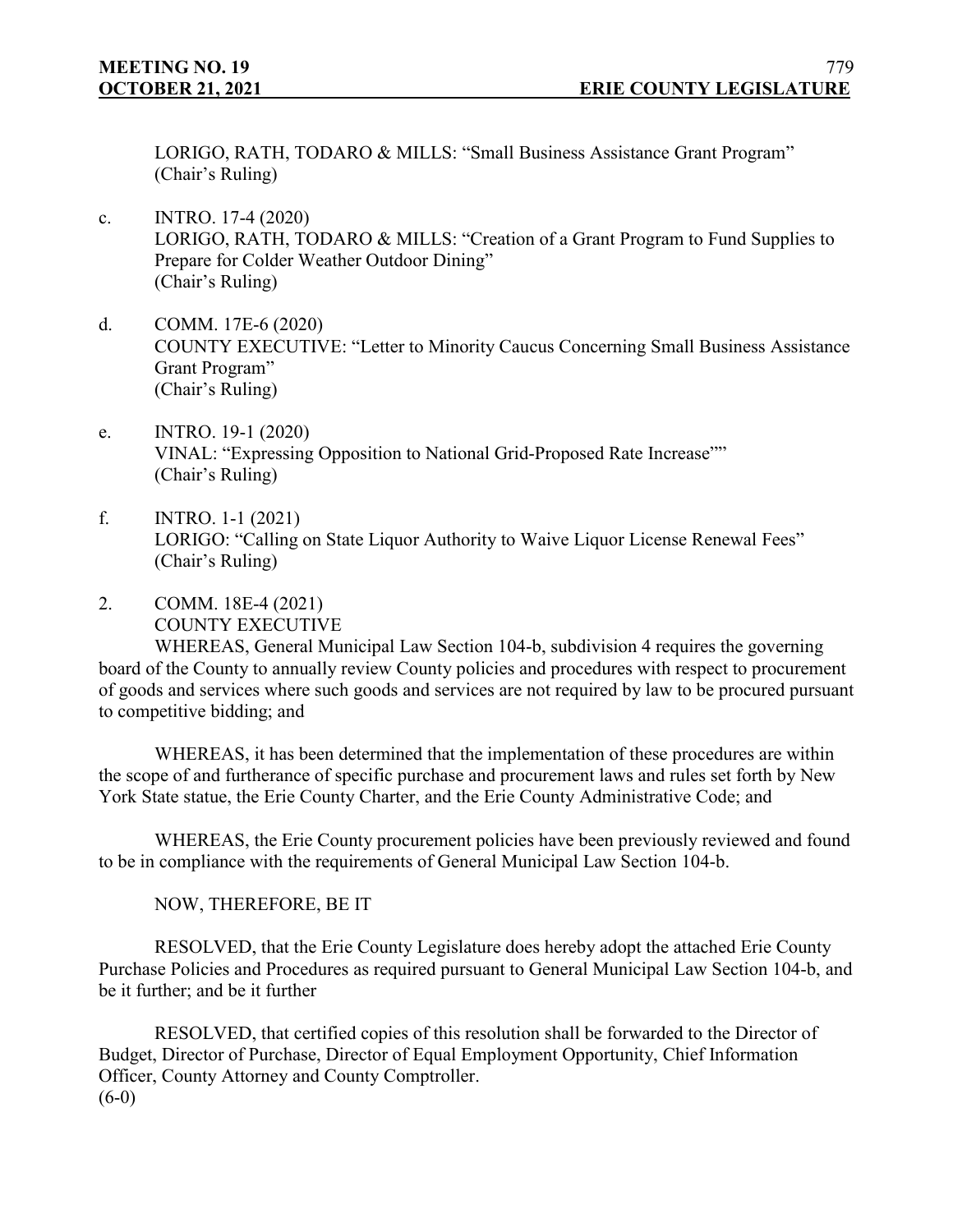## **JEANNE M. VINAL CHAIR**

Item 49 – MS. CHIMERA presented the following report and moved for immediate consideration and approval. MR. TODARO seconded.

## CARRIED UNANIMOUSLY.

## RESOLUTION NO. 183

| October 14, 2021 | <b>HEALTH &amp; HUMAN SERVICES</b> |
|------------------|------------------------------------|
|                  | <b>COMMITTEE</b>                   |
|                  | REPORT NO. 11                      |

ALL MEMBERS PRESENT. CHAIR BASKIN PRESENT AS EX-OFFICIO MEMBER.

- 1. RESOLVED, the following items are hereby received and filed:
- a. COMM. 18D-2 (2021) COMMISSIONER OF SOCIAL SERVICES: "Child Protective Caseloads for 08/2021" (Chair's Ruling)
- b. COMM. 18D-3 (2021) DEPARTMENT OF LAW: "Local Emergency Order Extensions" (Chair's Ruling)
- c. COMM. 18M-3 (2021) EC BOARD OF HEALTH: "Meeting Minutes for Meeting Held on 07/06/2021" (Chair's Ruling)
- d. COMM. 18M-5 (2021) RESPITE & RECOVERY CENTER ADVISORY BOARD: "Letter to Chair of Legislature Regarding Membership on Advisory Board" (Chair's Ruling)
- 2. COMM. 18E-10 (2021) COUNTY EXECUTIVE WHEREAS, the Erie County Department of Mental Health is responsible for the delivery of a comprehensive range of mental and behavioral health services for the residents of Erie County; and

WHEREAS, the Erie County Department of Mental Health has been awarded \$425,000 annually for a 5-year period that began 10/1/17 by Substance Abuse and Mental Health Services Administration (SAMHSA) as part of an initiative to offer expanded and enhanced substance use disorder treatment services in existing family treatment drug courts; and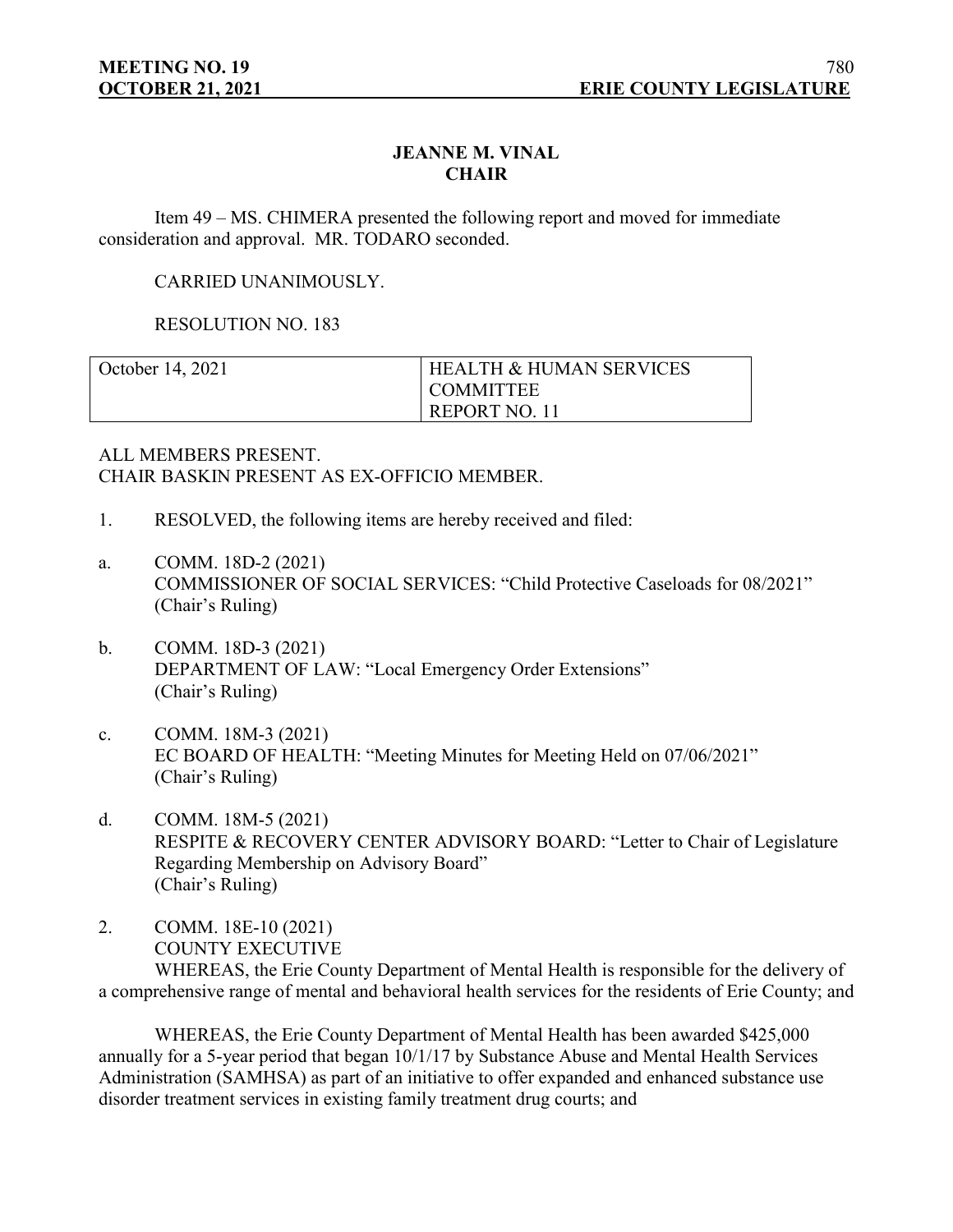WHEREAS, the Department of Mental Health thus requires legislative approval to accept the Federal funds and to establish a grant budget in Fund 281; and

WHEREAS, no County funds will be necessary for Erie County to accept this federal aid to serve high-risk families residing in Erie County.

NOW, THEREFORE, BE IT

RESOLVED, that the Erie County Legislature does hereby authorize the County Executive to accept SAMHSA grant funds and to have the Department of Mental Health oversee the provision of related services by amending its contract with BestSelf Behavioral Health, and thus authorizes the Division of Budget and Management to establish a grant as follows:

> Erie County Department of Mental Health Grant Fund 281, Fund Center 12410 October 1, 2021 - September 30, 2022 124SAMHSAFTDC2122

| Revenue                                         | Increase  |
|-------------------------------------------------|-----------|
| Account 414000 – Federal Revenue                | \$425,000 |
|                                                 |           |
| Appropriation                                   | Increase  |
| Account 517534 – BestSelf Behavioral Health OMH | \$425,000 |

#### and be it further

RESOLVED, that to the extent this subcontract may constitute a professional, technical or other consultant service, the County Administrative Code requirement in Section 19.08 for a Request for Proposal (RFP) is hereby waived, as this Honorable Body has previously approved of the County's entering into contract with BestSelf Behavioral Health, Inc. on June 8, 2017 (Comm. 10E-18); and be it further

RESOLVED, that the Director of Budget and Management is hereby authorized to adjust items of appropriations and revenues which may be impacted by changes to the grantor award, provided there are no changes to county share amounts; and be it further

RESOLVED, that certified copies of this resolution be furnished to the Office of the County Executive, the Department of Mental Health, the Office of the Comptroller, and the Division of Budget and Management.  $(6-0)$ 

3. COMM. 18E-11 (2021) COUNTY EXECUTIVE

WHEREAS, the Erie County Department of Social Services has been awarded an amount of \$1.557,024 in 100% federal share funding to provide Outreach and Application Assistance for the COVID Emergency Rental Assistance Program; and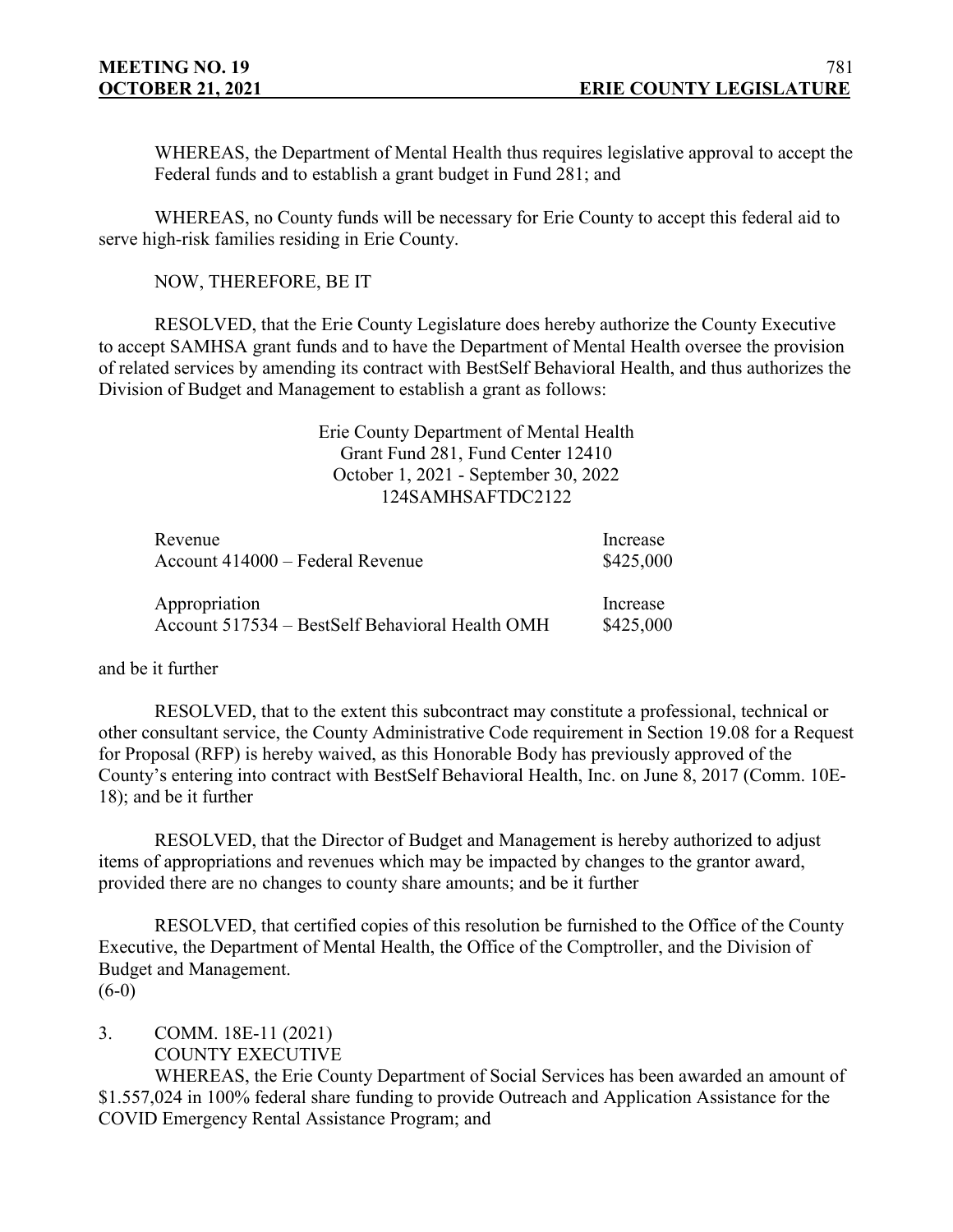WHEREAS, the Erie County Department of Social Services issued a RFP on May 6, 2021 to qualified agencies interested in providing Outreach and Application Assistance Services to customers in Erie County applying for rental assistance secondary to the federal Emergency Rental Assistance Program; and

WHEREAS, based on the results of the RFP the Erie County Department of Social Services has identified Belmont Housing, The Martin Group, and the Community Action Organization of Western New York as the recipients of this funding to provided Outreach and Application services to the residents of Erie County; and

WHEREAS, the Department of Social Services requires legislative approval to accept the Federal funding and to amend the Adopted 2021 Budget; and

WHEREAS, no County funds will be necessary for Erie County to accept this federal aid to serve individuals residing in Erie County.

NOW, THEREFORE, BE IT

RESOLVED, that the Erie County Legislature does hereby authorize the County Executive to accept Federal funds for the Outreach and Application Assistance for the COVID Emergency Rental Assistance Program and authorizes the Division of Budget and Management to amend the 2021 Adopted Budget as follows:

## Erie County Department of Social Services Fund 110, Funds Center 120

| Revenue                                          | Increase    |
|--------------------------------------------------|-------------|
| Account 414000 - Federal Aid Revenue             | \$1,557,024 |
| Appropriation                                    | Increase    |
| Account 516020 – Professional Services Contracts | \$1,557,024 |

#### and be it further

RESOLVED, that the Director of Budget and Management is hereby authorized to adjust items of appropriations and revenues which may be impacted by changes to the award, provided there are no changes to county share amounts; and be it further

RESOLVED, that certified copies of this resolution be furnished to the Office of the County Executive, the Department of Social Services, the Office of the Comptroller, and the Division of Budget and Management.  $(6-0)$ 

4. COMM. 18E-12 (2021) COUNTY EXECUTIVE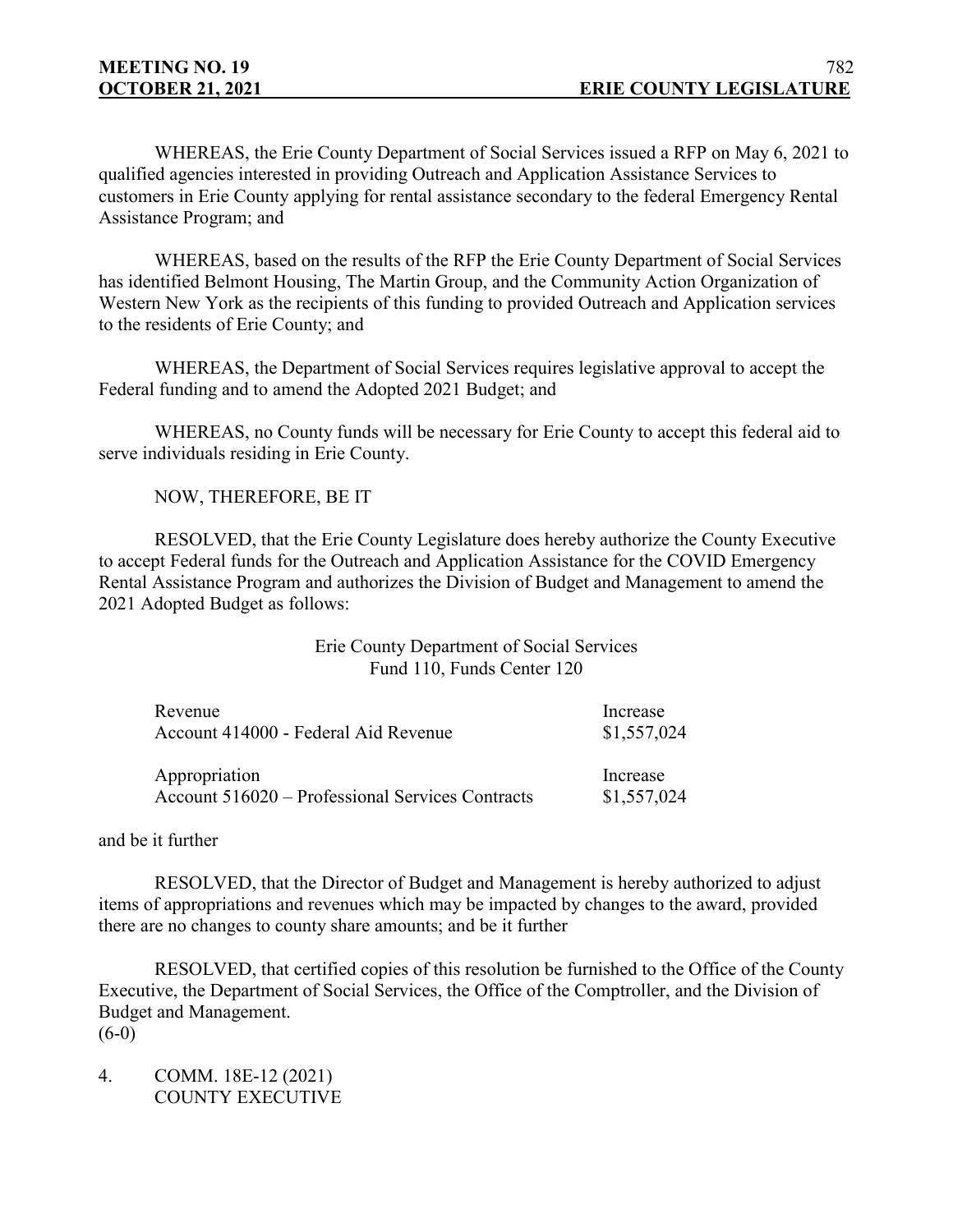WHEREAS, federal funds have become available through the Grants to Enhance Adult Protective Services to Respond to COVID-19 administered by the Administration for Community Living (ACL); and

WHEREAS, services are to be provided to Adult Protective Services (APS) Clients to enhance, improve, and expand the ability of APS to investigate allegations of abuse, neglect, and exploitation in the context of COVID-19; and

WHEREAS, Center of Elder Law and Justice was the only agency to respond to the RFP and has the expertise to carry out the program.

NOW, THEREFORE, BE IT

RESOLVED, that the County Executive is hereby authorized to enter into contract with the State of New York to accept funding for the Administration for Community Living – Adult Protective Services Grant; and be it further

RESOLVED, that the Commissioner of Social Services and the County Executive are hereby authorized to enter into contract with the Center for Elder Law and Justice in the amount of \$40,000 for the provision of services outlined in the grant to provide Adult Protective Services Clients protections against elder abuse and scams with a focus on isolation during the pandemic; and be it further

RESOLVED, that the following budget amendments are hereby authorized in the 2021 Adopted Budget in order to establish Federal funding for the Administration for Community Living – Adult Protective Services Grant program:

#### Department of Social Services – 2021 Budget  $E_{\text{max}} = 110$

| Fund TIU                                   |           |
|--------------------------------------------|-----------|
| Revenue                                    | Increase  |
| 414010 Federal Aid – Other                 | \$275,732 |
| 516010 Contract Pymts Nonprofit Purch Svcs | \$40,000  |
| 501000 Overtime                            | \$55,000  |
| 561410 Lab & Technical Equipment           | \$143,390 |
| 516020 Professional Service Contracts      | \$37,342  |
| Net County Cost                            | \$0       |

#### and be it further

RESOLVED, that the Director of Budget and Management is hereby authorized to make any additional budget adjustment which may be required in order to comply with Federal funding allocation adjustments; and be it further

RESOLVED, that certified copies of this resolution shall be forwarded to the Erie County Executive, the Commissioner of Social Services, the Erie County Comptroller, and the Director of the Division of Budget and Management.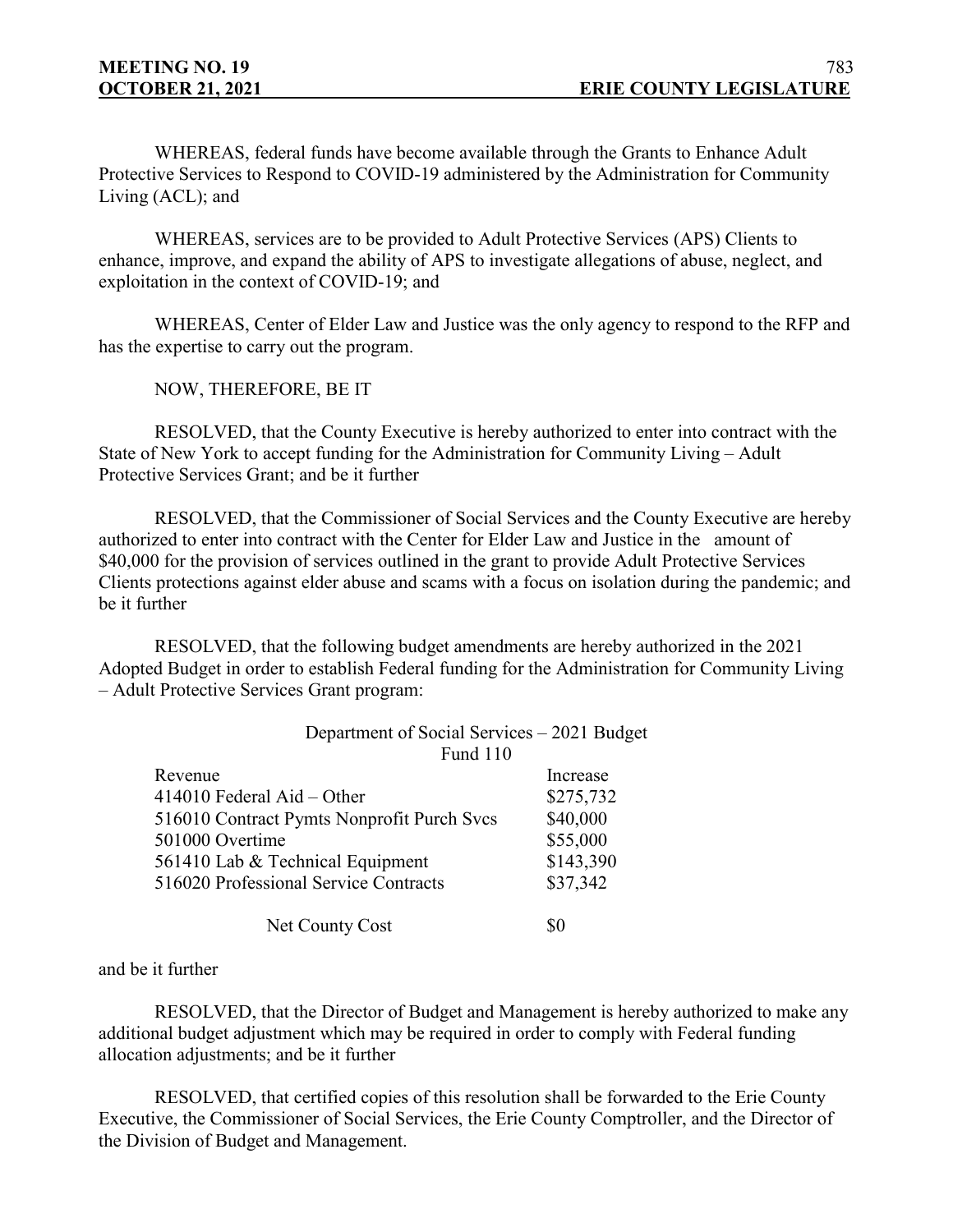$(6-0)$ 

# **LISA M. CHIMERA CHAIR**

# **LEGISLATOR RESOLUTIONS**

Item 50 – MR. MEYERS presented the following resolution and moved for immediate consideration. MR. LORIGO seconded.

CARRIED UNANIMOUSLY.

RESOLUTION NO. 184 RE: Creation of a Medication Assisted Treatment Program in the EC Sheriff's Office, Division of Correctional Health (INTRO. 19-1)

# **A RESOLUTION TO BE SUBMITTED BY LEGISLATORS CHIMERA, JOHNSON, VINAL, HARDWICK, BASKIN, GILMOUR & MEYERS**

WHEREAS, in 2019, the Erie County Legislature approved \$1 million of funds into the 2020 Adopted Budget in the Department of Mental Health, Forensic Mental Health Services, Fund Center 12420, Account 505800, Medical and Health Supplies; and

WHEREAS, that funding was designed to be utilized for the establishment of a Medication Assisted Treatment (MAT) program in the Erie County Sheriff Office for the provision of treatment and services for individuals with active substance use disorders who are in custody and incarcerated in the Erie County Holding Center and Correctional Facility; and

WHEREAS, after extensive discussions, the Office of Sheriff has developed a MAT program in consultation with the Erie County Department of Mental Health, the Erie County Legislature, and the Erie County Corrections Specialist Advisory Board; and

WHEREAS, in order for the Sheriff's MAT program to commence, it is necessary to transfer part of the \$1 million of available funding within the budget of the Department of Mental Health to the necessary accounts.

NOW, THEREFORE, BE IT

RESOLVED, that the Erie County Legislature approves of the new Medication Assisted Treatment program for prisoners in the custody of the Erie County Sheriff Office; and be it further

RESOLVED, that \$450,000 is hereby transferred from the Department of Mental Health, Forensic Mental Health Services, Fund Center 12420, Account 505800, Medical and Health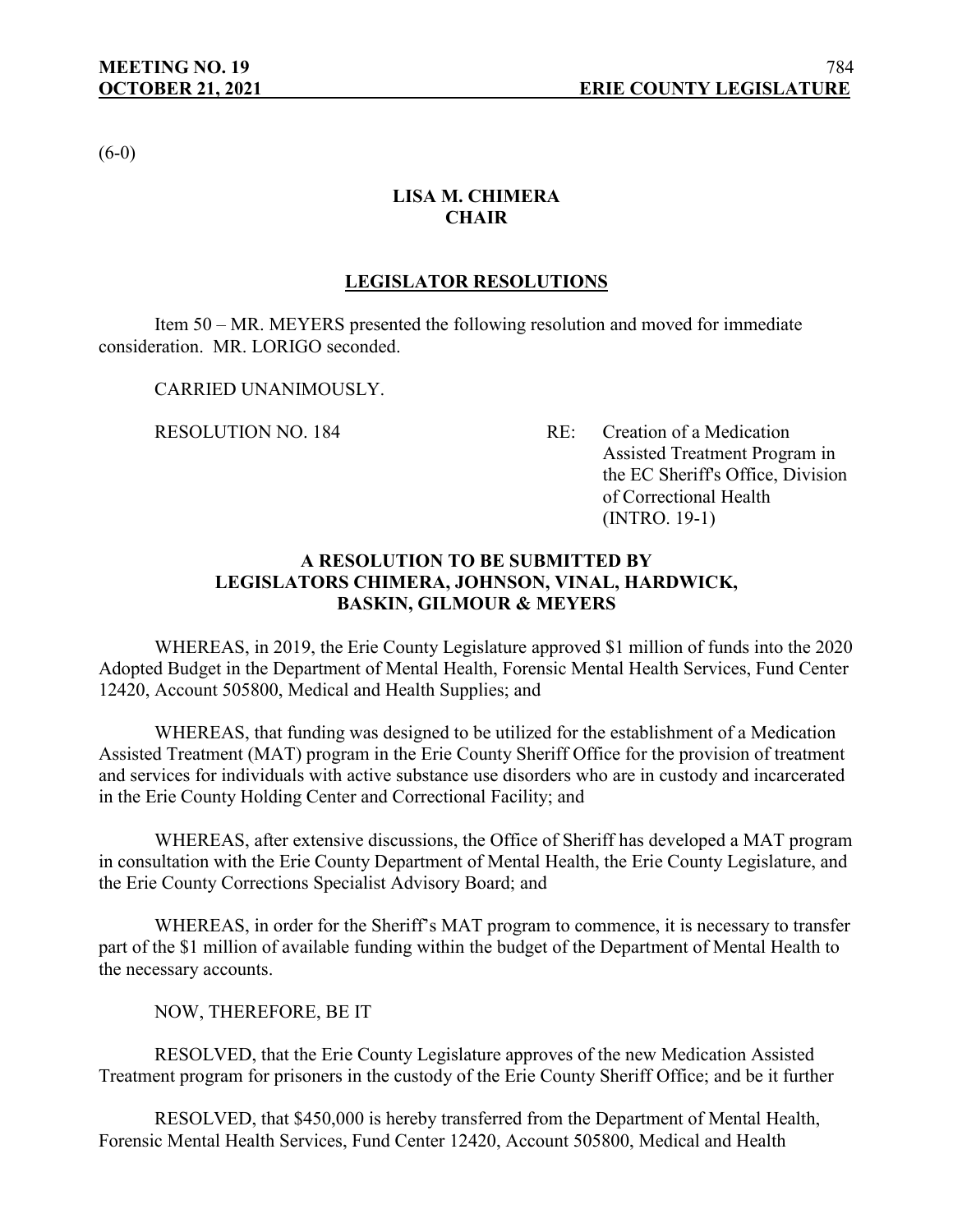Supplies, to the Erie County Sheriff's Office, Correctional Health Services Division as follows to establish the program:

\$330,000 transferred to Fund Center 11650, Correctional Health Services Division, Account 500000, Full Time – Salaries (for the establishment of two new positions of Registered Nurse and Nurse Practitioner)

• \$120,000 transferred to Fund Center 11650, Correctional Health Services Division, Account 505800, Medical and Health Supplies

## and be it further

RESOLVED, that \$250,000 is hereby transferred from the Department of Mental Health, Forensic Mental Health Services, Fund Center 12420, Account 505800, Medical and Health Supplies, to Account 500000, Full Time – Salaries in the Department of Mental Health, Forensic Mental Health Services, Fund Center 12420, for the establishment of three new positions (two positions of CASAC and one position of Discharge Planner) in the Department of Mental Health to support the MAT program; and be it further

RESOLVED, that the Director of Budget and Management is authorized to make budgetary adjustments and general ledger amendments to effectuate the creation of the new positions, other accounts and non-personal services spending, including establishment of fringe benefits spending; and be it further

RESOLVED, that the Commissioner of Personnel and Director of Budget and Management are authorized to make the necessary personnel adjustments and create B-100s for the purposes of effectuating this resolution; and be it further

RESOLVED, that the Superintendent of the Sheriff Office's Jail Management Division and the Commissioner of Mental Health shall provide updates to the Legislature's Public Safety or Health and Human Services Committees concerning this program upon request; and be it further

RESOLVED, that certified copies of this resolution be transmitted to the Undersheriff, Superintendent of the Jail Management Division, First Deputy Superintendent-Compliance, Director of Correctional Health, Commissioner of Environment and Planning, the Director of Intensive Adult Mental Health Services, the Director of Budget and Management, the Commissioner of Personnel and the County Comptroller.

MR. MEYERS moved to amend the resolution by including Et Al Sponsorship. MR. LORIGO seconded.

CARRIED UNANIMOUSLY.

MR. MEYERS moved to approve the resolution as amended. MR. JOHNSON seconded.

CARRIED UNANIMOUSLY.

Item 51 – CHAIR BASKIN directed that the following resolution be referred to the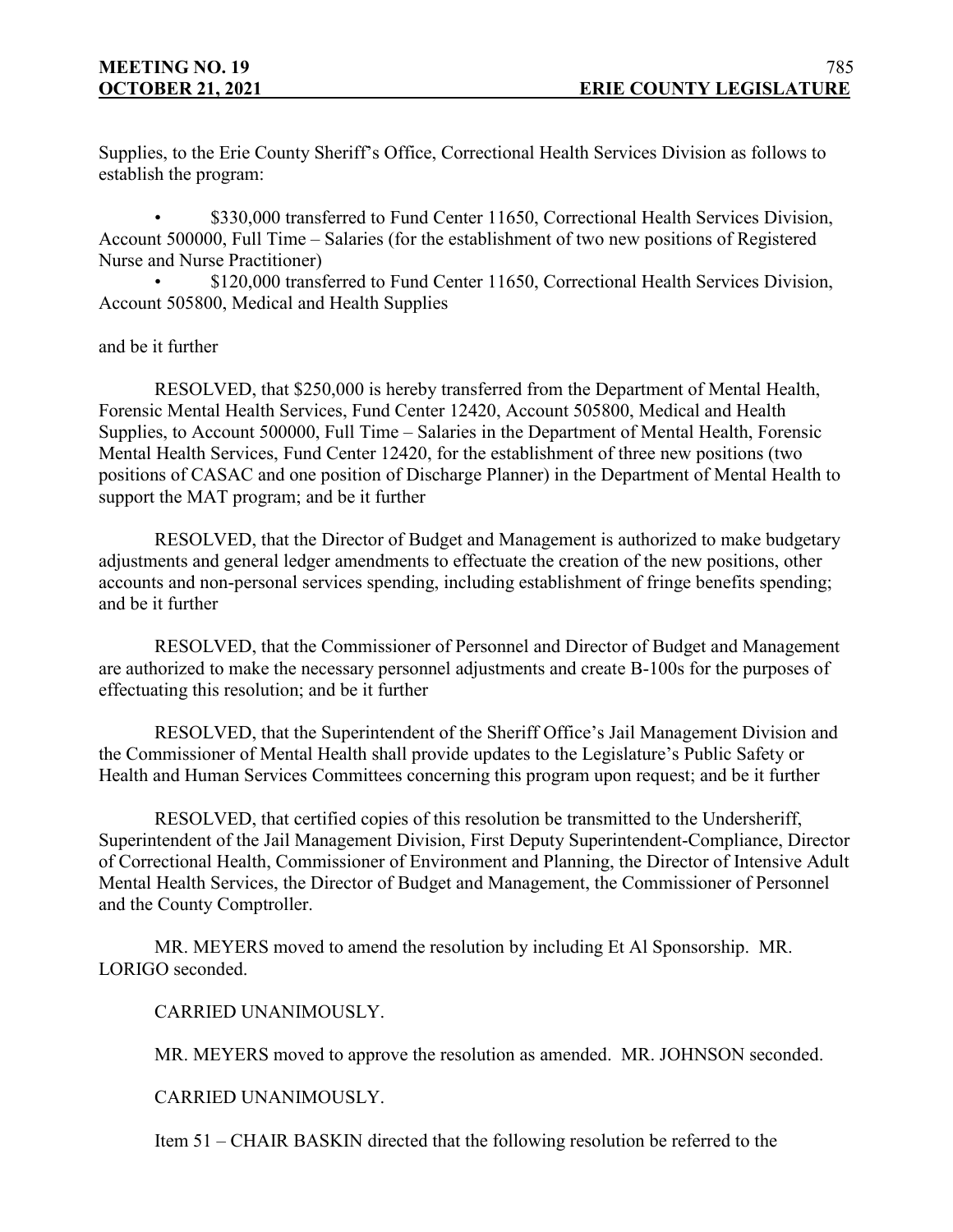HEALTH & HUMAN SERVICES COMMITTEE.

MR. GREENE challenged the ruling of the chair. MR. MILLS seconded.

CHAIR BASKIN directed that a roll-call vote be taken.

AYES: MR. GREENE, MR. LORIGO, MR. MILLS, and MR. TODARO. NOES: CHAIR BASKIN, MS. CHIMERA, MR. GILMOUR, MR. HARDWICK, MR. JOHNSON, MR. MEYERS and MS. VINAL. (AYES: 4; NOES: 7)

FAILED.

INTRO. 19-2 from LORIGO, GREENE, TODARO & MILLS. Urging Pegula Sports & Entertainment and the EC Health Dept. to Provide an Opt-In Exemption of a Recent Negative COVID-19 Test to Allow Attendance at Highmark Stadium and KeyBank Center.

Item 52 – CHAIR BASKIN directed that the following resolution be referred to the SMALL BUSINESS COMMITTEE.

MR. MILLS challenged the ruling of the chair. MR. LORIGO seconded.

CHAIR BASKIN directed that a roll-call vote be taken.

AYES: MR. GREENE, MR. LORIGO, MR. MILLS, MR. TODARO and MR. GILMOUR. NOES: CHAIR BASKIN, MS. CHIMERA, MR. HARDWICK, MR. JOHNSON, MR. MEYERS and MS. VINAL. (AYES: 5; NOES: 6)

FAILED.

INTRO. 19-3 from LORIGO, GREENE, TODARO & MILLS. Creation of a Grant Program to Fund Supplies to Prepare for Colder Weather Outdoor Dining.

Item 53 – CHAIR BASKIN directed that the following resolution be referred to the SMALL BUSINESS COMMITTEE.

MR. LORIGO challenged the ruling of the chair. MR. GREENE seconded.

CHAIR BASKIN directed that a roll-call vote be taken.

AYES: MR. GREENE, MR. LORIGO, MR. MILLS, and MR. TODARO. NOES: CHAIR BASKIN, MS. CHIMERA, MR. GILMOUR, MR. HARDWICK, MR. JOHNSON, MR. MEYERS and MS. VINAL. (AYES: 4; NOES: 7)

FAILED.

INTRO. 19-4 from LORIGO, GREENE, TODARO & MILLS. Calling on State Liquor Authority to Waive Liquor License Renewal Fees.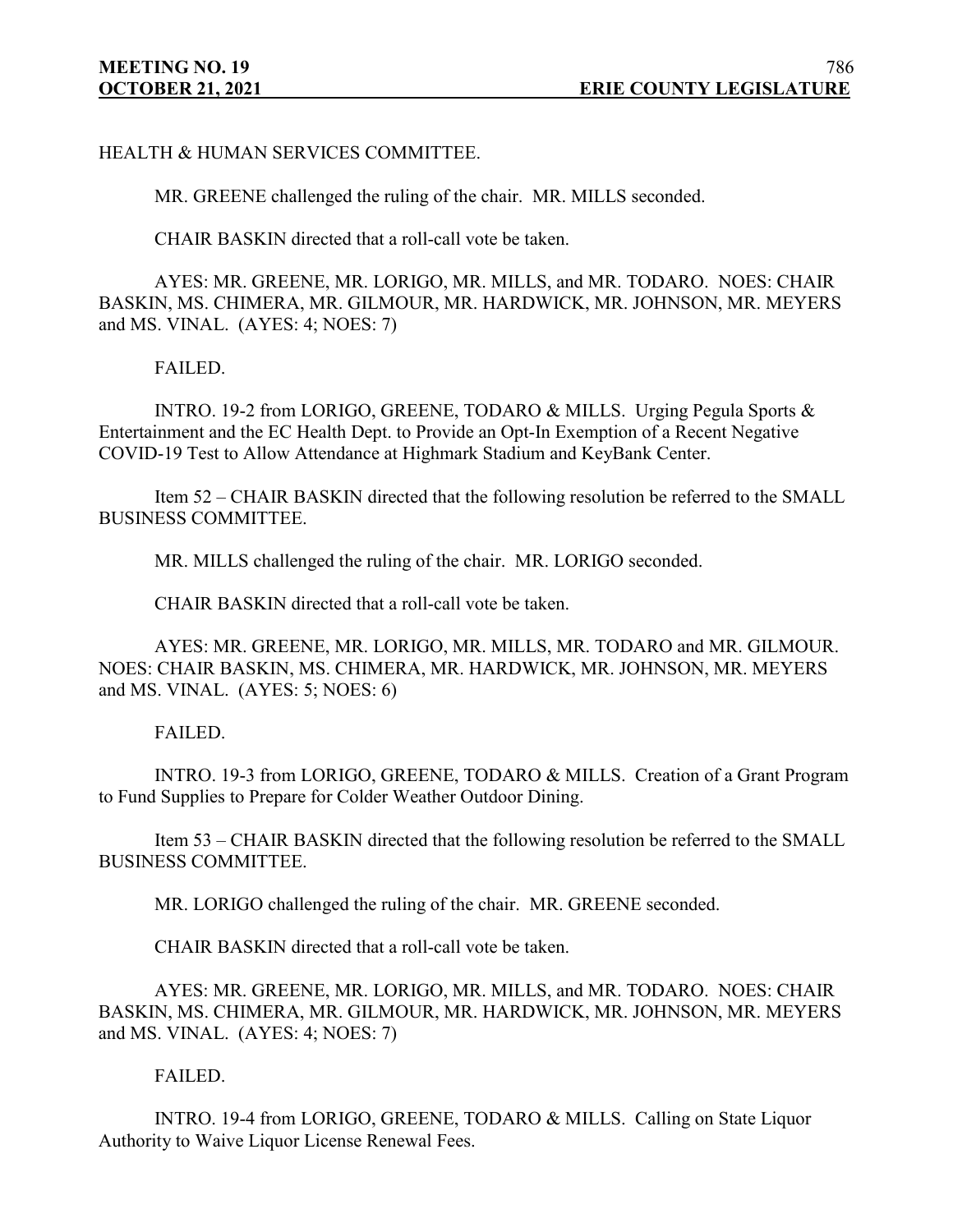Item 54 – CHAIR BASKIN directed that the following resolution be referred to the PUBLIC SAFETY COMMITTEE.

GRANTED.

INTRO. 19-5 from MILLS. Calling for the Reopening of the Gowanda Correctional Facility.

# **COMMUNICATIONS DISCHARGED FROM COMMITTEE**

Item 55 – MR. LORIGO moved to discharge the FINANCE & MANAGEMENT COMMITTEE of further consideration of INTRO. 18-2 (2021). MR. MILLS seconded.

## CARRIED UNANIMOUSLY.

RESOLUTION NO. 185 RE: Establishing a Timeline and Transparency Process for Approval of Future Bills Lease & New Stadium **Construction** (INTRO. 18-2, 2021)

WHEREAS, the current lease agreement between the County of Erie, the Erie County Stadium Corporation and the Buffalo Bills will expire on July 30, 2023; and

WHEREAS, the owners of the Buffalo Bills, Terry and Kim Pegula, have clearly stated that they will not agree to a new lease without a deal to construct a new stadium; and

WHEREAS, the Buffalo Bills have released details of their stadium study that suggest construction of a new stadium will exceed \$1.4 billion and they have an expectation that a significant portion of the cost will be funded by taxpayers; and

WHEREAS, the Buffalo Bills organization has stated that their preferred site for new stadium construction is across the street from the current stadium in the Town of Orchard Park, near or within the footprint of Erie Community College's South Campus; and

WHEREAS, Governor Kathy Hochul has announced that within a few weeks the State of New York will release the results of their study on a new stadium for the Buffalo Bills and she specifically did not rule out the possibility of building a new stadium in downtown Buffalo; and

WHEREAS, both parties, the Buffalo Bills and the State of New York, acknowledge that construction of a new stadium within the City of Buffalo will be significantly more expensive because any available site will require a massive investment into new or enhanced infrastructure; and

WHEREAS, whether or not the Stadium remains in the Town of Orchard Park or is relocated to the City of Buffalo, taxpayers may be asked to spend more than \$1 billion on its construction.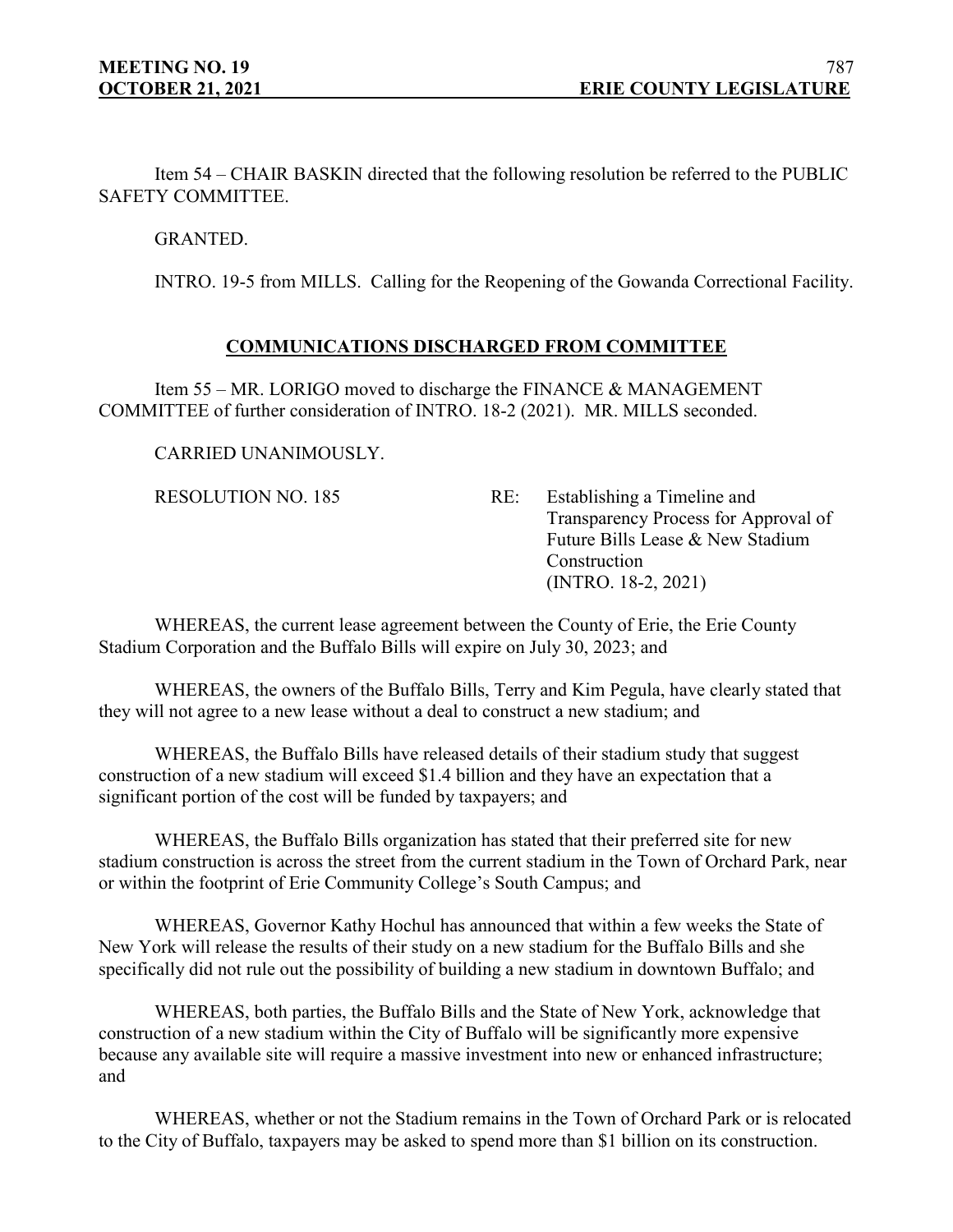#### NOW, THEREFORE, BE IT

RESOLVED, that this honorable body understands an expenditure of this magnitude will have an impact on the taxpayer and believes serious deliberation and public input are required before this body can render a final decision on a new lease or stadium construction agreement; and be it further

RESOLVED, that this honorable body hereby officially enacts the following timetable to ensure the process for approving any new stadium lease or construction agreement:

- 1. The Erie County Legislature shall deliberate, and not act on, the proposal(s) for a period no less than 90 days from the date they are officially clocked into the record.
- 2. The Erie County Legislature shall call three public hearings on the proposal(s) to be completed 10 days prior to any vote of the Legislature on the proposal(s). The public hearings shall be spread geographically throughout the County, with hearings held at Erie Community College's City, North and South campuses. These public hearings shall be held in the evening, no earlier than 6pm. The schedule for the public hearings shall be set by the Legislature within 30 days of receiving the proposal(s). Public notice for the public hearings shall be no less than 10 days.

#### and be it further

RESOLVED, that The Clerk of the Legislature shall post the proposal(s) to the Legislature's website and the Department of Information and Support Services is directed to establish an online comment form on the Erie County Legislature's website for the purpose of allowing the public to express an opinion on the proposal(s). The online comment period shall close on the date of the final public hearing and all comments received shall be formally presented to the Legislature by the Clerk of the Legislature 10 days prior to the Legislature taking any action on the proposal(s); and be it further

RESOLVED, that the Clerk of the Erie County Legislature is hereby directed to send certified copies of this resolution to the Erie County Executive, Erie County Comptroller, Director of Budget and Management, WNY State Delegation, and Governor Kathy Hochul.

MR. MEYERS moved to amend the resolution. MR. GILMOUR seconded.

CHAIR BASKIN directed that a roll-call vote be taken.

AYES: MR. GREENE, CHAIR BASKIN, MS. CHIMERA, MR. GILMOUR, MR. HARDWICK, MR. JOHNSON, MR. MEYERS and MS. VINAL. NOES: MR. LORIGO, MR. MILLS, and MR. TODARO. (AYES: 8; NOES: 3)

## CARRIED.

Delete the Second Resolve Clause in its Entirety and Replace with the following: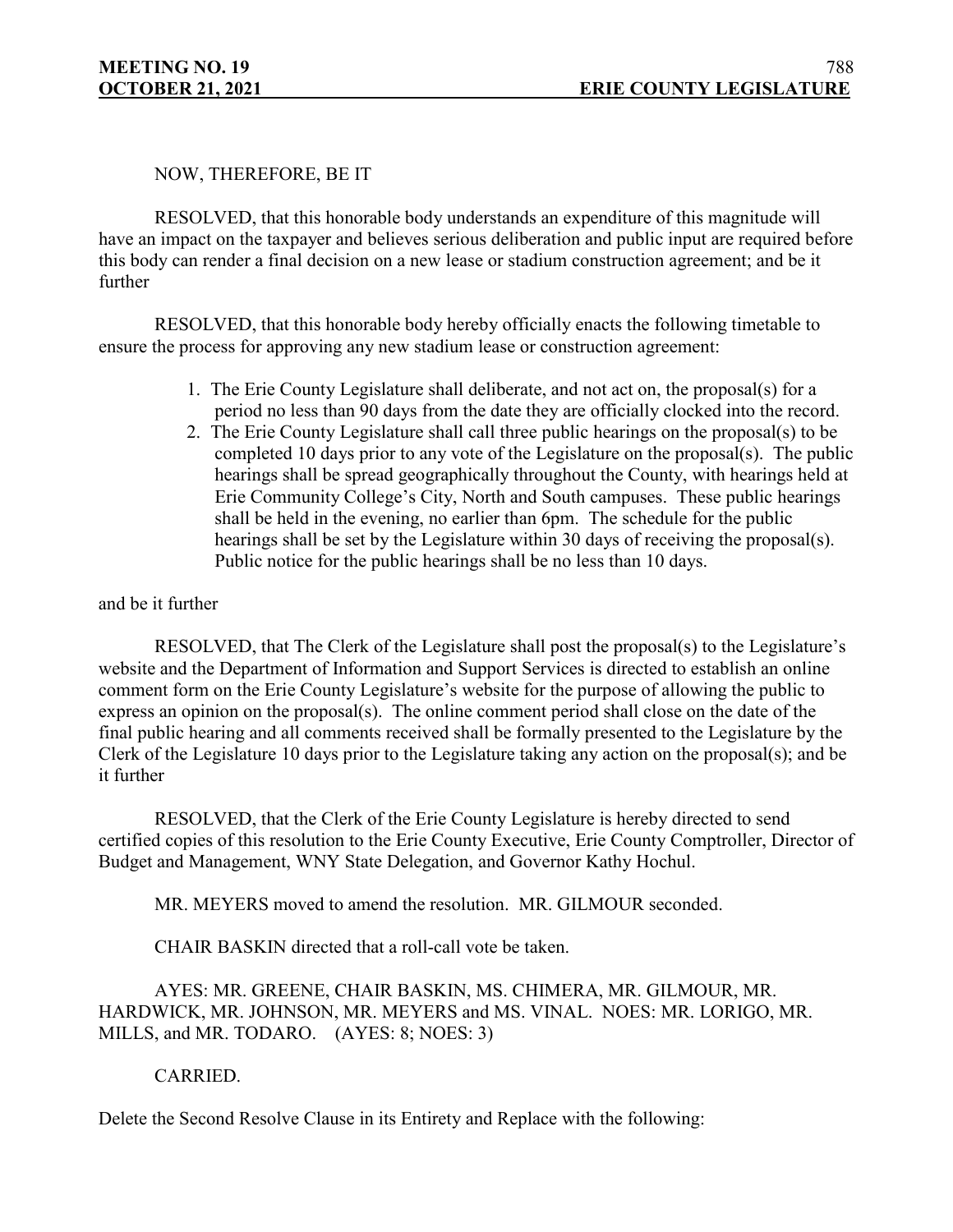RESOLVED, that the Erie County Legislature hereby declares that before this Honorable Body acts to consider and vote on a proposed new stadium lease or construction agreement for the Buffalo Bills, that it will call and hold at least three public hearings in the community, to be held no earlier than 6 PM, and at three Erie Community College campus locations, in order to consider and hear comments from the public; and be it further

Add the Following Resolve Clause:

RESOLVED, that this Honorable Body declares that it will deliberate and not act on any new stadium lease or construction agreement for the Buffalo Bills for a period of thirty days from the date that any such lease or agreement is clocked into the Legislature; and be it further

MR. MEYERS moved to approve the resolution as amended. MR. JOHNSON seconded.

MR. LORIGO moved to further amend the resolution. MR. MILLS seconded.

CHAIR BASKIN directed that a roll-call vote be taken.

AYES: MR. GREENE, MR. LORIGO, MR. MILLS, and MR. TODARO. NOES: CHAIR BASKIN, MS. CHIMERA, MR. GILMOUR, MR. HARDWICK, MR. JOHNSON, MR. MEYERS and MS. VINAL. (AYES: 4; NOES: 7)

FAILED.

CHAIR BASKIN moved the previous question and directed that a roll-call vote be taken.

AYES: MR. GREENE, MR. LORIGO, MR. MILLS, MR. TODARO, CHAIR BASKIN, MS. CHIMERA, MR. GILMOUR, MR. HARDWICK, MR. JOHNSON, MR. MEYERS and MS. VINAL. NOES: None. (AYES: 11; NOES: 0)

CARRIED UNANIMOUSLY.

## **SUSPENSION OF THE RULES**

Item 56 - MR. MEYERS moved for a Suspension of the Rules to include an item not on the agenda.

GRANTED.

INTRO. 19-6 from VINAL & MILLS Re: Appropriation of Public Benefit Money for Veterans Homelessness Outreach

RESOLUTION NO. 186

# **A RESOLUTION SUBMITED BY LEGISLATORS VINAL AND MILLS**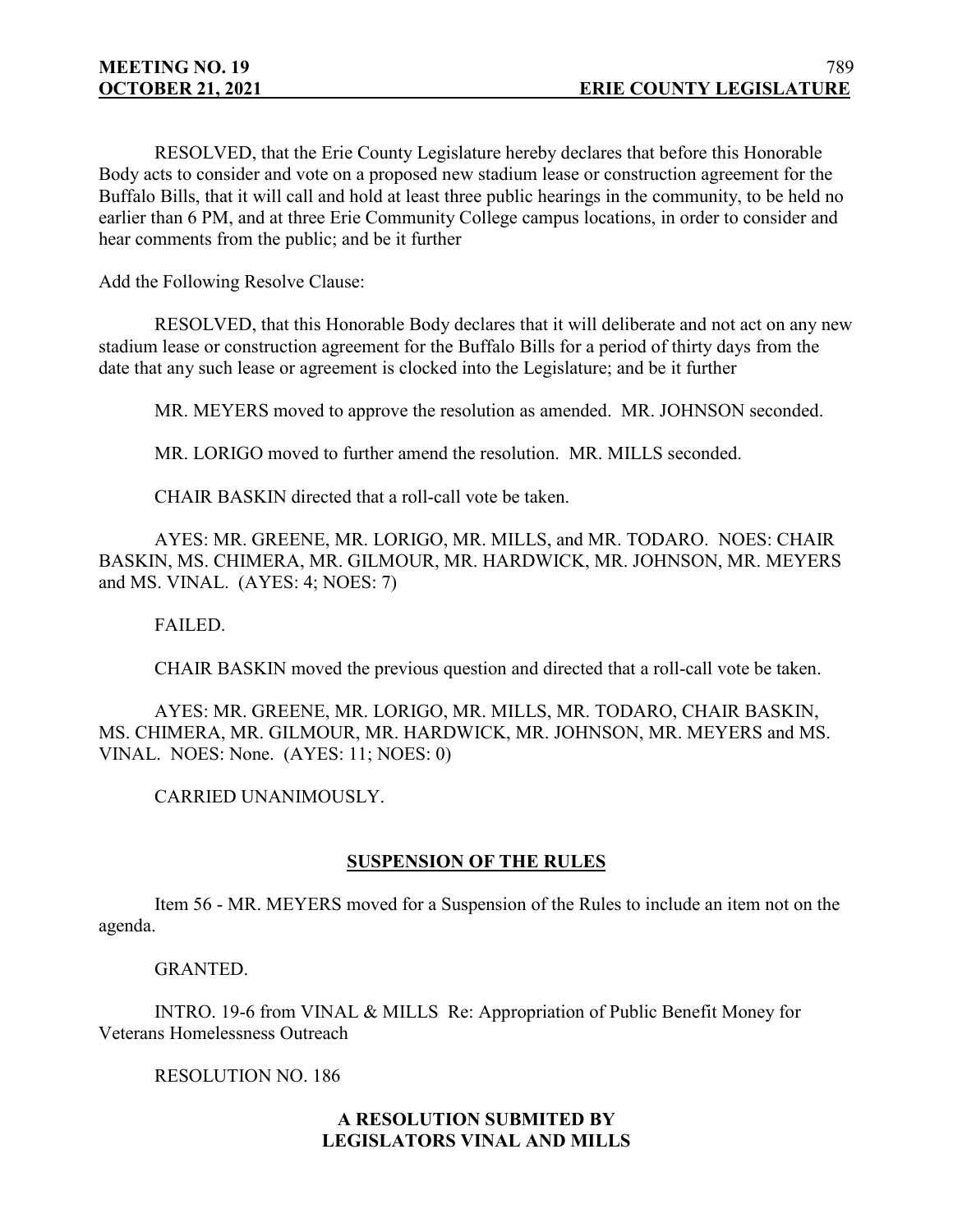WHEREAS, despite their honorable service to our country, there are many homeless veterans in the Buffalo area; and

WHEREAS, many of these veterans receive healthcare and other assistance from the US Department of Veterans Affairs' Medical Center in Buffalo, including clothing; and

WHEREAS, for whatever reason, the VA Medical Center does not have shoes/footwear to provide to homeless veterans who they are assisting; and

WHEREAS, grassroots efforts are underway involving local churches and places of worship to solicit donations of shoes/footwear for the homeless veterans receiving services and assistance at the VA Medical Center; and

WHEREAS, in the adopted 2021 Erie County Budget, the Legislature established an account called the Community Organization Relief Fund in the Community/Neighborhood Development Fund Center and appropriated \$300,000 into that account for the benefit of community organizations; and

WHEREAS, this Honorable Body seeks to allocate \$2,500 in funding from the Community Organization Relief Fund for the VA Medical Center to assist them in providing shoes/footwear for homeless veterans.

NOW, THEREFORE, BE IT

RESOLVED, that the Erie County Legislature recognizes and wishes to assist the men and women who honorably served in the United States Armed Forces and who are now homeless and receiving assistance at the US Department of Veterans Affairs Medical Center in Buffalo; and be it further

RESOLVED, that the Erie County Legislature appropriates \$2,500 from the Community Organization Relief Fund in the Community/Neighborhood Development Fund Center (Fund Center 1332010, Account 516320) to the US Department of Veterans Affairs Medical Center for the provision of shoes and footwear for homeless veterans; and be it further

RESOLVED, that certified copies of this resolution be transmitted to the Director of Budget and Management, the Commissioner of Environment and Planning, the Comptroller and to Keenan Broderick, social worker at the VA Medical Center.

MR. MEYERS moved to approve the resolution. MR. JOHNSON seconded.

CARRIED UNANIMOUSLY.

# **COMMUNICATIONS FROM ELECTED OFFICIALS**

# FROM CHAIR BASKIN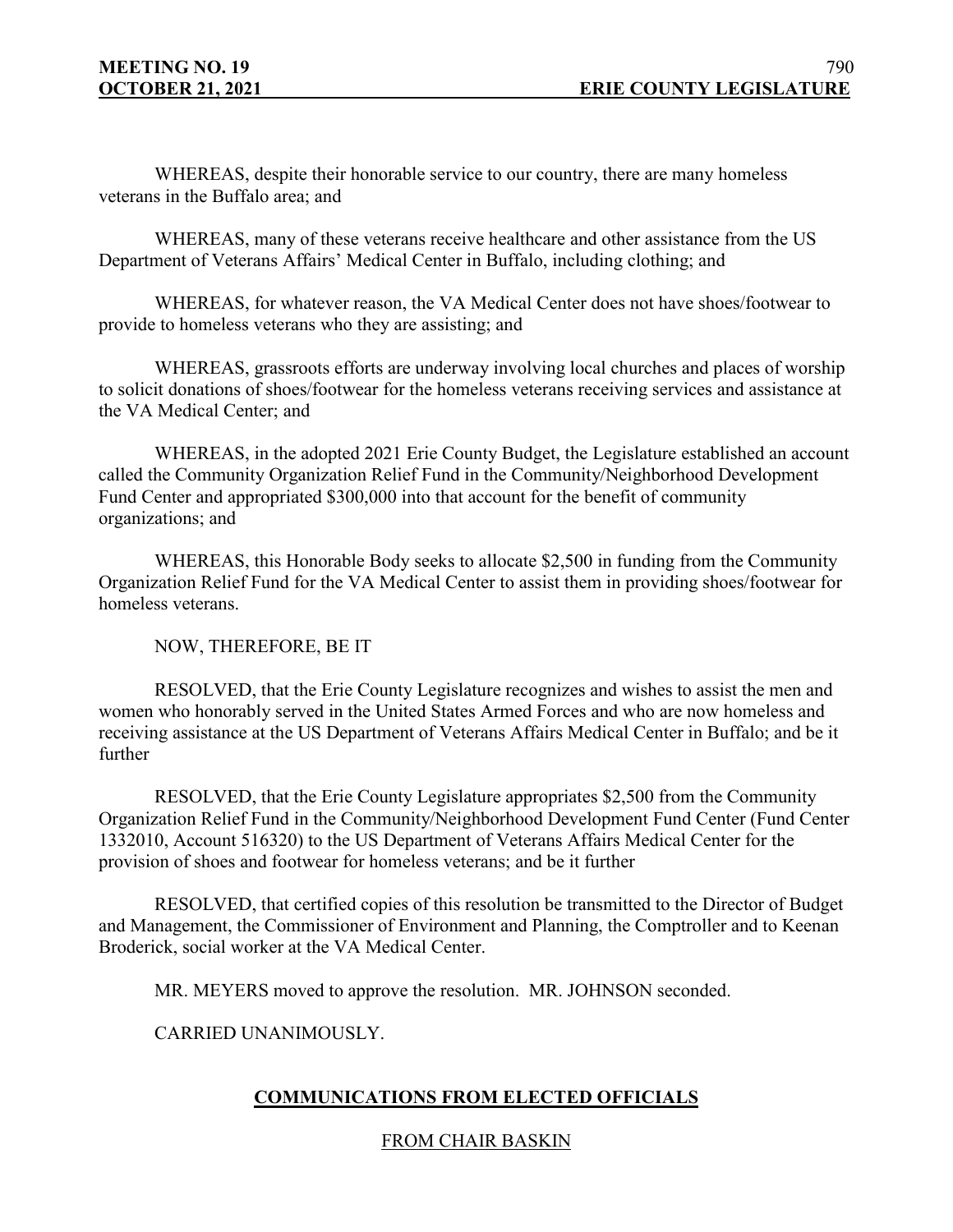Item 57 – (COMM. 19E-1) 2021 Budget Documents for 2022 Budget Process

Received and referred to the FINANCE & MANAGEMENT COMMITTEE.

Item 58 – (COMM. 19E-2) Appointment of Additional Member to Finance  $\&$ Management/Budget Committee

Received, filed and printed.

October 11, 2021

Robert Graber, Clerk Erie County Legislature 92 Franklin Street, Fourth Floor Buffalo, New York 1402

Re: 2022 Budget – Additional Member of Finance and Management/Budget Committee

Dear Mr. Graber:

Pursuant to Section 3.02 of the Rules of Order of the Erie County Legislature, I hereby appoint Legislator John Gilmour to serve as a member of the Legislature's Finance and Management/Budget Committee for the purposes of reviewing and acting upon the county executive's proposed 2022 Budget.

The Minority Caucus also has the option to designate an additional member of their Caucus to the Committee during the budget process and you may expect a similar letter from their Caucus to be forthcoming.

Thank you in advance for your assistance.

Sincerely,

April N.M. Baskin Chair, Erie County Legislature

# FROM THE COUNTY EXECUTIVE

Item 59 – (COMM. 19E-3) Appointment to the EC Mental Hygiene Community Services Board

Received and referred to the HEALTH & HUMAN SERVICES COMMITTEE.

# FROM LEGISLATOR LORIGO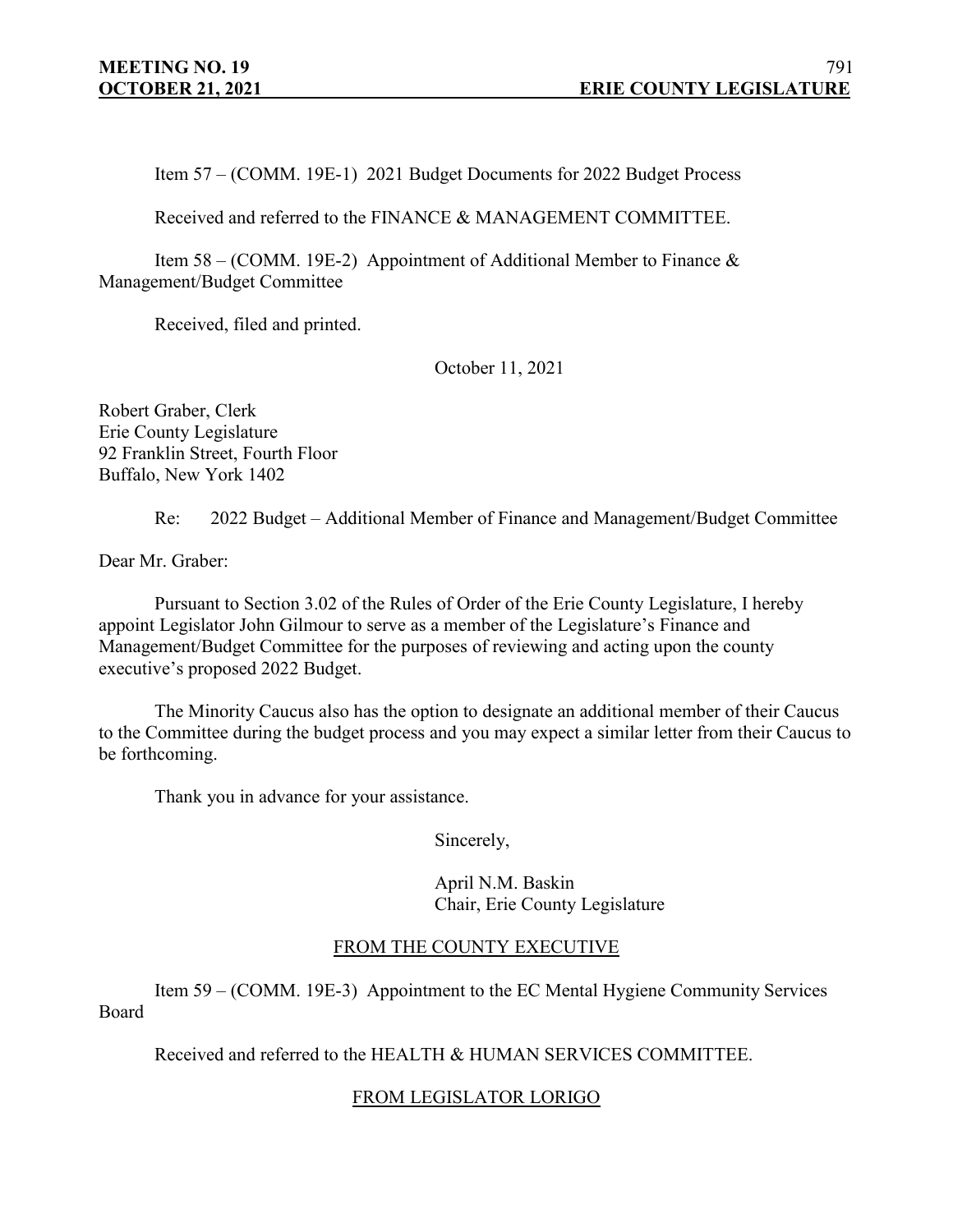Item  $60 - (COMM. 19E-4)$  Appointment of Additional Member to Finance & Management/Budget Committee

Received, filed and printed.

October 15, 2021

Robert Graber, Clerk Erie County Legislature 92 Franklin Street  $-4$ <sup>th</sup> Floor Buffalo, New York 14203

Dear Clerk Graber,

Section 3.02 of the Erie County Legislature's Rules of Order provides that the Finanec and Management/Budget Committee is to be comprised of seven members. Pursuant to Chair Baskin's October  $11<sup>th</sup>$  letter to you, the minority caucus is entitled to appoint another member to the committee.

Please accept Legislator Christopher Greene as the Minority Caucus' appointment to the Finance Management and Budget Committee for the purpose of reviewing Erie County's 2022 Budget.

I appreciate your attention in this matter.

Sincerely,

Joseph C. Lorigo Erie County Legislature Minority Leader District 10 Legislator

## FROM THE COMPTROLLER

Item  $61 - (COMM. 19E-5)$  Sales Tax Receipt for  $08/2021$ 

Received and referred to the FINANCE & MANAGEMENT COMMITTEE.

## FROM THE SHERIFF

Item 62 – (COMM. 19E-6) Contract Approval for 207c Hearing Officer

Received and referred to the PUBLIC SAFETY COMMITTEE.

## FROM THE COMPTROLLER

Item 63 – (COMM. 19E-7) Information Regarding 2022 Revenue Projections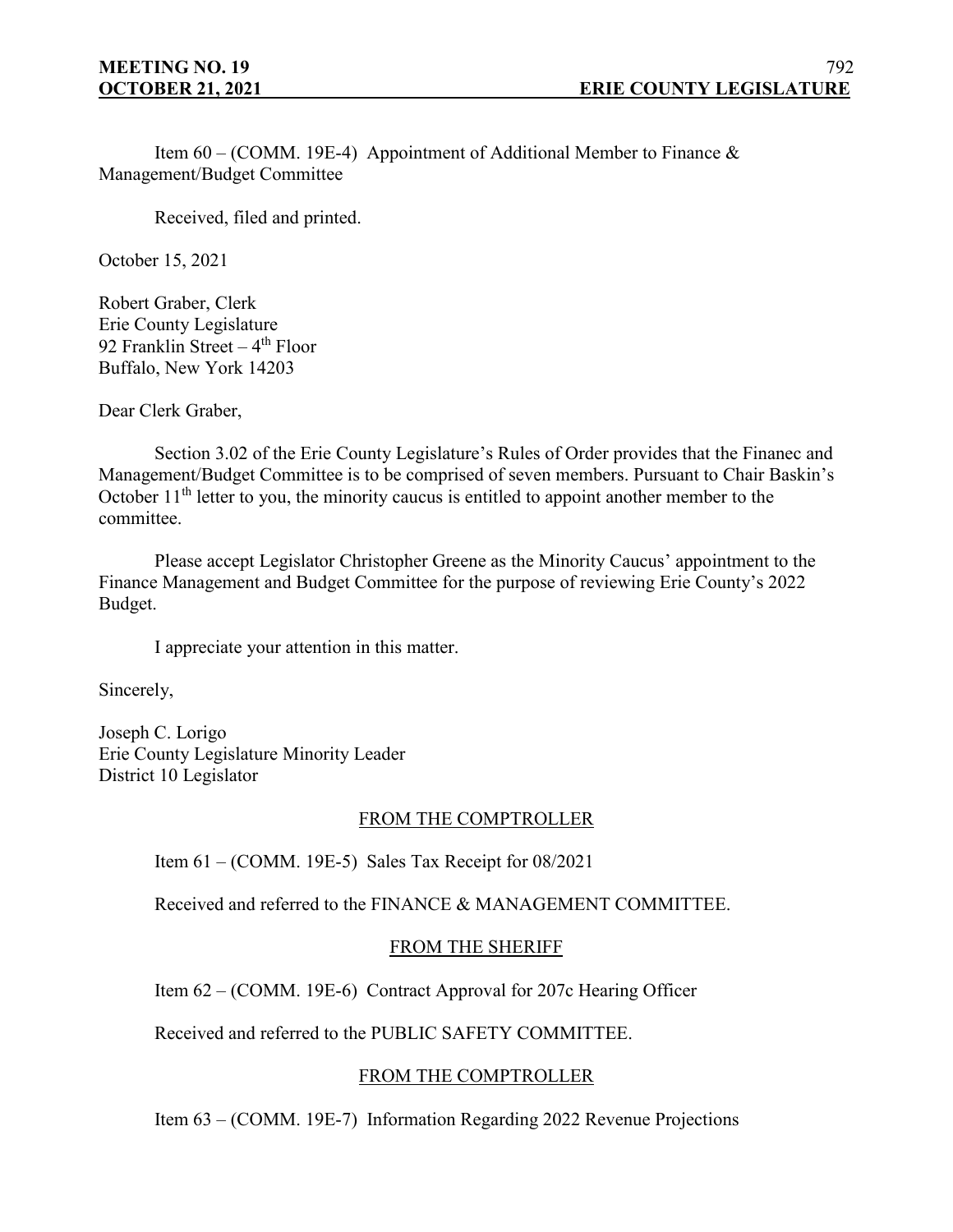Received and referred to the FINANCE & MANAGEMENT/BUDGET COMMITTEE.

#### FROM THE COUNTY EXECUTIVE

Item 64 – (COMM. 19E-8) ECSD No. 6 - Engineering Term Contract Agreement - AECOM-3

Item 65– (COMM. 19E-9) ECSD No. 6 - Engineering Term Contract Agreement - GP-1

The above two items were received and referred to the ENERGY & ENVIRONMENT COMMITTEE.

Item 66 – (COMM. 19E-10) Contract w/Local Firm to Paint Murals at Service Link Stop

Item 67 – (COMM. 19E-11) Authorization of Data Extraction Related to EC Highways

Item 68 – (COMM. 19E-12) Fourth Amendment & Equipment Modification of SUNY Erie Lease Agreement

Item 69 – (COMM. 19E-13) Establishing a Capital Project - SUNY Erie North Campus Vision

The above three items were received and referred to the ECONOMIC DEVELOPMENT COMMITTEE.

Item 70 – (COMM. 19E-14) Purchase of 2021 Tax Lien Certificates

Received and referred to the FINANCE & MANAGEMENT COMMITTEE.

Item 71 – (COMM. 19E-15) Authorization to Accept TANF Funds to Enhance Non-Residential Services to Domestic Violence Victims

Received and referred to the HEALTH & HUMAN SERVICES COMMITTEE.

Item 72 – (COMM. 19E-16) Memo Regarding Non-Law Enforcement Response to Mental Health Calls

Received and referred to the PUBLIC SAFETY COMMITTEE.

#### FROM THE COUNTY CLERK

Item 73 – (COMM. 19E-17) EC Auto Bureau Adjustments to Change Making Fund

Received and referred to the FINANCE & MANAGEMENT COMMITTEE.

#### FROM THE DISTRICT ATTORNEY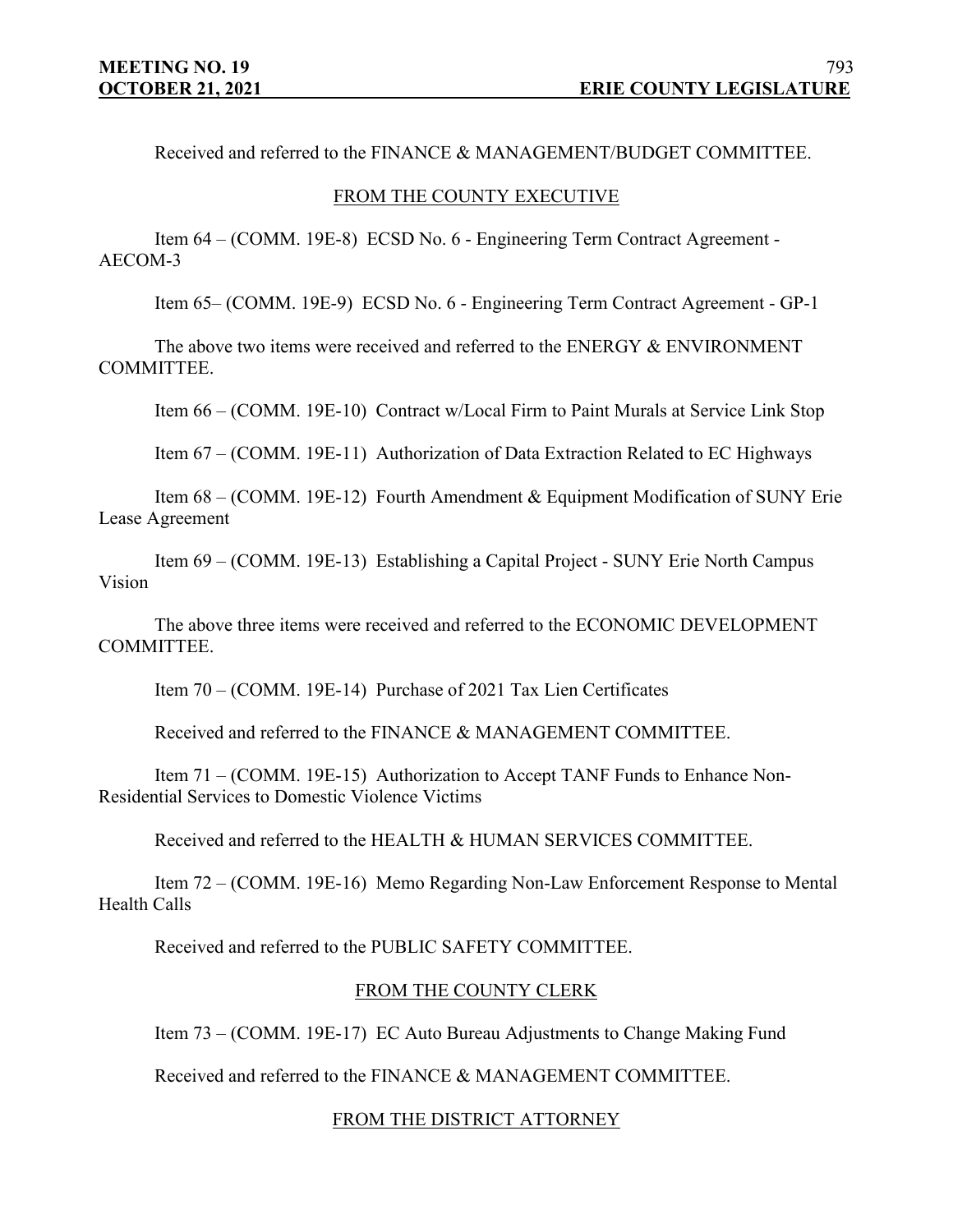Item 74 – (COMM. 19E-18) Personnel Adjustment - District Attorney's Office Received and referred to the PUBLIC SAFETY COMMITTEE.

# **COMMUNICATIONS FROM THE DEPARTMENTS**

#### FROM THE DIRECTOR OF BUDGET & MANAGEMENT

Item 75– (COMM. 19D-1) Budget Monitoring Report for Period Ending 08/2021

Received and referred to the FINANCE & MANAGEMENT COMMITTEE.

#### FROM THE COMMISSIONER OF SOCIAL SERVICES

Item 76 – (COMM. 19D-2) Child Protective Caseloads for 09/2021

Received and referred to the HEALTH & HUMAN SERVICES COMMITTEE.

#### FROM THE COMPTROLLER'S OFFICE

Item 77 – (COMM. 19D-3) Report on Revenue from Town & Village Courts for EC Programs

Received and referred to the FINANCE & MANAGEMENT COMMITTEE.

## FROM THE DEPARTMENT OF LAW

Item 78 – (COMM. 19D-4) Transmittal of New Claims Against EC

Received and referred to the GOVERNMENT AFFAIRS COMMITTEE.

## FROM THE DIRECTOR OF BUDGET & MANAGEMENT

Item 79 – (COMM. 19D-5) CARES Act Consumption Report

Received and referred to the FINANCE & MANAGEMENT COMMITTEE.

#### FROM THE DEPARTMENT OF LAW

Item 80 – (COMM. 19D-6) Local Emergency Order Extensions

Received and referred to the HEALTH & HUMAN SERVICES COMMITTEE.

## **COMMUNICATIONS FROM THE PEOPLE AND OTHER AGENCIES**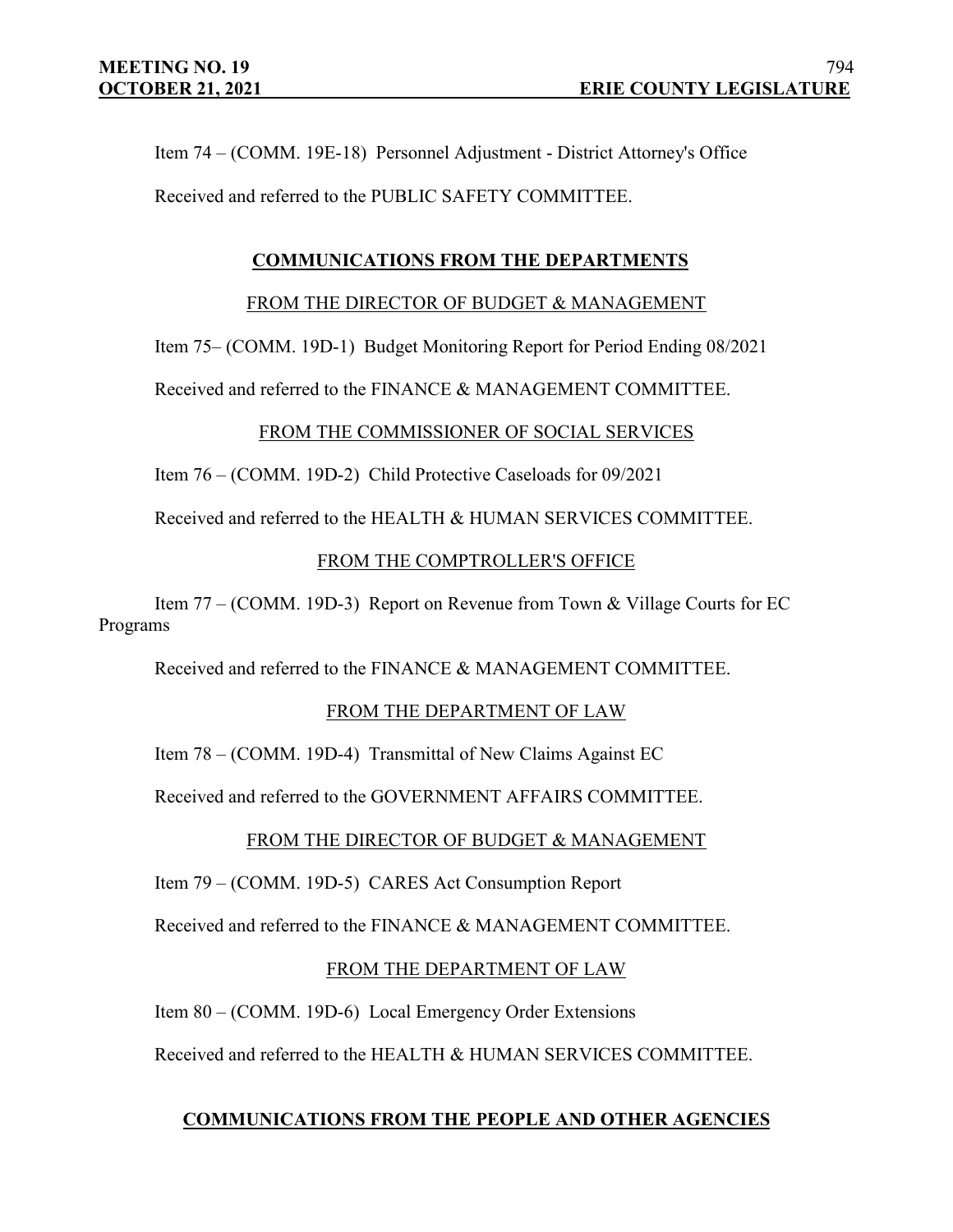#### FROM THE EC AUDIT COMMITTEE

Item 81 – (COMM. 19M-1) Annual Report for 2020

Received and referred to the FINANCE & MANAGEMENT COMMITTEE.

#### FROM THE BUFFALO TEACHERS FEDERATION

Item 82 – (COMM. 19M-2) Letter to Local Leadership Regarding Wages & Benefits of Non-Profit Organizations

Received and referred to the COMMUNITY ENRICHMENT COMMITTEE.

#### FROM THE NFTA

Item 83 – (COMM. 19M-3) Cash Flow Statement for 4/1/2021 - 9/30/2021 & Projected Cash Flow for 10/1/2021 - 9/30/2022

Received and referred to the ECONOMIC DEVELOPMENT COMMITTEE.

#### FROM THE UB CIVIL RIGHTS & TRANSPARENCY CLINIC

Item 84 – (COMM. 19M-4) Letter in Support of the Jail Management Transparency  $\&$ Accountability Act, LL 1-1 (2020)

Received and referred to the PUBLIC SAFETY COMMITTEE.

#### FROM DANISE WILSON

Item 85 – (COMM. 19M-5) Response to Letter Concerning EC Reapportionment Advisory Committee Scheduling & Deadlines

Received and referred to the GOVERNMENT AFFAIRS COMMITTEE.

#### FROM THE ECCSAB

Item 86 – (COMM. 19M-6) Recommendation of Medically Assisted Treatment Program in EC Jails

Received and referred to the PUBLIC SAFETY COMMITTEE.

### FROM THE MINORITY APPOINTEES OF THE EC REAPPORTIONMENT ADVISORY COMMITTEE

Item 87 – (COMM. 19M-7) Letter to Chair of EC Reapportionment Advisory Committee Concerning Scheduling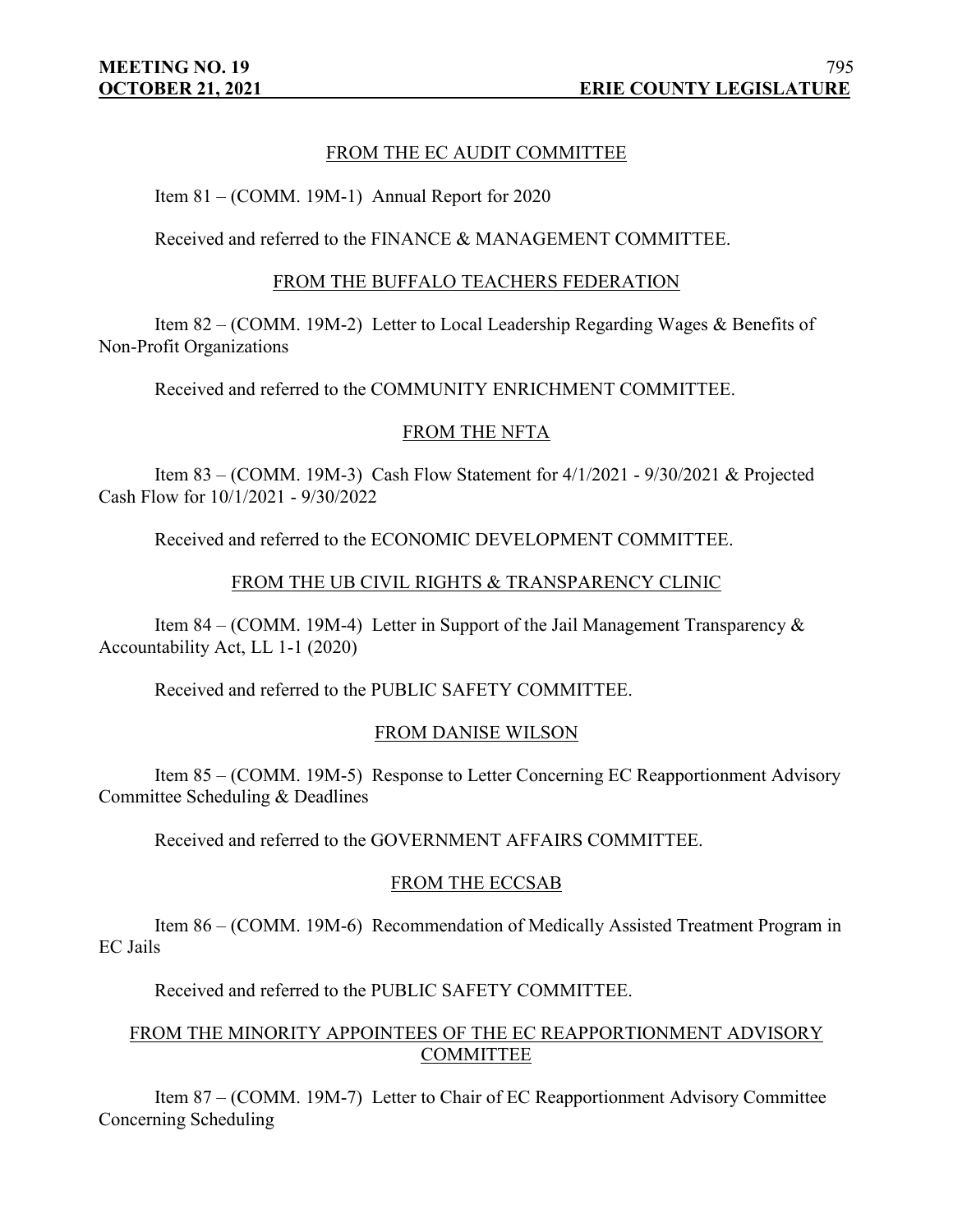Received and referred to the GOVERNMENT AFFAIRS COMMITTEE.

## FROM COMMISSIONER MOHR

Item 88 – (COMM. 19M-8) Letter to Chair of EC Reapportionment Advisory Committee Concerning Scheduling & Deadlines

Received and referred to the GOVERNMENT AFFAIRS COMMITTEE.

# FROM JOANNE MAGAVERN

Item 89 – (COMM. 19M-9) Letter in Opposition to Proposed Outer Harbor Project

Received and referred to the ECONOMIC DEVELOPMENT COMMITTEE.

# **ANNOUNCEMENTS**

Item 90 – Chair Baskin announced that committee meetings will be held on Thursday, October 28, 2021. Chair Baskin further announced that the schedule for committees to be held on Thursday, October 28, 2021 will be distributed.

# **MEMORIAL RESOLUTIONS**

Item 91 – Legislator Hardwick requested that when the Legislature adjourns, it do so in memory of Barbara J. Young and John and Carol Drew.

Item 92 – Legislator Greene requested that when the Legislature adjourns, it do so in memory of Clarence "Casey" Cassell.

## **ADJOURNMENT**

Item 93 - At this time, there being no further business to transact, CHAIR BASKIN announced that the Chair would entertain a Motion to Adjourn.

MR. MEYERS moved that the Legislature adjourn until Thursday, November 4, 2021 at 12:00 p.m. Eastern Standard Time. MR. JOHNSON seconded.

CARRIED UNANIMOUSLY.

CHAIR BASKIN declared the Legislature adjourned until Thursday, November 4, 2021 at 12:00 p.m. Eastern Standard Time.

## **ROBERT M. GRABER**